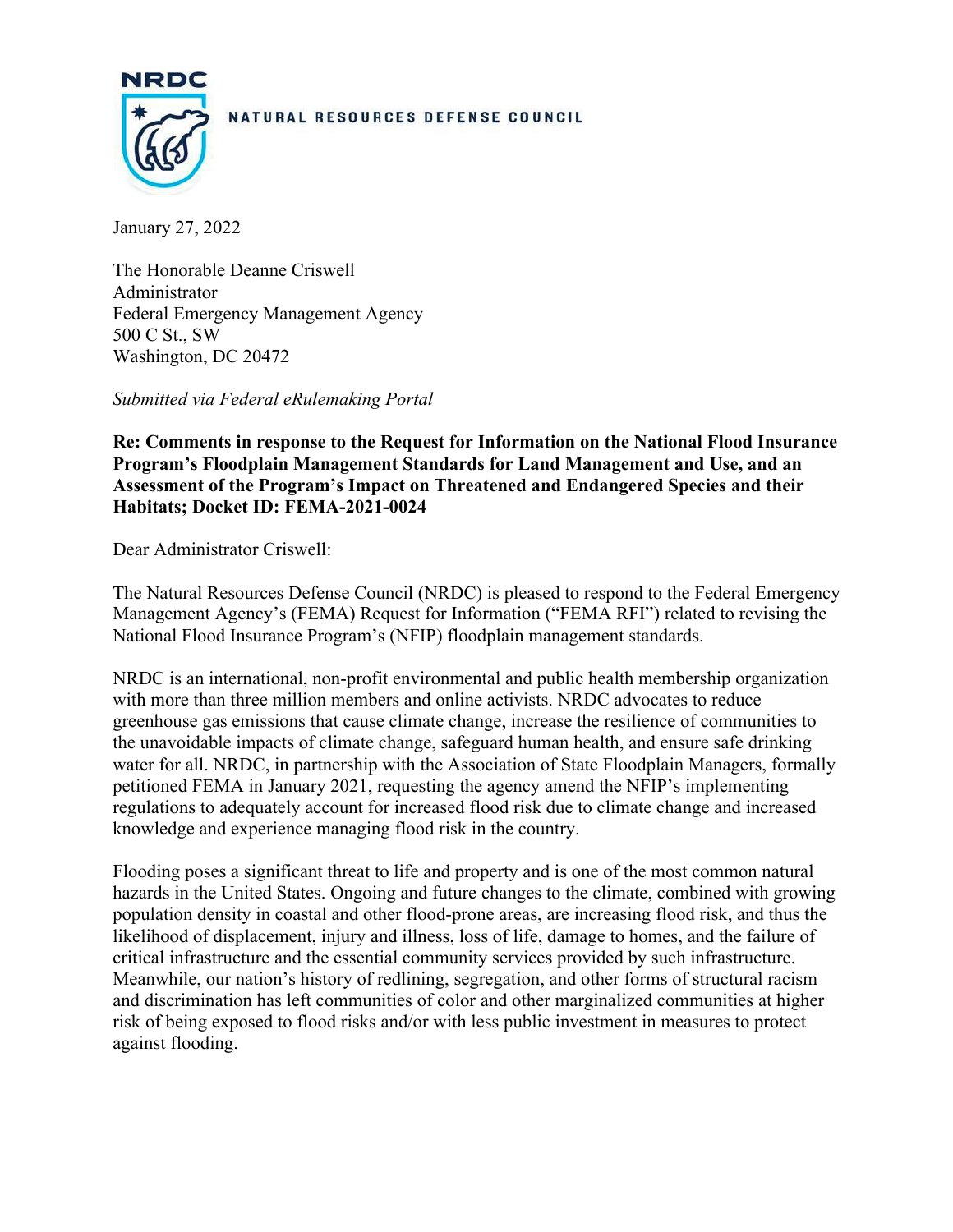Congress intended the NFIP to be a key mechanism for protecting people and communities and reducing flood damages nationwide.<sup>1</sup> However, too many aspects of the NFIP rely upon historical analysis of flood risk or past experience to guide decisions. With each passing day, multiple aspects of the NFIP are less and less relevant to the actual risks facing communities due to the impacts of climate change.

As a result, people are increasingly vulnerable to flooding if they reside in homes, utilize structures, or are reliant on critical infrastructure or community lifelines that are:

- sited using NFIP-approved flood maps,
- designed in accordance with the current minimum NFIP land use criteria for construction and land use in high-risk flood areas, or
- in a community that is failing to meet the minimum standards for floodplain management required of an NFIP participating community and avoiding FEMA enforcement, or
- susceptible to repeated flooding today or threatened by repeated flooding or inundation in the future.

FEMA recognizes the multiple shortcomings of the NFIP and the need to update a wide array of implementing regulations, which is the reason it has published this Request for Information (RFI). Many of the questions posed in the RFI recognize that multiple aspects of the NFIP fail to account for the growing and unavoidable impacts of climate change and how that omission leads to poor floodplain management decisions, inadequate development standards, and incorrect information being communicated to the public and decision makers about the likelihood and consequences of future flooding.

NRDC is pleased to see FEMA initiate this RFI. NRDC expects FEMA to move quickly to propose new regulations, ideally in the next six months, for those issues raised in the RFI.

#### **Response to Questions**

#### **Floodplain Management Questions Addressed in ASFPM's and NRDC's 2021 Petition**

# *Question 2*

Under the National Flood Insurance Act, as amended, FEMA has a legal duty to: (a) ensure the NFIP's building and land-use criteria assist in reducing future flood risk to the maximum extent feasible, and (b) develop NFIP floodplain maps that incorporate future conditions.2

Congress tasked FEMA with a mandatory duty to promulgate comprehensive criteria which, to the maximum extent feasible, will limit development of flood-prone land and assist in reducing flood damages. From "time to time," FEMA must, on the basis of studies and investigations authorized by the Administrator, develop "comprehensive criteria," which, "to the maximum extent feasible, will: (1) constrict the development of land which is exposed to flood damage

<sup>&</sup>lt;sup>1</sup> See, 42 U.S.C. § 4001(e) (establishing a primary purpose of the NFIP is to encourage state and local governments to constrict development in and guide development away from flood prone areas).

<sup>&</sup>lt;sup>2</sup> 42 USC § 4102(a)-(c); 42 USC § 4101a(d)(2); 42 USC § 4101b(b)(3)(D)-(E).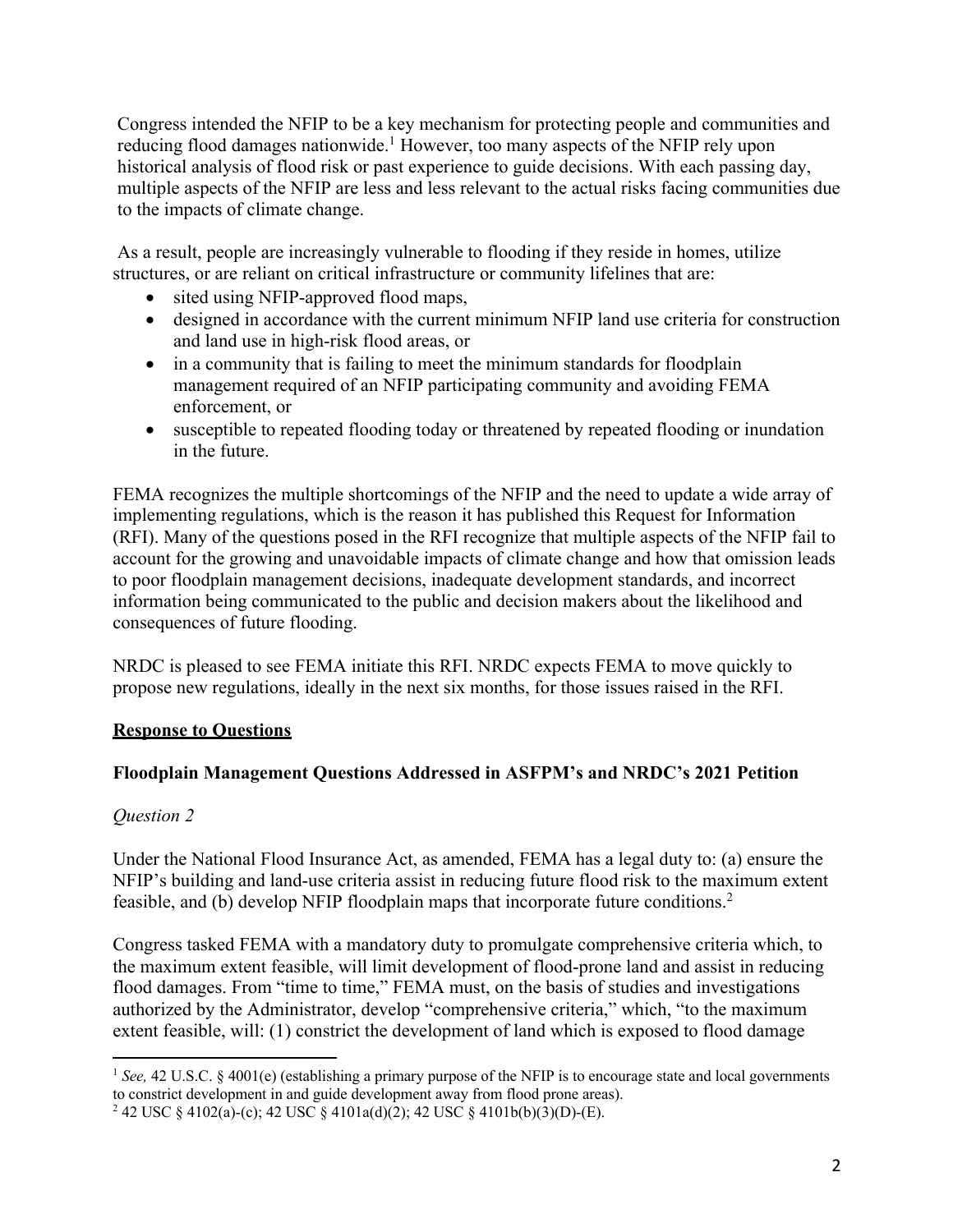where appropriate; (2) guide the development of proposed construction away from locations which are threatened by flood hazards; (3) assist in reducing damage caused by floods; and (4) otherwise improve the long-range land management and use of flood-prone areas."3 State and local governments are prohibited from participating in the NFIP, unless those entities have adopted adequate land use and control measures that equal or exceed the comprehensive criteria.<sup>4</sup>

The plain meaning rule dictates that statutory terms are to be interpreted using the ordinary meaning of the language of the statute. The plain meaning of "maximum extent feasible" implies FEMA is required to adopt building and land-use criteria that to the greatest degree possible (maximum extent) are reasonably capable (feasible) of achieving the following results: "(1) constrict the development of land which is exposed to flood damage where appropriate; (2) guide the development of proposed construction away from locations which are threatened by flood hazards; (3) assist in reducing damage caused by floods; and (4) otherwise improve the longrange land management and use of flood-prone areas."5

Multiple jurisdictions already have stronger building and land-use standards than the NFIP's standards. As such, stronger standards are feasible. Additionally, multiple studies and investigations, including ones conducted by FEMA, demonstrate that such building and land-use standards limit risky floodplain development and assist in reducing floodplain damages to a greater extent than the NFIP's existing standards. FEMA has repeatedly recommended adoption of stronger standards. As such, the NFIP's existing building and land-use standards do not meet the "maximum extent feasible" requirement.

FEMA is and will continue to, as flood risk worsens due to climate change and growing development in high-risk flood areas, breach its mandatory legal duty to periodically update the comprehensive criteria to ensure that flood damages are being reduced to the maximum extent feasible.

Both the law and FEMA's own policy positions obligate the agency to adopt higher freeboard levels to reduce flood damages. Therefore, FEMA must update flood elevation requirements for Special Flood Hazard Areas (SFHAs) by setting higher freeboard levels (i.e., elevation above the height of the 1 percent annual chance flood) to satisfy its mandatory duty. Currently, FEMA only requires structures built in the SFHA to be elevated or floodproofed to the height of the 1 percent annual chance flood.<sup>6</sup>

However, numerous FEMA-authorized studies and investigations related to floodplain management have found that stronger floodplain management standards, like freeboard, are effective and necessary to address growing flood risk (see Appendix A). FEMA has explicitly acknowledged that freeboard is better than the agency's current building and land-use criteria for

 $342$  USC § 4102(a)-(c).

 $4$  42 USC  $\frac{8}{9}$  4022 (a)(1).

 $5$  42 USC § 4102(a)-(c).

<sup>6</sup> 44 CFR §60.3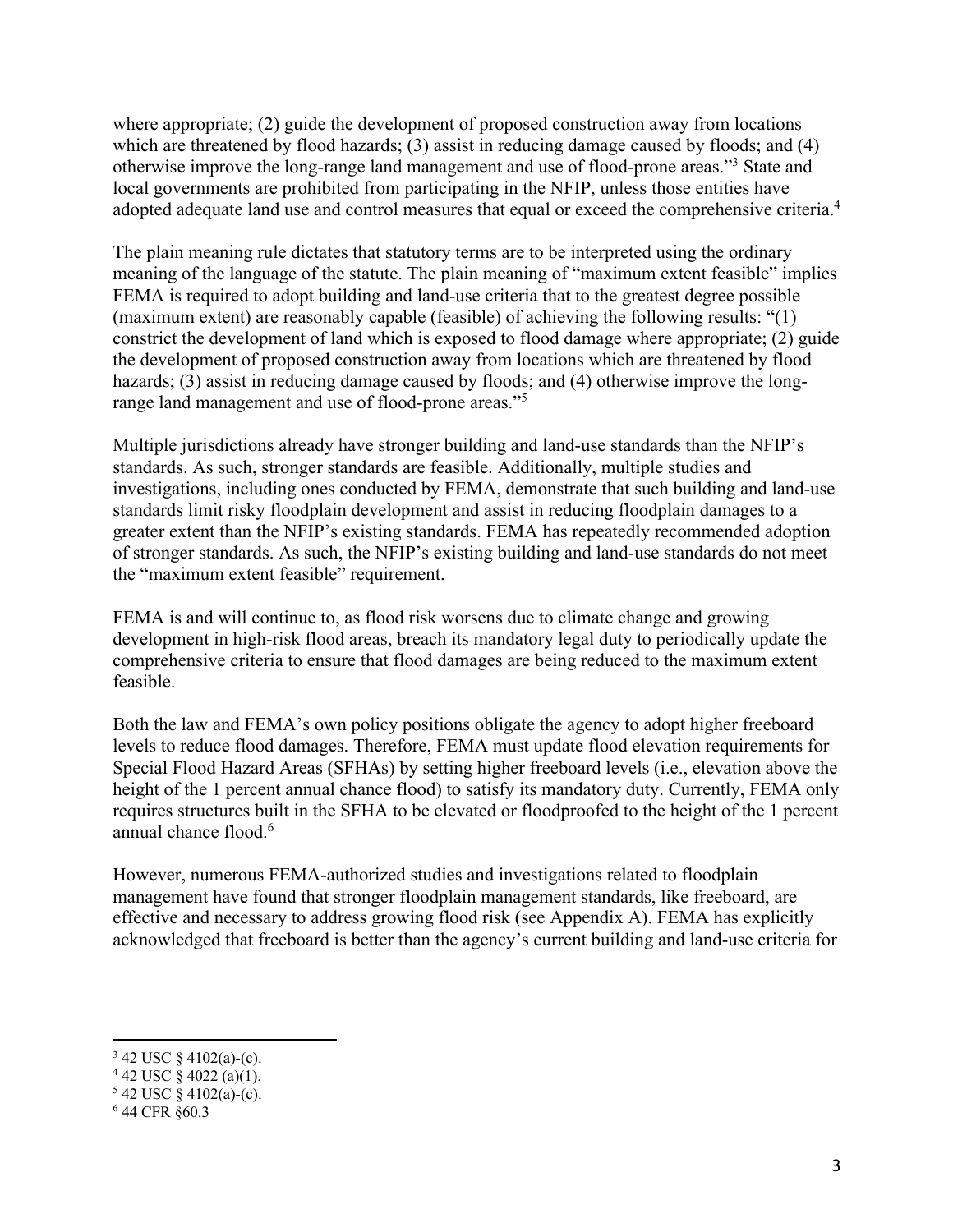reducing flood risk.<sup>7</sup> In addition, FEMA has often encouraged states and communities to adopt freeboard as it is more protective than the NFIP minimum requirements.8

Further, multiple states and local communities have adopted stronger building and land-use standards than the NFIP's minimum criteria – demonstrating that stronger standards are feasible. (See Appendix B.) For example, a minimum of 42 NFIP-participating communities mandate 3 feet of freeboard for all construction in the 1 percent chance annual floodplain.<sup>9</sup> An additional 192 NFIP-participating communities mandate 2 feet of freeboard for all construction in the 1 percent chance annual floodplain.<sup>10</sup> Further, Indiana, Montana, New York, and Wisconsin require a minimum of 2 feet of freeboard statewide for construction in the 1 percent chance annual floodplain. 11

Given multiple jurisdictions already have stronger building and land-use standards than the NFIP's standards, stronger standards are feasible. Additionally, multiple studies and investigations, including ones developed by FEMA, demonstrate such building and land-use standards limit risky floodplain development and assist in reducing floodplain damages to a greater extent than the NFIP's existing standards. FEMA has repeatedly recommended adoption of stronger standards. As such, the NFIP's existing building and land-use standards do not meet the "maximum extent feasible" requirement as required by law.

Smart policy also dictates FEMA should set higher freeboard levels to reduce flood damages. Since 2015, the I-Codes have required at least 1 foot of freeboard above the height of the 1 percent annual chance flood. This aspect of the I-Codes saves \$550 million over the long-term for every year of new buildings built to the code.12 Eighty-seven percent (\$470 million) of the benefit is in the form of avoided property damage.<sup>13</sup>

Projects exceeding the 2015 I-Codes' elevation requirement for riverine and coastal flooding enjoy a benefit-cost ratio of 5:1 and 7:1, respectively.14 The costs reflect only the added cost relative to the 2015 I-Codes, which provide a higher elevation standard than the NFIP minimum requirements. For riverine flooding, every \$1 spent to build new homes higher out of the floodplain – up to 5 feet above the height of the 1 percent chance annual flood – saves \$5 in avoided damages and other costs. 15

<sup>7</sup> *See generally*, Federal Emergency Management Agency, *Building Codes Save: A Nationwide Study Losses Avoided as a Result of Adopting Hazard-Resistant Building Codes* (Nov. 2020),

https://www.fema.gov/sites/default/files/2020-11/fema\_building-codes-save\_study.pdf  $\overline{\delta}$  *Id.* 

<sup>9</sup> Association of State Floodplain Managers, *States and Other Communities in FEMA CRS with Building Freeboard Requirements* 2 (2015).

 $^{10}$   $\dot{Id}$ , at 6.

 $11$  *Id.* at 1.

<sup>12</sup> National Institute of Building Sciences, *Natural Hazard Mitigation Saves: 2019 Report* 70 - 71 (2019)

<sup>13</sup> *Id.* <sup>14</sup> *Id.* at 37.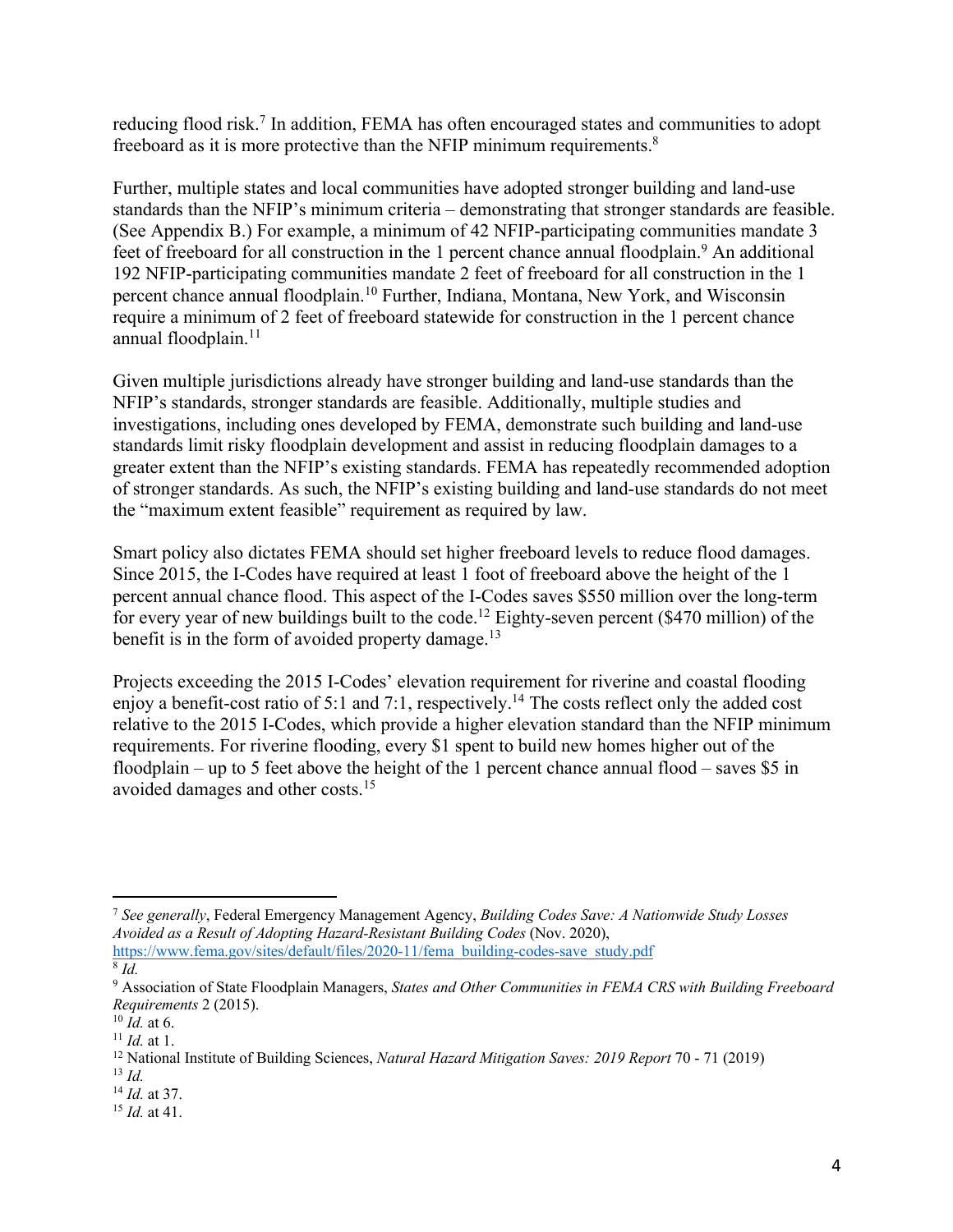|                    | <u>гоина ні імусі піс гіобаніз</u> |              |            |               |                  |       |
|--------------------|------------------------------------|--------------|------------|---------------|------------------|-------|
| Height             | Cost                               | Benefit      | <b>BCR</b> | $\Delta$ Cost | $\Delta$ Benefit | DB/DC |
| Allen County, IN   |                                    |              |            |               |                  |       |
| $BFE + 2$          | \$793,972                          | \$3,275,548  | 4.13       | \$793,972     | \$3,275,548      | 4.13  |
| $BFE + 3$          | \$1,191,106                        | \$5,665,808  | 4.76       | \$397,134     | \$2,390,260      | 6.02  |
| $BFE + 4$          | \$1,588,023                        | \$7,614,300  | 4.79       | \$396,917     | \$1,948,493      | 4.91  |
| $BFE + 5$          | \$2,022,687                        | \$8,418,696  | 4.16       | \$434,663     | \$804,396        | 1.85  |
| Elkhart County, IN |                                    |              |            |               |                  |       |
| $BFE + 2$          | \$2,537,343                        | \$9,534,636  | 3.76       | \$2,537,343   | \$9,534,636      | 3.76  |
| $BFE + 3$          | \$3,806,507                        | \$15,925,500 | 4.18       | \$1,269,164   | \$6,390,864      | 5.04  |
| $BFE + 4$          | \$5,074,995                        | \$19,968,948 | 3.93       | \$1,268,488   | \$4,043,448      | 3.19  |
| $BFE + 5$          | \$6,464,192                        | \$22,607,799 | 3.50       | \$1,389,197   | \$2,638,850      | 1.90  |
| Fulton County, GA  |                                    |              |            |               |                  |       |
| $BFE + 2$          | \$3,516,281                        | \$14,810,326 | 4.21       | \$3,516,281   | \$14,810,326     | 4.21  |
| $BFE + 3$          | \$5,275,131                        | \$28,508,125 | 5.40       | \$1,758,849   | \$13,697,800     | 7.79  |
| $BFE + 4$          | \$7,033,070                        | \$39,734,000 | 5.65       | \$1,757,940   | \$11,225,874     | 6.39  |
| $BFE + 5$          | \$8,958,412                        | \$48,776,327 | 5.44       | \$1,925,342   | \$9,042,327      | 4.70  |
| Monroe County, GA  |                                    |              |            |               |                  |       |
| $BFE + 2$          | \$185,855                          | \$1,619,143  | 8.71       | \$185,855     | \$1,619,143      | 8.71  |
| $BFE + 3$          | \$270,575                          | \$2,868,257  | 10.60      | \$84,720      | \$1,249,113      | 14.74 |
| $BFE + 4$          | \$359,165                          | \$3,450,872  | 9.61       | \$88,591      | \$582,615        | 6.58  |
| $BFE + 5$          | \$452,175                          | \$3,826,023  | 8.46       | \$93,010      | \$375,151        | 4.03  |

**Benefits and Costs for Additional Elevation above I-Code Minimum in Sample of Communities that Represent Common Floodplain Conditions and Residential Structures Found in Riverine Flooding**

Source: National Institute of Building Sciences, *Natural Hazard Mitigation Saves: 2019 Report,* Table 2-2, p. 42.

For coastal flooding, greater elevation above the height of the 1 percent chance annual flood for new coastal homes in V zones is widely cost effective. When the incrementally efficient maximum (IEMax) of the increase in building height is assessed on a state level, the aggregate benefit-cost ratio (summing benefits and costs over all states) is approximately 7:1, which means \$7 is saved for every \$1 spent to build new coastal buildings in V and VE zones above the base flood elevation (BFE).<sup>16</sup> While the IEMax height of additional freeboard varies by state, all states have an IEMax building height above the 2015 I-Codes of at least 5 feet, with some states having an IEMax of up to 10 feet. $17$ 

<sup>16</sup> *Id.* at 45

<sup>17</sup> *Id.* at 47 - 48.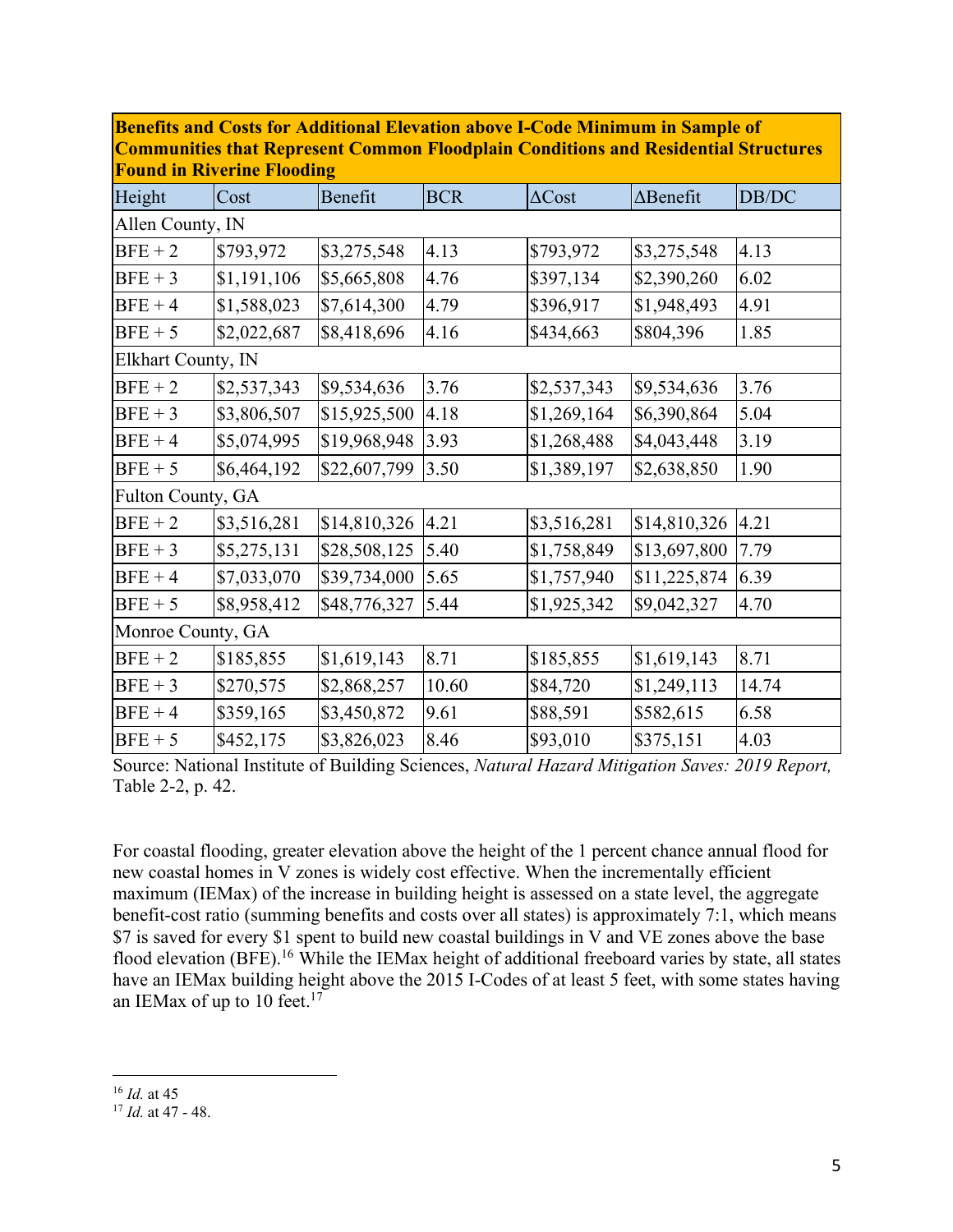| the Incrementally Efficient Maximum above the 1 Percent Chance<br><b>Annual Flood in the Coastal V Zone</b> |                                             |              |  |
|-------------------------------------------------------------------------------------------------------------|---------------------------------------------|--------------|--|
| <b>State</b>                                                                                                | First Floor Height above<br>BFE up to IEMAX | <b>BCR</b>   |  |
| Texas                                                                                                       | $+2$ to 8                                   | 20.2 to 9.1  |  |
| Louisiana                                                                                                   | $+2$ to 10                                  | 11.3 to 4.8  |  |
| Mississippi                                                                                                 | $+2$ to 10                                  | 27.6 to 10.1 |  |
| Alabama                                                                                                     | $+2$ to 10                                  | 31.1 to 11.7 |  |
| Florida                                                                                                     | $+2$ to 10                                  | 21.1 to 8.4  |  |
| Georgia                                                                                                     | $+2$ to 6                                   | 6.7 to 3.8   |  |
| South Carolina                                                                                              | $+2$ to 10                                  | 11.8 to 5.0  |  |
| North Carolina                                                                                              | $+2$ to 10                                  | 12.6 to 5.2  |  |
| Virginia                                                                                                    | $+2$ to 6                                   | 6.7 to 3.8   |  |
| Delaware                                                                                                    | $+2$ to 6                                   | 6.7 to 3.8   |  |
| Maryland                                                                                                    | $+2$ to 6                                   | 6.7 to 3.8   |  |
| New Jersey                                                                                                  | $+2$ to 6                                   | 6.7 to 3.8   |  |
| New York                                                                                                    | $+2$ to 6                                   | 6.7 to 3.8   |  |
| Connecticut                                                                                                 | $+2$ to 6                                   | 6.7 to 3.8   |  |
| Rhode Island                                                                                                | $+2$ to 6                                   | 6.7 to 3.8   |  |
| Massachusetts                                                                                               | $+2$ to 6                                   | 6.9 to 7     |  |
| Total                                                                                                       |                                             | 16.9 to $7$  |  |

**Benefit-Cost Ratios (BCR) for New Homes Built between 2 feet and the Incrementally Efficient Maximum above the 1 Percent Chance** 

Source: National Institute of Building Sciences, *Natural Hazard Mitigation Saves: 2019 Report Flood/Surge Fact Sheets,* Table 2, pg. 4

Further, the reduction in property loss (about 69%) and the avoided administrative insurance costs (12%) account for more than 80 percent of the benefits of building above the height of the 1 percent annual chance flood height in V zones.

| <b>Benefits and Costs of Building New Houses in V Zones above 2015 I-Code Requirements</b><br>for 1 Year |                  |                                                                               |                   |                  |               |                               |            |
|----------------------------------------------------------------------------------------------------------|------------------|-------------------------------------------------------------------------------|-------------------|------------------|---------------|-------------------------------|------------|
| Height                                                                                                   | Property<br>loss | Additional living<br>expenses $&$<br><b>Indirect business</b><br>interruption | Insurance<br>fees | Death,<br>injury | Benefit $(B)$ | $\vert \text{Cost (C)} \vert$ | <b>BCR</b> |
| $BFE + 2$                                                                                                | \$10.67          | \$2.80                                                                        | \$1.81            | \$0.05           | \$15.33       | \$0.90                        | 16.9       |
| $BFE + 3$                                                                                                | \$17.60          | \$4.67                                                                        | \$2.99            | \$0.09           | \$25.36       | \$1.80                        | 14.1       |
| $BFE + 4$                                                                                                | \$24.66          | \$6.76                                                                        | \$4.19            | \$0.12           | \$35.73       | \$2.71                        | 13.2       |
| $BFE + 5$                                                                                                | \$27.96          | \$7.70                                                                        | \$4.75            | \$0.14           | \$40.55       | \$3.60                        | 11.2       |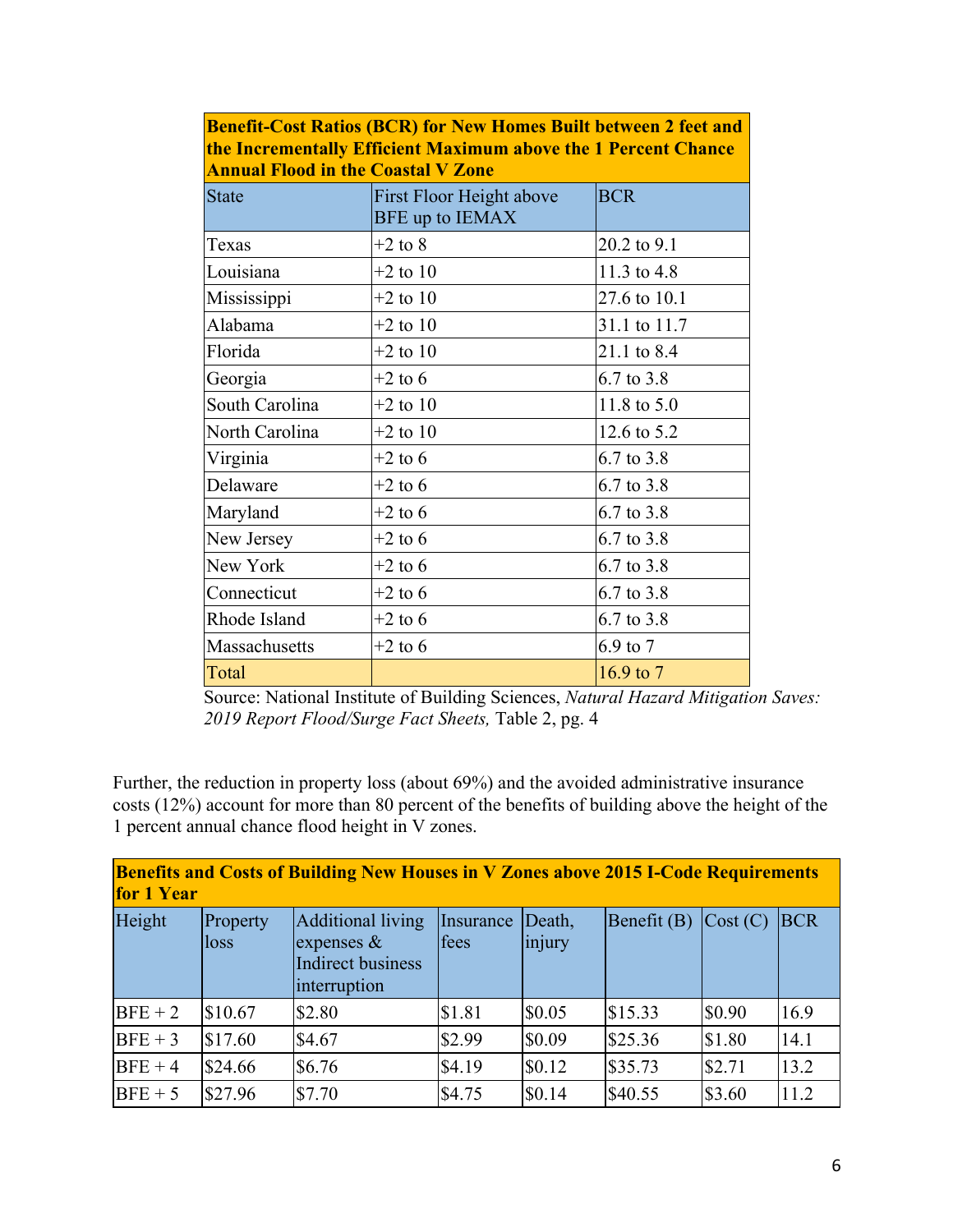| $BFE + 6$  | \$31.11 | \$8.74  | \$5.29 | \$0.15 | \$45.28 | \$4.50 | <b>10.1</b> |
|------------|---------|---------|--------|--------|---------|--------|-------------|
| $BFE + 7$  | \$32.66 | \$9.12  | \$5.55 | \$0.16 | \$47.50 | \$5.41 | 8.8         |
| $BFE + 8$  | \$34.21 | \$9.61  | \$5.82 | \$0.17 | \$49.80 | \$6.30 | 7.9         |
| $BFE + 9$  | \$34.93 | \$9.80  | \$5.94 | \$0.17 | \$50.84 | \$7.20 | 7.1         |
| $BFE+10$   | \$35.64 | \$10.07 | \$6.06 | \$0.17 | \$51.94 | \$8.11 | 6.4         |
| $BFE + 11$ | \$35.88 | \$10.12 | \$6.10 | \$0.17 | \$52.27 | \$9.01 | 5.8         |

Source: National Institute of Building Sciences, *Natural Hazard Mitigation Saves: 2019 Report*, Table 2-3, p. 46.

Clearly, states and communities throughout the country successfully implement freeboard requirements above the base flood elevation. However, the NFIP's elevation standard has not changed since its inception 45 years ago, despite the current shortcomings with the NFIP's mapping program (see our response to Question 12 below) and the well-documented impacts on flooding due to climate change and watershed development. The NFIP's elevation standard now lags widely adopted minimum industry standards for flood safety, clearly falling far short of the "maximum extent feasible" requirement.<sup>18</sup>

To satisfy the Congressional mandates for the NFIP, FEMA must adopt a higher freeboard standard that accounts for the uncertainty of future flood conditions. FEMA itself has long urged communities and states to adopt higher freeboard standards and many communities and states have done so, demonstrating the practicality and feasibility of such standards. To date, FEMA has not included a higher freeboard standard in its own regulations implementing the NFIP. Nor has the agency significantly revised such standards since their adoption decades ago.

For non-critical structures in A zones, FEMA should adopt a higher freeboard standard requiring, at minimum, 2 feet of freeboard above the BFE for new construction and for substantial damage or improvements to existing structures. Multiple states and NFIPparticipating communities have already adopted a freeboard standard requiring structures be elevated 2 feet above the height of the 1 percent chance annual flood, which demonstrates feasibility. In addition, benefit-cost analysis conducted by the National Institute of Building Sciences and FEMA has shown such a standard in riverine areas provides significant cost savings in avoided flood damages.

For non-critical structures in V zones, FEMA should require a higher freeboard standard of 4 feet above the non-sea level rise adjusted BFE for new construction and for substantial damage or improvements to existing structures. Per FEMA's study, *2008 Supplement to the 2006 Evaluation of the National Flood Insurance Program's Building Standards,* 4 feet of freeboard was found to be highly cost effective. The additional cost to elevate to 4 feet above the 1 percent chance annual flood was significantly outweighed by the amount saved in reduced flood

<sup>&</sup>lt;sup>18</sup> Since 2015, the I-Codes have required higher freeboard for all structures built in 1 percent annual chance floodplain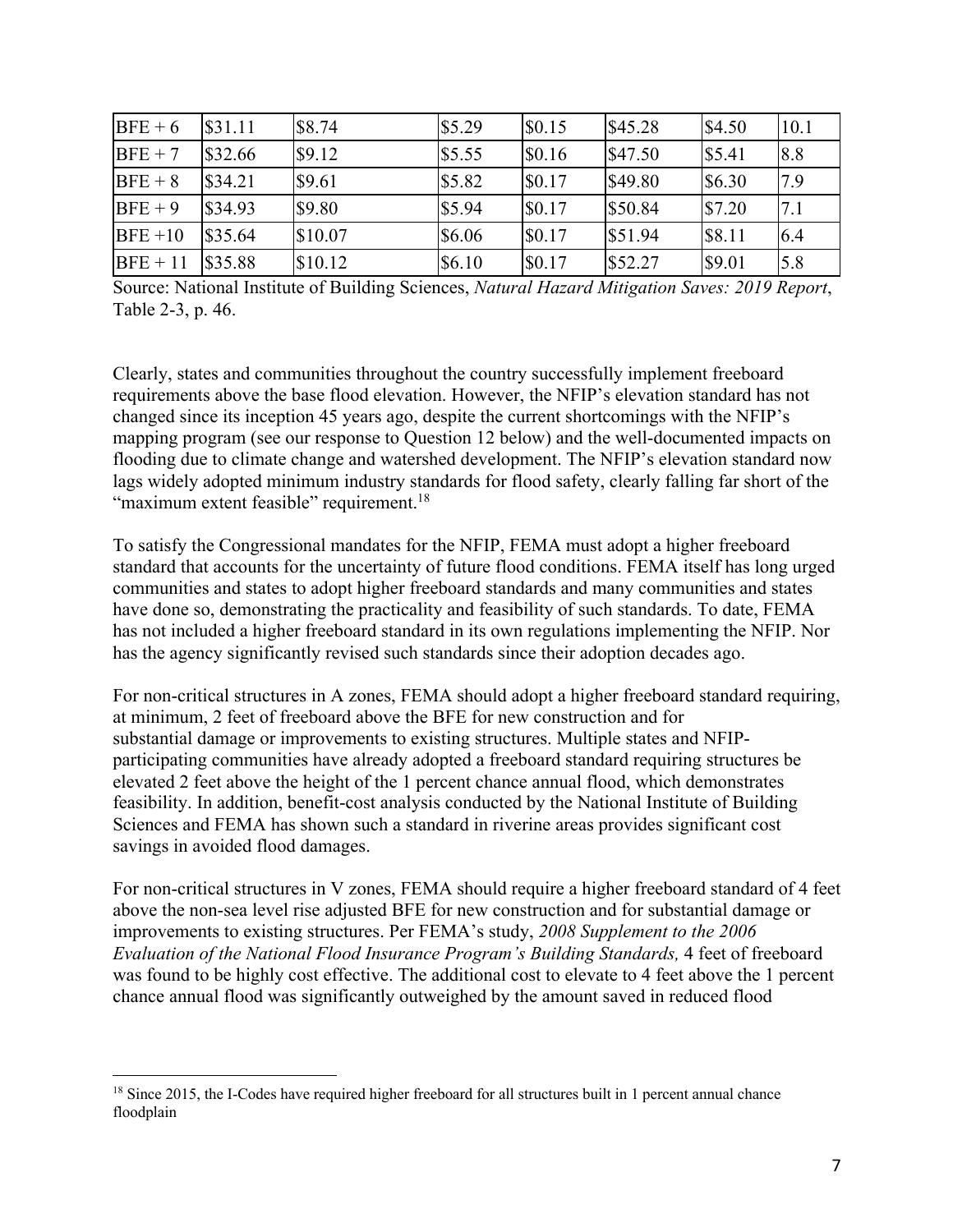damages. Further, FEMA has acknowledged some local jurisdictions have already adopted up to 4 feet of freeboard and FEMA has recommended it for maximum insurance savings.<sup>19</sup>

Alternatively, FEMA should require communities with V zones to adopt an estimate of the anticipated sea level rise that is at least as high as NOAA's "intermediate–high" projection for 2100 to establish the BFE on their Flood Insurance Rate Map (FIRM). Non-critical structures must be elevated to the height of that sea level rise-adjusted BFE. As noted above, FEMA already provides credit through the Community Rating System to communities that adopt such a practice.

| 44 CFR § 60.3 | Amend $\S60.3(c)(2)$ to require that all <b>non-</b><br>critical new construction and substantial<br>improvements of residential structures have<br>the lowest floor (including basement) elevated<br>2 feet above the base flood level.                                                                                                                  |
|---------------|-----------------------------------------------------------------------------------------------------------------------------------------------------------------------------------------------------------------------------------------------------------------------------------------------------------------------------------------------------------|
|               | Amend $\S 60.3(c)(3)$ to require that all <b>non-</b><br>critical new construction and substantial<br>improvements of non-residential structures<br>have the lowest floor (including basement)<br>elevated 2 feet above the base flood level or<br>be designed so that below that level (2 feet)<br>above the base flood) the structure is<br>watertight. |
|               | Amend § $60.3(e)(4)$ and $60.3(e)(4)(I)$ to<br>require that all <b>non-critical</b> new construction<br>and substantial improvements are elevated so<br>that the bottom of the lowest horizontal<br>structural member of the lowest<br>floor (excluding the pilings or columns) is<br>elevated 4 feet above the base flood level.                         |

# **Recommended Changes to FEMA Regulations**

#### *Question 3*

FEMA should develop higher flood protection standards for structures and facilities that perform critical actions. Unlike other FEMA programs, such as the Hazard Mitigation Assistance

<sup>19</sup> Federal Emergency Management Agency, *Building Higher in Flood Zone: Freeboard-Reduce Your Risk, Reduce Your Premium* (2020); *see also,* Federal Emergency Management Agency, *Designing for Flood Levels Above BFE* 8 (2006).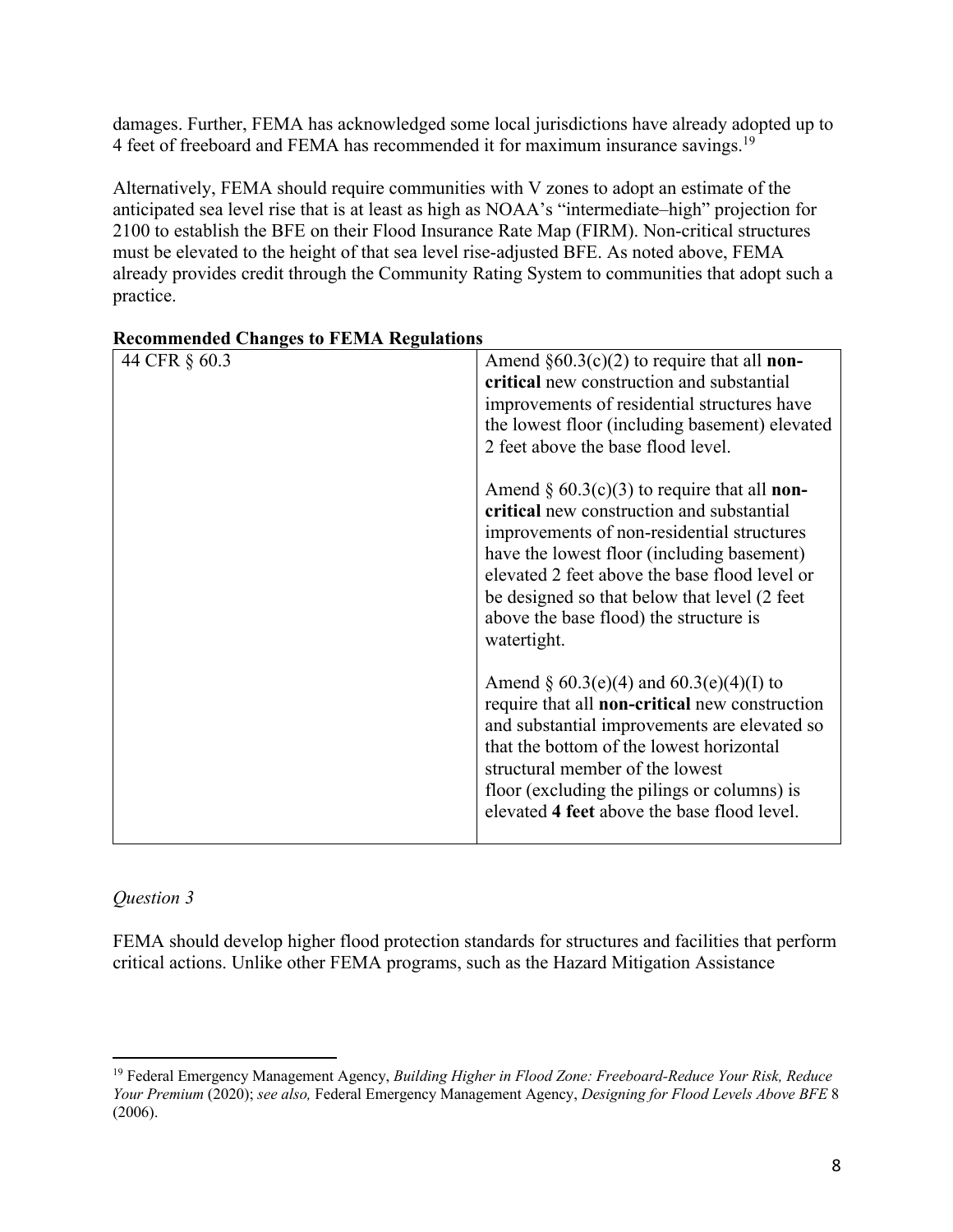programs, the NFIP does not require a higher level of flood protection for such infrastructure.20 Under the NFIP, the 1 percent chance annual flood standard is universally applied to all infrastructure types. A hospital that provides emergency care or a facility that produces toxic chemicals are built to the same, outdated flood risk elevation standard that FEMA requires of a single-family residential structure or a department store.

Under the National Flood Insurance Act, as amended, FEMA has a legal duty to ensure the NFIP's building and land-use criteria, to the maximum extent feasible, guide the development of proposed construction away from locations which are threatened by flood hazards and assist in reducing damage caused by floods.<sup>21</sup>

Common practice by state and local actors, demonstrating feasibility, and FEMA's own policy position concerning structures and facilities that perform critical actions provide strong justification for developing higher standards. The American Society of Civil Engineers (ASCE) has adopted far more rigorous standards for construction, demonstrating the feasibility of FEMA adopting standards that are at least as protective. According to FEMA's fact sheet *Highlights of ASCE 24-14 Flood Resistant Design and Construction*, "essential facilities (Flood Design Class 4) must be elevated or protected to the BFE  $+ 2$  ft or 0.2 percent chance annual flood elevation, whichever is higher."<sup>22</sup> ASCE's standard applies to all flood hazard areas. FEMA's lack of a standard for critical infrastructure and its ongoing failure to adopt one since the 1970s, while other code-setting bodies have, demonstrates that the agency has not even attempted to develop building and land-use criteria that meet the "maximum extent feasible" standard established in statute.

In contrast, the Federal government, including FEMA, has required higher flood protection for federally funded critical infrastructure for decades. Executive Order 11988, signed by President Carter in 1978, requires all executive agencies to take special care when funding infrastructure projects that may affect floodplains by avoiding those areas whenever there is a practicable alternative. If avoidance of the floodplain is not practicable, agencies are required to protect federally funded infrastructure against flood damages. The implementing guidance (prepared by the Water Resources Council) established the 0.2 percent annual chance flood as the minimum level of protection for critical infrastructure projects undertaken by the Federal government in floodplains.

Implementation of Executive Order 11988 does not alleviate FEMA of its responsibilities under the NFIP statutes. While the standards promulgated by FEMA to implement Executive Order 11988 cover projects that receive federal funding, critical infrastructure built without federal funding escapes application of the executive order. This would include any privately held facility that meets the definition of a "critical action" and public infrastructure that is financed exclusively by local or state governments.

<sup>&</sup>lt;sup>20</sup> Request for Information on the National Flood Insurance Program's Floodplain Management Standards for Land Management and Use, and an Assessment of the Program's Impact on Threatened and Endangered Species and Their Habitats, 86 FR 56713, 56716 (Oct. 12, 2021).<br><sup>21</sup> 42 USC § 4102(a)-(c).

 $22$  FEMA, Highlights of ASCE 24-14 Flood Resistant Design and Construction,

https://www.fema.gov/sites/default/files/2020-07/asce24-14\_highlights\_jan2015.pdf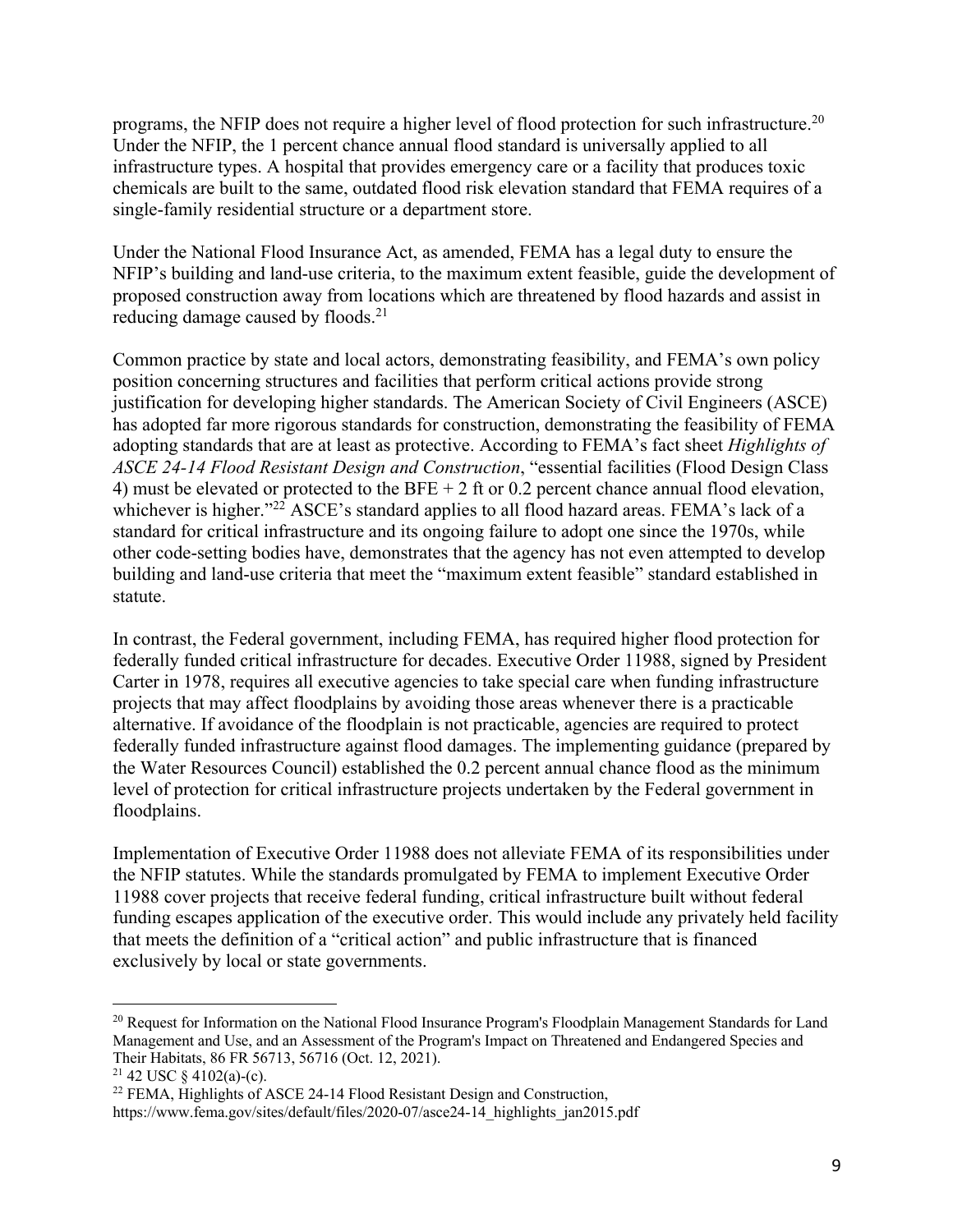FEMA's regulations for implementation of Executive Order 11988 (44 C.F.R. Part 9) define a critical action as an action for which even a slight chance of flooding is too great. Critical actions include, but are not limited to, those which create or extend the useful life of structures or facilities:

(a) Such as those which produce, use or store highly volatile, flammable, explosive, toxic or water-reactive materials;

(b) Such as hospitals and nursing homes, and housing for the elderly, which are likely to contain occupants who may not be sufficiently mobile to avoid the loss of life or injury during flood and storm events;

(c) Such as emergency operation centers, or data storage centers which contain records or services that may become lost or inoperative during flood and storm events; and (d) Such as generating plants, and other principal points of utility lines.<sup>23</sup>

The 2006 American Institutes for Research report *Assessing the Adequacy of the National Flood Insurance Program's 1 Percent Standard* explicitly states that a critical facility standard in the NFIP is warranted, recommending the NFIP prohibit critical facilities from the 0.2 percent floodplain or, if that is not practicable, to require facilities to be protected to that elevation.<sup>24</sup> Further, FEMA already encourages NFIP communities to adopt a critical facilities standard by providing CRS credit to communities that prohibit construction of critical facilities in the 0.2 percent annual chance floodplain, and partial credit to communities that protect critical facilities to the height of the 0.2 percent chance flood.

For critical infrastructure, FEMA should:

- 1) Prohibit new critical infrastructure, where feasible, from the 0.2 percent annual chance floodplain.
- 2) Require redeveloped, substantially improved, or new critical infrastructure (when location outside of the 0.2 percent annual chance floodplain is not feasible) to be elevated (floodproofed) to the 0.2 percent chance flood elevation, plus freeboard to account for future conditions, or the historical flood of record, whichever is greater.
- 3) Ensure access to and operability of the critical infrastructure during the 0.2 percent annual chance flood event, and where that is not feasible, require a viable continuity of operations plan (COOP).

| Recommended Changes to FEMIX Regulations |                                                 |
|------------------------------------------|-------------------------------------------------|
| 44 CFR § 59.1                            | Add a definition for "Critical Action." The     |
|                                          | definition, at minimum, should mirror the 44    |
|                                          | CFR $\S$ 9.4 definition of "Critical Action."   |
| 44 CFR § 60.3                            | Add a new regulatory requirement for critical   |
|                                          | facilities, as defined under "Critical Action," |
|                                          | prohibiting new critical infrastructure from A, |
|                                          | V, and X (0.2 percent chance flood) zones,      |
|                                          | where feasible.                                 |

#### **Recommended Changes to FEMA Regulations**

<sup>23</sup> 44 C.F.R. § 9.4

<sup>24</sup> Gerald E. Galloway et al., American Institutes for Research, *Assessing the Adequacy of the National Flood Insurance Program's 1 Percent Flood Standard* 106 (2006).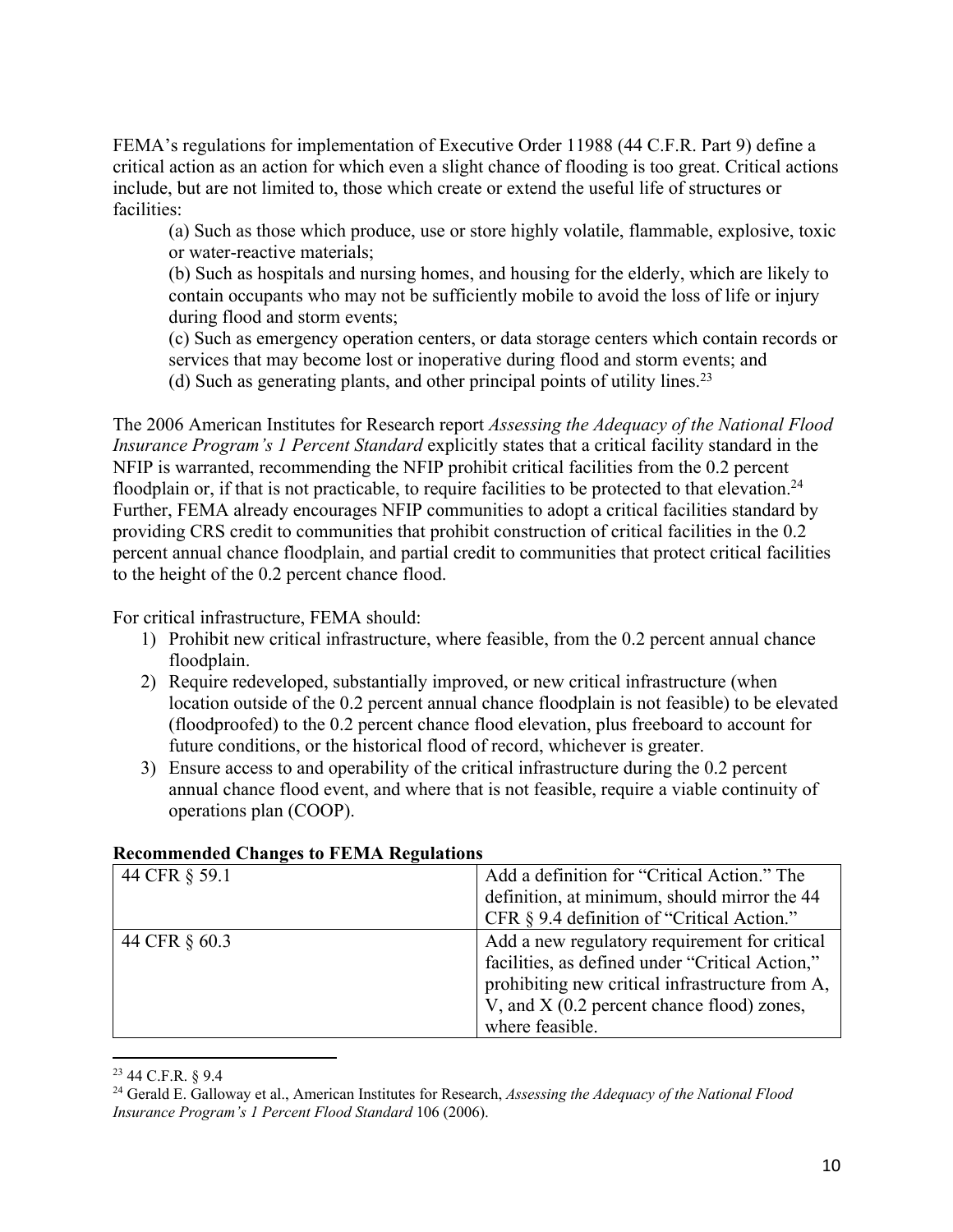| Require substantially damaged/improved or        |
|--------------------------------------------------|
| new critical facilities (when location outside   |
| of the 0.2 percent annual chance floodplain is   |
| not feasible) to be elevated (floodproofed) at a |
| minimum to the 0.2 percent chance flood          |
| elevation, plus freeboard to account for future  |
| conditions, or the historical flood of record,   |
| whichever is greater.                            |

# *Question 5*

Floods are occurring with greater frequency and severity due to climate change. Heavier precipitation events and rising seas are increasing the occurrence of 1 percent annual chance or greater flood events, which may increase the likelihood NFIP-insured homes are substantially damaged during flood events. Substantially flood-damaged homes must be brought into compliance with current floodplain management regulations.

FEMA's efforts to reduce repeated flooding are not keeping pace with current risk—let alone the increasing risk posed by sea level rise, increased severe weather, and other climate change impacts. Between the creation of the NFIP in 1968 and 2018, nearly 37,000 properties met the criteria to become what the program refers to as Severe Repetitive Loss Properties, or SRLPs.25 (See Appendix C.) These properties, the most flood-prone structures insured under the NFIP, have flooded about five times each, on average. The number of Repetitive Loss Properties is estimated to be well over 200,000 structures.<sup>26</sup>

FEMA must provide more flexible and substantial assistance to help owners of repeatedly flooded homes to either mitigate their risk or, if desired, relocate. Breaking the cycle of flood damage, especially repeated flood damage, is an important objective of the NFIP. As such, the NFIP requires pre-FIRM buildings that are improved beyond a certain threshold or that incur a certain level of damage to be brought into compliance with current floodplain management regulations. The NFIP's Increased Cost of Compliance (ICC) coverage provides funds – up to \$30,000 – to assist NFIP policyholders whose homes are repetitively or substantially damaged by a flood satisfy that requirement.

ICC coverage is a mandatory part of most NFIP policies. For residential structures, ICC provides funds for mitigation measures, which include elevation, relocation, demolition, and floodproofing of certain residential structures with basements.<sup>27</sup> The majority of ICC payments are used to elevate a structure.28

<sup>&</sup>lt;sup>25</sup> NRDC, *Losing Ground: Severe Repetitive Flooding in the United States*, https://www.nrdc.org/resources/losingground-severe-repetitive-flooding-united-states

 $\frac{26}{27}$  *Id.*<br><sup>27</sup> 44 CFR Pt. 61, App. A(1).

<sup>&</sup>lt;sup>28</sup> Carolyn Kousky and Brett Lingle, *Post-Flood Mitigation: The NFIP's Increased Cost of Compliance (ICC) Coverage,* 5 (2017).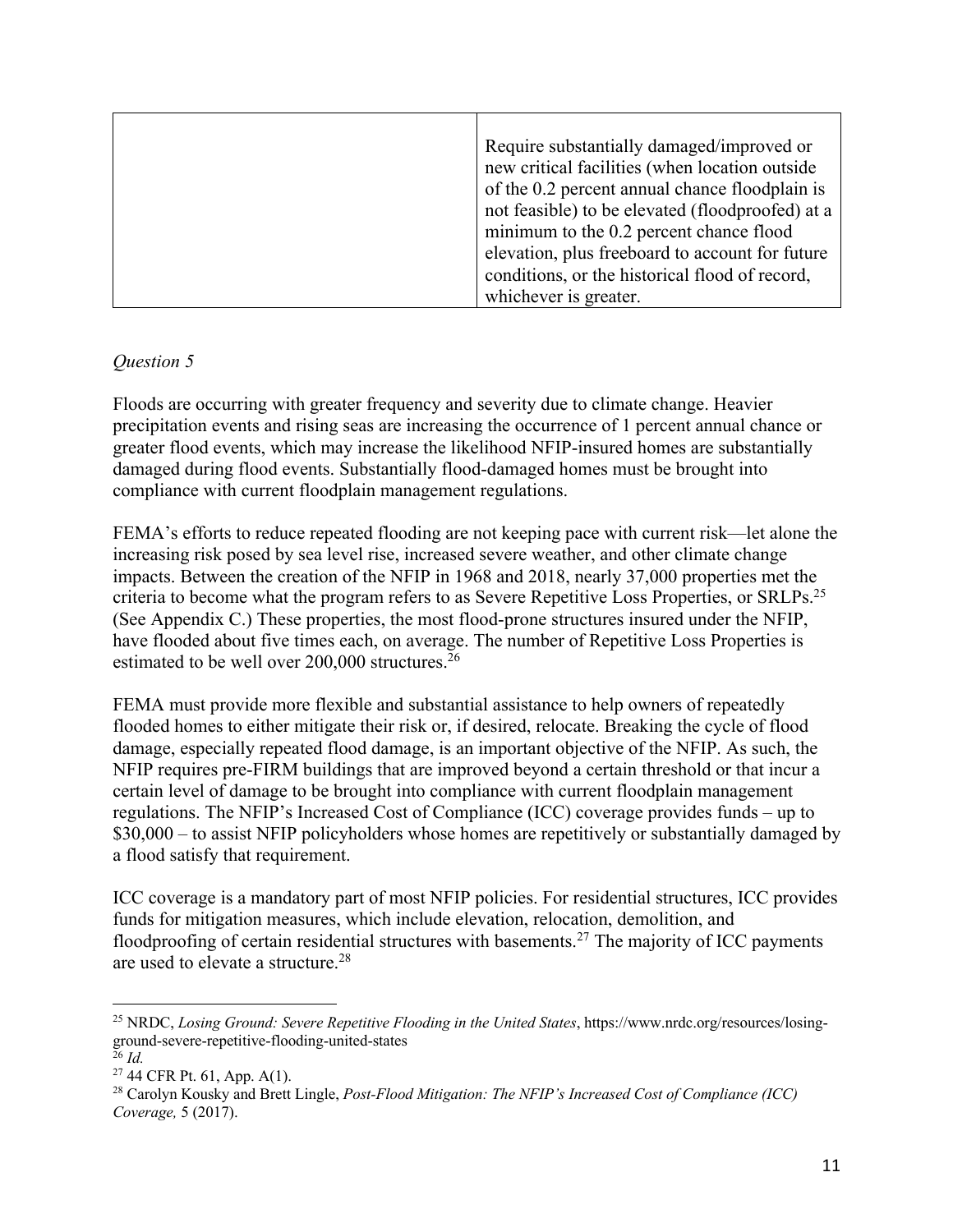Unfortunately, ICC coverage often does not provide enough funds to cover the required flood mitigation expenses. The maximum payout of \$30,000 is insufficient to cover the cost of measures to elevate flood-damaged structures, which can easily be 3 to 5 times that amount.<sup>29</sup>

While disasters do not themselves discriminate, a history of discriminatory policies like redlining and segregation as well as economic and social disparities have located low-income communities and communities of color in highly vulnerable floodplains in certain states. <sup>30</sup> Socially vulnerable communities were some of those most heavily impacted by flooding after Hurricane Harvey.<sup>31</sup> These vulnerable communities include the elderly, disabled, poor, and those who don't own a car or cannot speak English.

For several reasons, lower-value homes are more likely to become Repetitive Loss Properties. NRDC analyzed damage claims from SRLPs and found that lower-value homes were more likely to suffer cumulative losses that exceeded a property's value. The disproportionate effect of flooding on vulnerable communities coupled with financing challenges is a crucial concern to address in any proposed reform to the NFIP. As noted above, existing ICC funds are unlikely to provide sufficient support for households with fewer financial resources.

Per 42 U.S.C § 4011, FEMA must provide NFIP-policyholders the ability to purchase insurance to cover the cost of implementing measures that are consistent with the NFIP's land use and control measures. FEMA has the authority to establish the mechanism, including the premium rate up to \$75, and coverage amount of that insurance. As such, FEMA should increase the cap on primary ICC coverage and provide an optional ICC coverage option that exceeds the primary coverage cap.

| 44 C.F.R. $\S$ Pt. 61, App. A(1) | Amend subsection D(2) by striking "\$30,000"                                                                                                                                                                              |
|----------------------------------|---------------------------------------------------------------------------------------------------------------------------------------------------------------------------------------------------------------------------|
|                                  | and inserting "\$60,000".                                                                                                                                                                                                 |
| 44 CFR § Pt. 61                  | Add a new optional ICC coverage option<br>above \$60,000, with a maximum cap of                                                                                                                                           |
|                                  | \$100,000.                                                                                                                                                                                                                |
|                                  | Expand eligible activities to include<br>acquisition costs associated with voluntary<br>home buyouts and specify that ICC dollars<br>can be used to meet non-federal cost-share<br>requirements for other federal grants. |

#### **Recommended Changes to FEMA Regulations**

<sup>29</sup> *Id.* at 4. 30 *See e.g.*, Tanvi Misra, *The Ugly Story of South Dallas,* City Lab (May 11, 2016), *available at* 

https://perma.cc/D2LE-323H; Marilyn C Montgomery and Jayajit Chakraborty, *Assessing the Environmental Justice Consequences of Flood Risk: a Case Study in Miami, Florida* 2015 ENVIRON. RES. LETT. 10,

https://perma.cc/F3VG-P3N9. For some of the difficulties in analyzing these trends at the national level, *see* NYU Furman Center, Population in the U.S. Floodplains: Data Brief (Dec. 2017), https://perma.cc/289C-NHQ6. 31 Jeremy Deaton, *Hurricane Harvey Hit Low-Income Communities Hardest*, THINKPROGRESS (Sept. 1, 2017),

https://perma.cc/CM6B-ATAR.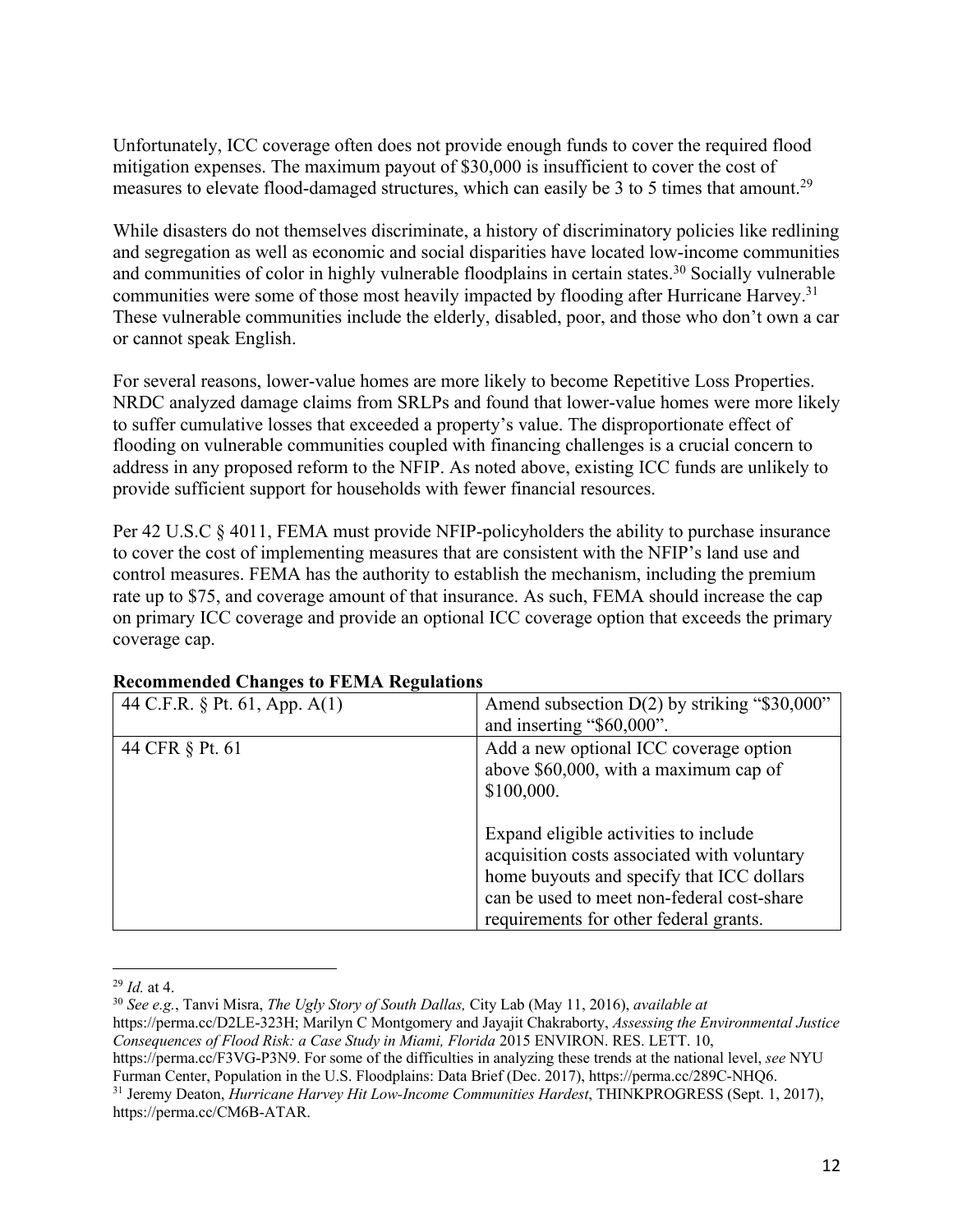# *Question 7*

Improving and strengthening the NFIP's minimum land-use requirements would not only benefit threatened and endangered species and their habits, but further the NFIP's goal of improving resilience to flooding.

As noted previously, Congress tasked FEMA with promulgating criteria to "guide the development of proposed construction away from locations which are threatened by flood hazards" and "otherwise improve the long-range land management and use of flood-prone areas."32 FEMA, as a federal agency, also has an obligation to ensure implementation of the NFIP neither jeopardizes threatened and endangered species nor destroys or adversely modifies their designated critical habitats. Specific changes to the NFIP criteria, such as limiting construction in identified riparian buffer zones, requiring a more restrictive regulatory floodway standard, and imposing stronger subdivision requirements, would assist FEMA in satisfying its legal obligations.

FEMA should adopt regulations limiting construction in riparian buffer zones, which provides multiple co-benefits to participating communities, including improved flood protection. Among other characteristics, riparian zones are well known hot spots of biodiversity.33 As explained by Naiman et al., "[n]atural riparian corridors are the most diverse, dynamic, and complex biophysical habitats on the terrestrial portion of the earth" and "many of the ecological issues related to land use and environmental quality could be ameliorated with effective riparian corridor management."34 However, streamside ecosystems around the United States have been severely degraded. For example, recent studies estimate that California has lost around 95 percent of the Central Valley's riparian woodlands, along with the conditions they evolved in.35 Remaining riparian zones should be preserved, both for biodiversity protection as well as flood risk reduction benefits.

Additionally, FEMA's regulatory floodway standard undercuts the objectives of the NFIP to reduce future flood damage and to improve long-range land management. FEMA's regulatory floodway standard is meant to address the combined, incremental effects of human activity, known as cumulative impacts, in the floodplain by limiting the increase in flood elevations caused by these impacts to one foot above the BFE.<sup>36</sup> In practice, however, the regulatory floodway standard "perpetuates an upward trend of increased flood damages" because the standard:

- permits new development within the Special Flood Hazard Area that will increase flooding on existing development;
- avoids amending BFEs to avoid new development also being placed at risk; and

<sup>&</sup>lt;sup>32</sup> Ecological Rts. Found. v. Fed. Emergency Mgmt. Agency, 384 F. Supp. 3d 1111, 1116 (N.D. Cal. 2019)

<sup>33</sup> *See, e.g.,* Naiman, R.J., Decamps, H. and Pollock, M. (1993), The Role of Riparian Corridors in Maintaining Regional Biodiversity. Ecological Applications, 3: 209-212. https://doi.org/10.2307/1941822 <sup>34</sup> *Id.* at 209-10.

<sup>35</sup> Liza Gross, *Forests of the Living Dead*, Inside Climate News (July 6, 2021) https://insideclimatenews.org/news/06072021/forests-of-the-living-dead/

<sup>36</sup> *See,* Alan R. Lulloff, *The Floodway Encroachment Standard: Minimizing Cumulative Adverse Impacts*, 1 (June 2013).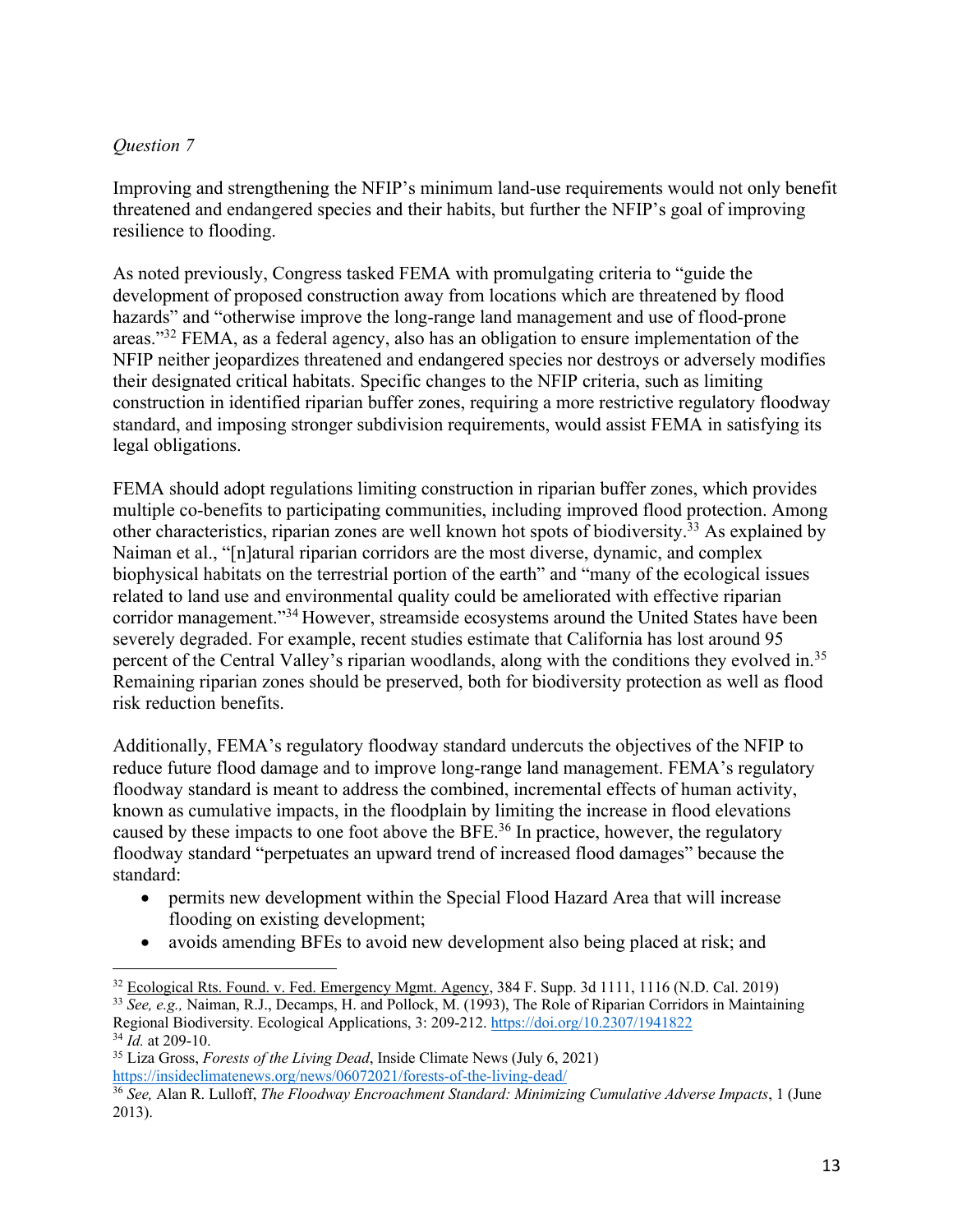• allows encroachments that can be detrimental to the natural and beneficial functions of the floodplain.37

As noted above, multiple states already require a near-zero regulatory floodway requirement, which demonstrates feasibility.

| 44 CFR § 59.1 | Amend the definition of Regulatory              |
|---------------|-------------------------------------------------|
|               | Floodway to "the channel of a river or other    |
|               | watercourse and the adjacent land areas that    |
|               | must be reserved in order to discharge the      |
|               | base flood without cumulatively increasing      |
|               | the water surface elevation (0.00 feet)."       |
| 44 CFR § 60.3 | Amend $\S$ 60.3(10) by striking "more than one  |
|               | foot at any point within the community" and     |
|               | insert "(0.00 feet)" after "without increasing  |
|               | the water surface elevation."                   |
|               |                                                 |
|               | Amend $\S$ 60.3(d)(2) by striking "more than    |
|               | one foot at any point" and insert "(0.00 feet)" |
|               | after "without increasing the water surface"    |
|               | elevation."                                     |

**Recommended Changes to FEMA Regulations**

Lastly, subdivision requirements that are incorporated into the NFIP minimum standards neither steer development away from SFHAs nor provide a significant level of protection to some of the physical infrastructure and buildings within them. However, better performing states and communities have shown ways to develop subdivisions and other large-scale developments in a way that minimizes future flood damages and preserves the floodplain. For example, some communities require that any feature that conveys water on a tract of land have the 1 percent chance floodplain identified; some also require that the entire building envelope be outside of the floodplain. This helps resolve the current issue that FEMA flood maps do not identify the SFHAs of all lands that have the potential to be developed. Additionally, in the Commonwealth of Virginia, all new subdivisions must account for any potential downstream dam failure hazards and dam failure inundation maps must be publicly available in county planning offices.

#### **Recommended Changes to FEMA Regulations**

| 44 CFR § 59.1 | Add definition of "major subdivision" to be      |
|---------------|--------------------------------------------------|
|               | inclusive of anything considered a major         |
|               | subdivision under state law. This usually        |
|               | means platted subdivisions of more than five     |
|               | lots that are otherwise not lot splits, or major |
|               | development on a tract of land that would        |

<sup>37</sup> *Id.* at 13-14.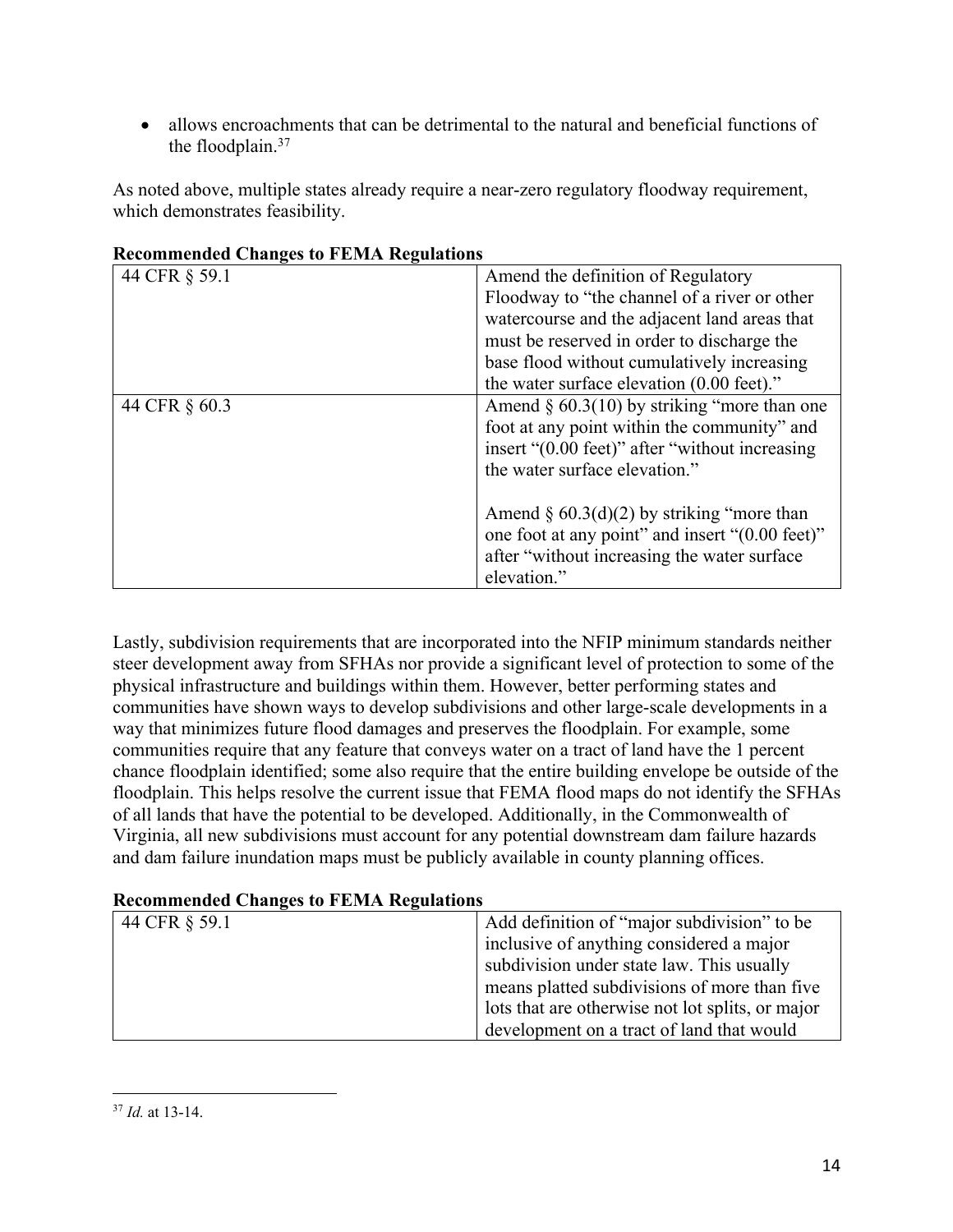|               | include the need for a new road, easement,                                                                                                                                                                                                                                                                                                                                                                                                                                                                                                                                                                                                                                                                                                                                                                                                                                                                                                                                                            |
|---------------|-------------------------------------------------------------------------------------------------------------------------------------------------------------------------------------------------------------------------------------------------------------------------------------------------------------------------------------------------------------------------------------------------------------------------------------------------------------------------------------------------------------------------------------------------------------------------------------------------------------------------------------------------------------------------------------------------------------------------------------------------------------------------------------------------------------------------------------------------------------------------------------------------------------------------------------------------------------------------------------------------------|
|               | etc.                                                                                                                                                                                                                                                                                                                                                                                                                                                                                                                                                                                                                                                                                                                                                                                                                                                                                                                                                                                                  |
| 44 CFR § 60.3 | Add a new subsection that consolidates all of<br>the existing use and development standards<br>for "subdivision and large-scale<br>developments" into a new section pertaining<br>to major subdivisions. Add a requirement that<br>all features that convey water on a tract of<br>land in a major subdivision have the SFHA,<br>0.2 percent chance annual floodplain and<br>floodway (where applicable) identified;<br>prohibit the creation of new lots entirely<br>within the floodplain unless adequate natural<br>ground exists above the flood protection<br>level; add a requirement that all major<br>subdivision proposals must evaluate any dam<br>and levee failure mapping and ensure that the<br>development does not increase the dam's<br>hazard classification; add a requirement that<br>reserve studies for all owners associations that<br>will be responsible for maintaining flood<br>control or stormwater infrastructure include<br>the maintenance costs including should the |
|               | infrastructure be damaged by floods; add a                                                                                                                                                                                                                                                                                                                                                                                                                                                                                                                                                                                                                                                                                                                                                                                                                                                                                                                                                            |
|               | requirement that all final plats have<br>appropriate flood hazards identified on them;<br>add a requirement that ensures adequate<br>ingress and egress at the flood protection<br>elevation; add a use restriction prohibiting<br>critical facilities where possible in major<br>subdivisions.                                                                                                                                                                                                                                                                                                                                                                                                                                                                                                                                                                                                                                                                                                       |

#### *Question 12*

FEMA correctly acknowledges climate change is increasing flooding and flood risk in the United States.38 However, FEMA has not, despite a mandatory duty, developed flood maps that depict future flood risks due to climate change.

As required by law, FEMA must include (i) "relevant information or data from the National Oceanic and Atmospheric Administration [(NOAA)] and the United States Geological Survey [(USGS)] relating to the best available science regarding future changes in sea levels, precipitation, and hurricane intensity" and (ii) "any future risk assessment" issued by the

<sup>&</sup>lt;sup>38</sup> Request for Information on the National Flood Insurance Program's Floodplain Management Standards for Land Management and Use, and an Assessment of the Program's Impact on Threatened and Endangered Species and Their Habitats, 86 FR 56713 (Oct. 12, 2021).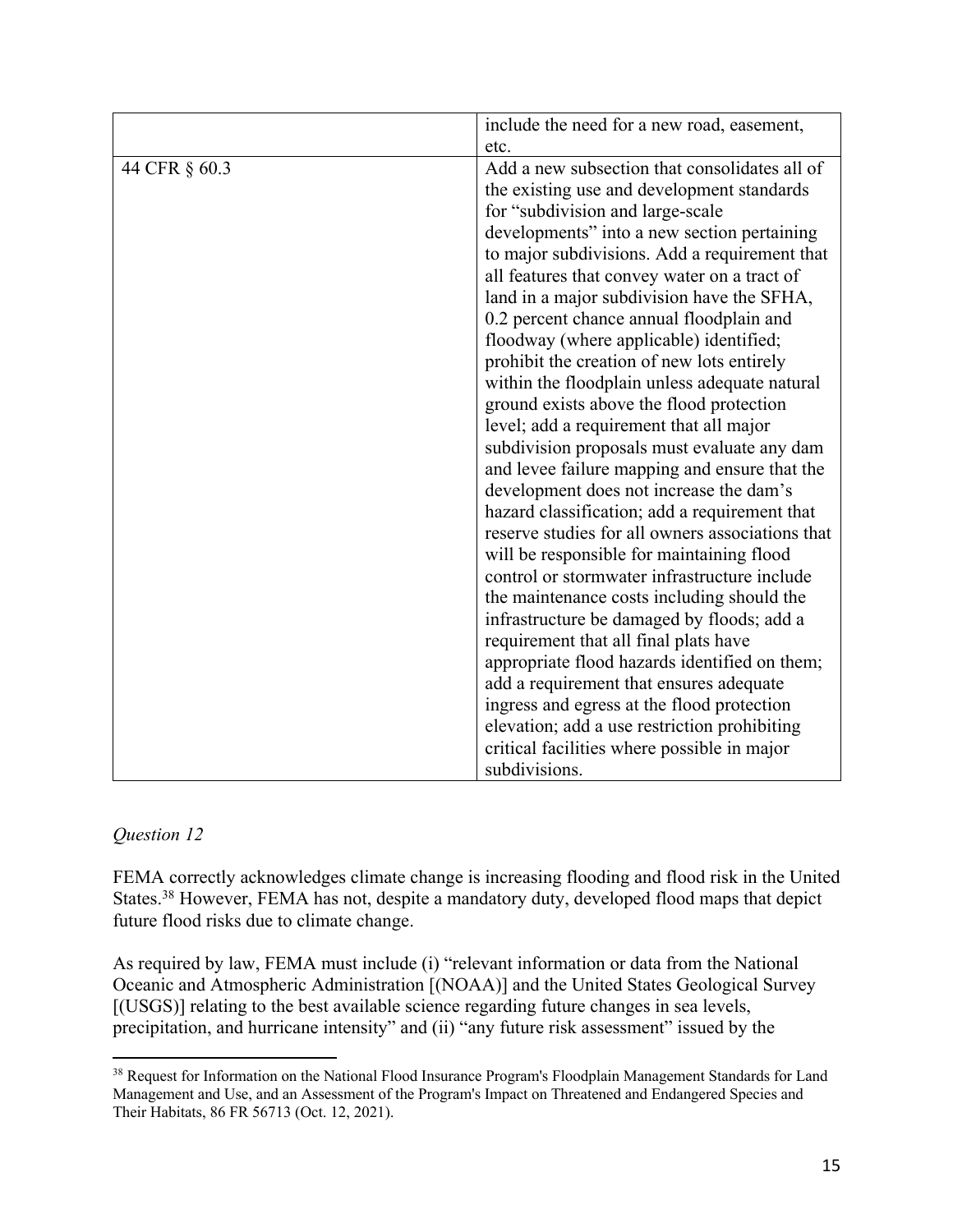Technical Mapping Advisory Council [(TMAC)] whenever FEMA revises and updates an NFIP floodplain map.<sup>39</sup> Per law, FEMA must update NFIP floodplain maps every 5 years.<sup>40</sup>

Since the enactment of the Biggert-Waters Flood Insurance Reform Act of 2012 (BW-2012), extensive NOAA-produced data and information regarding future changes in sea level rise, precipitation, and hurricane intensity have been available to FEMA. For example, NOAA Technical Report CO-OPS 083, *Global and Regional Sea Level Rise Scenarios for the United States* provides regional sea level rise scenarios for the entire United States. In addition, NOAA's "Sea Level Rise Viewer" provides projections on sea level rise and potential coastal flooding impacts areas and relative flood depth.<sup>41</sup>

FEMA has issued and/or updated more than 8,000 NFIP floodplain maps between the enactment of the BW-2012 and November 2020.<sup>42</sup> As far as can be determined by NRDC, FEMA has not included "any relevant information or data from [NOAA] and [USGS] relating to the best available science regarding future changes in sea levels, precipitation, and hurricane intensity." Given that FEMA is required to incorporate such information into all revised and updated NFIP floodplain maps, FEMA is not satisfying its legal duty.

In addition, TMAC published the Future Conditions Risk Assessment and Modeling report in December 2015. The report asserts "[t]he identification and broad availability of future conditions hazard and risk information is of utmost importance to our Nation's citizens and economy as development and population growth occur in areas that are at risk now or will be in the future."43 As such, the report makes seven primary recommendations, and multiple subrecommendations to FEMA about how to provide such information. The seven primary recommendations as are follows:

- (1) Provide future conditions flood risk products, tools, and information for coastal, Great Lakes, and riverine areas. The projected future conditions should use standardized timeframes and methodologies wherever possible to encourage consistency and should be adapted as actionable science evolves.
- (2) Identify and quantify accuracy and uncertainty of data and analyses used to produce future conditions flood risk products, tools, and information.
- (3) Provide flood hazard products and information for coastal and Great Lakes areas that include the future effects of long-term erosion and sea/lake level rise. Major elements are:
	- a. Provide guidance and standards for the development of future conditions coastal flood risk products.
	- b. Incorporate local relative sea/lake level rise scenarios and long-term coastal erosion into coastal flood hazard analyses.
	- c. Consider the range of potential future natural and man-made coastal changes, such as inundation and coastal erosion.

<sup>39</sup> 42 USC § 4101a(d)(2); 42 USC § 4101b(b)(3)(D)-(E).

 $40$  42 USC  $\dot{\S}$  4101(e).

<sup>41</sup> National Oceanic and Atmospheric Administration, *Sea Level Rise Viewer*, https://coast.noaa.gov/slr/ (last visited Dec. 30, 2020).

<sup>42</sup> Federal Emergency Management Agency, *NFIP Community Status Report*, https://www.fema.gov/cis/nation.html (last visited November 30, 2020).

<sup>43</sup> Technical Mapping Advisory Council, *Future Conditions Risk Assessment and Modeling* 3 (2015).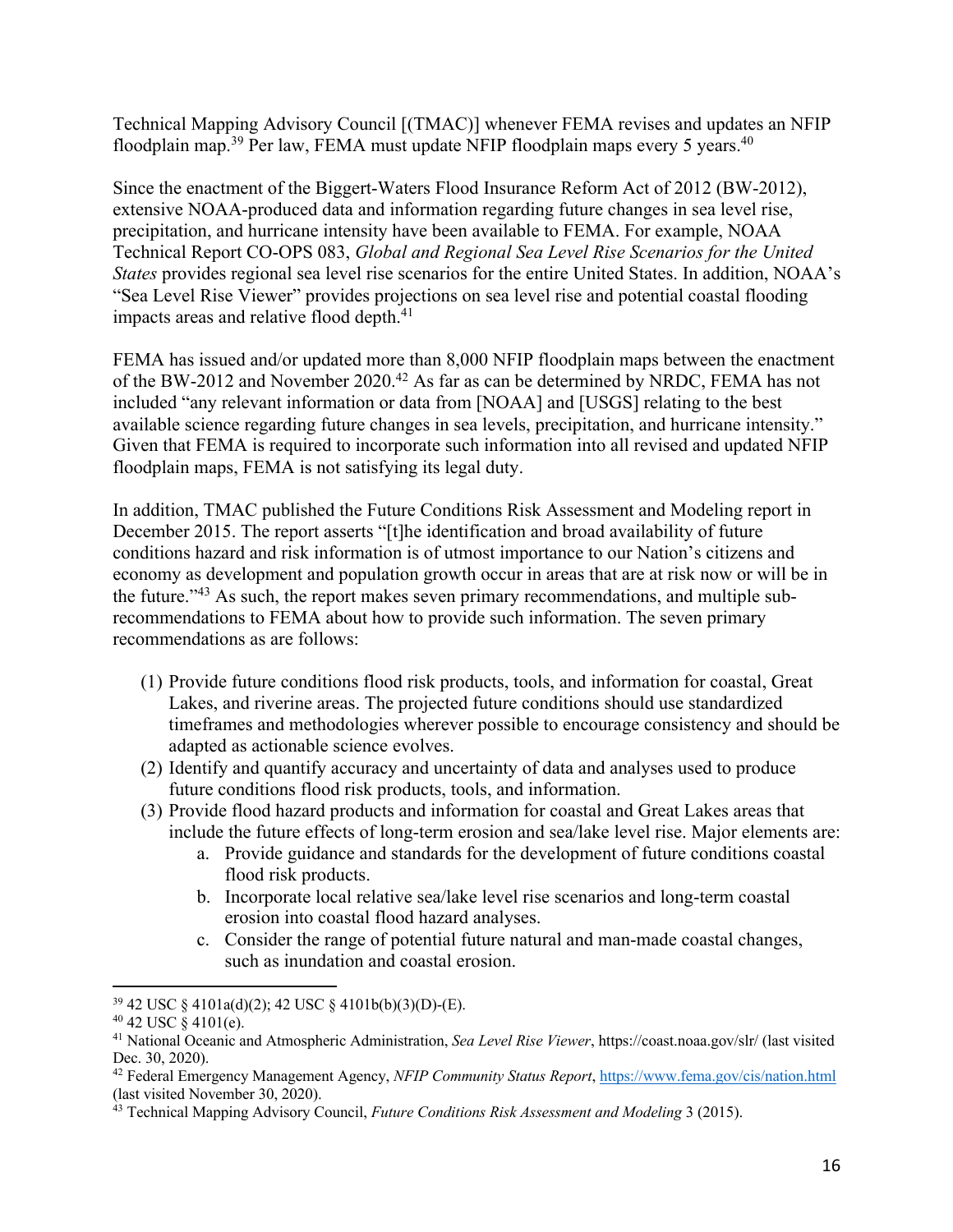- (4) Provide future conditions flood risk products and information for riverine areas that include the impacts of future development, land use change, erosion, and climate change, as actionable science becomes available. Major elements are:
	- a. Provide guidance and standards for the development of future conditions riverine flood risk products.
	- b. Future land use change impacts on hydrology and hydraulics can and should be modeled with land use plans and projections, using current science and build upon existing model study methods where data are available and possible.
	- c. Future land use should assume built-out floodplain fringe and take into account the decrease of storage and increase in discharge.
	- d. No actionable science exists at the current time to address climate change impacts to watershed hydrology and hydraulics. If undertaken, interim efforts to incorporate climate change impacts in flood risk products and information should be based on existing methods, informed by historical trends, and incorporate uncertainty based upon sensitivity analyses.
	- e. Where sufficient data and knowledge exist, incorporate future riverine erosion (channel migration) into flood risk products and information.
- (5) Generate future conditions data and information such that it may frame and communicate flood risk messages to more accurately reflect the future hazard in ways that are meaningful to and understandable by stakeholders. This should enable users to make better-informed decisions about reducing future flood-related losses.
- (6) Perform demonstration projects to develop future conditions data for representative coastal and riverine areas across the Nation to evaluate the costs and benefits of different methodologies or identify/address methodological gaps that affect the creation of future conditions data.
- (7) Data and analysis used for future conditions flood risk information and products should be consistent with standardized data and analysis used to determine existing conditions flood risk, but also should include additional future conditions data, such as climate data, sea level rise information, long-term erosion data; and develop scenarios that consider land use plans, planned restoration projects, and planned civil works projects, as appropriate, that would impact future flood risk.

Further, the TMAC report recommended the following sub-recommendations, which explicitly address future climate and development impacts:

- FEMA should incorporate Local Relative Sea Level Rise scenarios into the existing FEMA coastal flood insurance study process in one of the following ways:
	- o Direct Analysis Incorporate sea level rise directly into process modeling (i.e., surge, wave setup, wave runup, overtopping, and erosion) for regions where additional sea level is determined to impact the Base Flood Elevation non-linearly (for example, where a 1-foot sea level rise equals a two-foot or more increase in the base flood).
	- o Linear Superposition Add sea level to the final calculated total water level and redefine the Base Flood Elevation for regions where additional sea level is determined to impact the base flood linearly (for example, 1 foot of sea level rise equals a 1-foot increase in the base flood).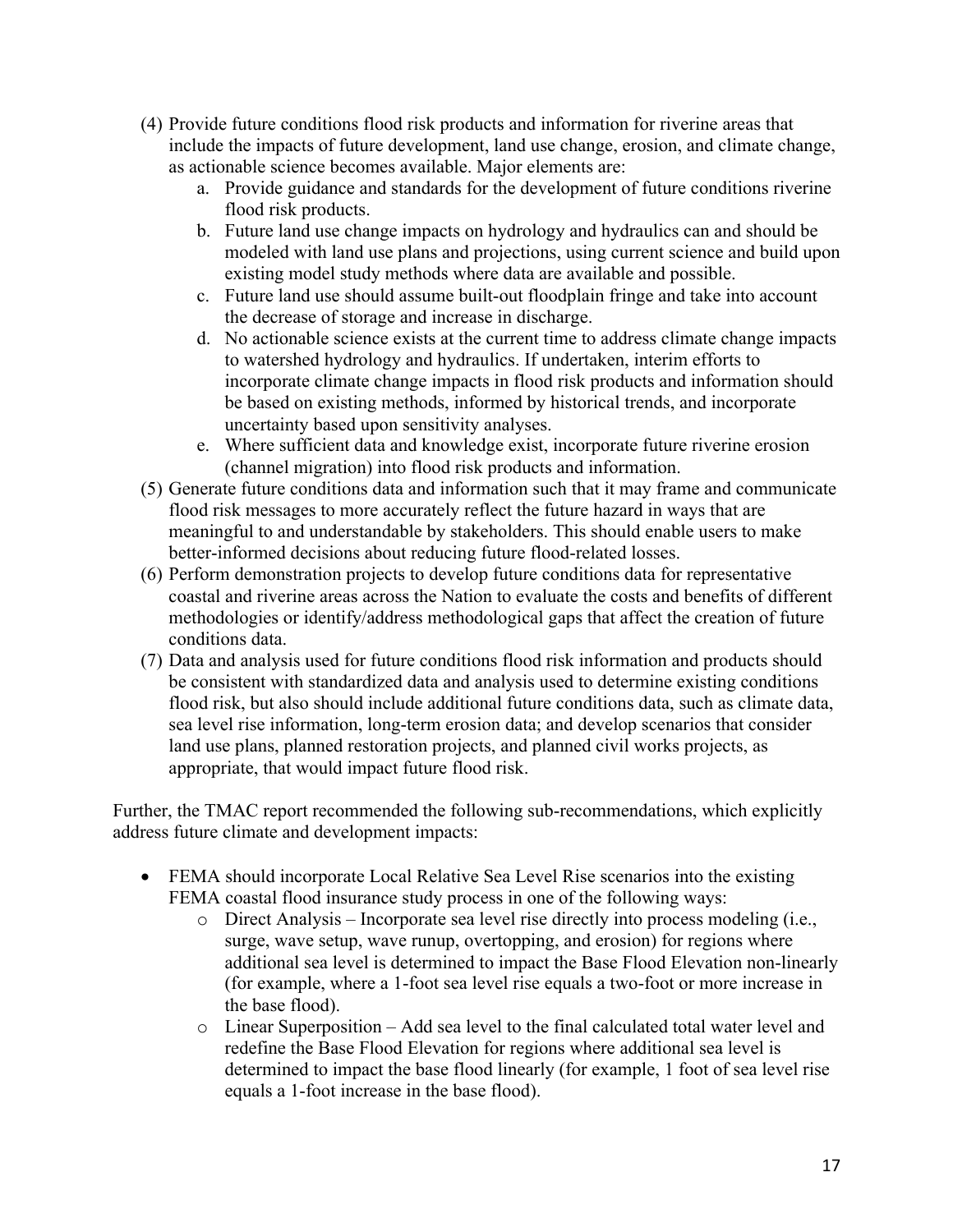- FEMA should take into account future development (excluding proposed flood control structures for the base condition/scenario) for future conditions mapping.
- FEMA should use a scenario approach for future conditions flood hazards calculation and mapping that will allow users to evaluate the robustness of proposed solutions to a range of plausible future conditions, including uncertain land use and climate change impacts.
- FEMA should take the impacts of future development and land use change on future conditions hydrology into account when computing future conditions for riverine areas.
- FEMA should use observed riverine trends to help estimate what future conditions might look like. In watersheds where floods of interest may decrease in magnitude and frequency, then use existing riverine study results as the basis for flood hazard mapping. In watersheds where floods exhibit increase in magnitude or frequency, then use best available science to determine future hydrology and flood hazards.

TMAC stated most of the above-listed sub-recommendations should occur in the "short-term" Per the report, "short-term" means up to 2 years to accomplish.<sup>44</sup> In 2016, TMAC reiterated that FEMA implement all of the recommendations in the Future Conditions report to assist FEMA to provide credible flood hazard data.45

To date, FEMA has not included such required information in revising and updating the NFIP flood maps. Subsequent annual reports from TMAC imply that FEMA has failed to incorporate the recommendations of the 2015 Future Conditions report. For example, TMAC's 2017 Annual Report states "TMAC assumed (based on preliminary statements from FEMA) that FEMA intended to complete future conditions analyses as an add-on to the existing FIS engineering workflow and then issue the results as an additional, non-regulatory layer onto the existing FIRM product. FEMA has since indicated this is not a foregone conclusion; the agency is currently taking a broad view in evaluating options for developing future conditions products, including those that could be done separately from the FIS/FIRM production process."46

In addition, TMAC's 2018 Annual Report states "expedited efforts to create datasets and products recommended previously by TMAC should be considered" by FEMA. The statement is in reference to FEMA's minimal progress on addressing the recommendations of the 2015 Future Conditions report. Further, TMAC's 2019 report to FEMA states "with the recent increased intensity of storm events, the general public has increased interest on the risk of future flood conditions. It is important that FEMA generates future conditions data in a format that communicates the increased risk flood risk in an understandable way. FEMA has not finalized the future conditions data to be generated…."47 This statement was in reference to primary recommendation 5 of the Future Conditions report and how FEMA not developing the future conditions data, as required by the other recommendations, hindered TMAC from suggesting a communications format.48

<sup>44</sup> Technical Mapping Advisory Council, *Future Conditions Risk Assessment and Modeling* 7-2 (2015).

<sup>45</sup> Technical Mapping Advisory Council, *2018 Annual Report* 8 (2019)

<sup>46</sup> Technical Mapping Advisory Council, *2017 Annual Report* 43 (2018).

<sup>47</sup> Technical Mapping Advisory Council, *FEMA 2019 TMAC Subcommittee Report* c-5 (2020).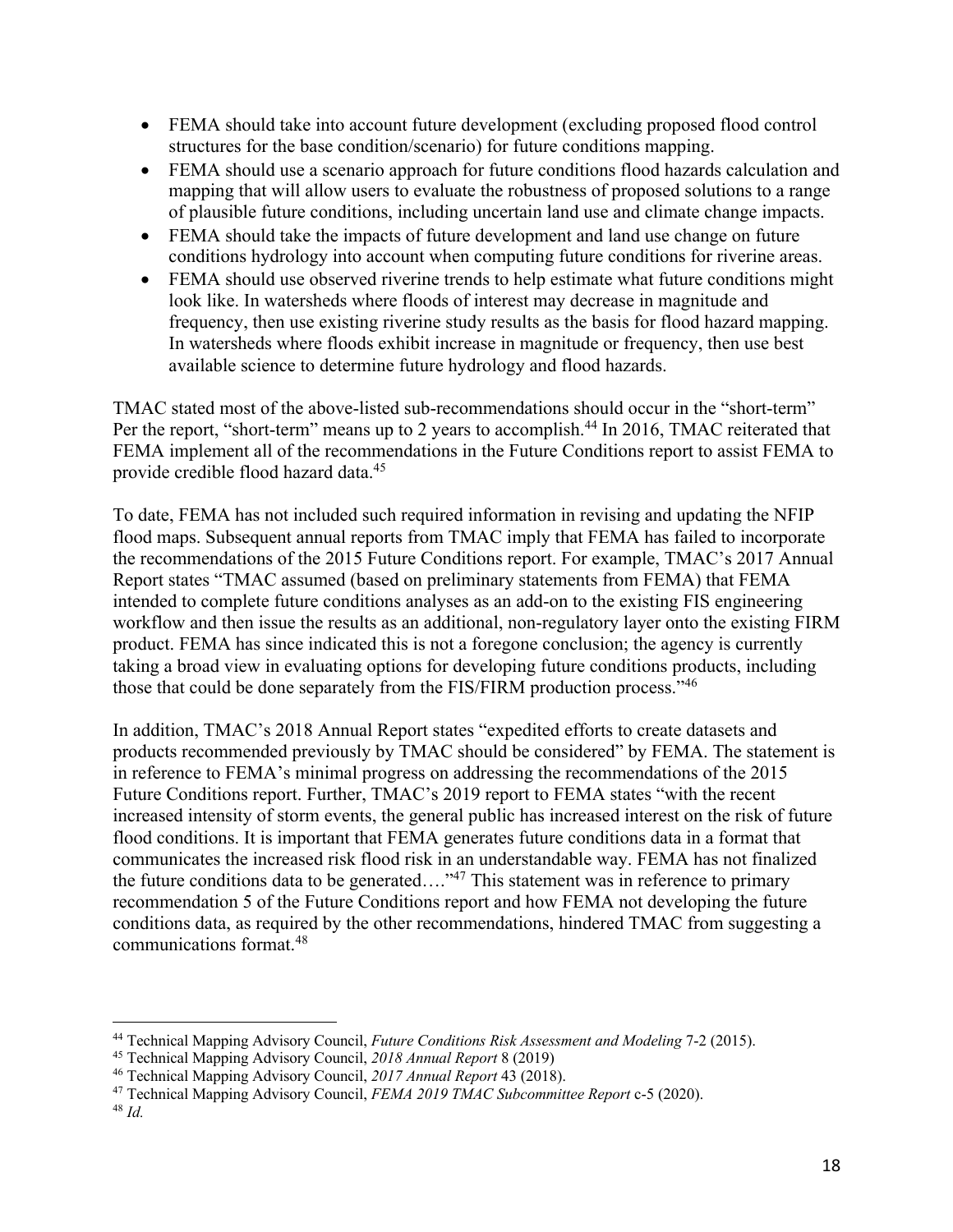FEMA has and continues to breach its legal duty by neither including the relevant NOAA and USGS information data nor including the recommendations from the 2015 TMAC Future Conditions Risk Assessment and Modeling report in any of its updates to NFIP floodplain maps.

Most of the flood hazard maps that are used nationwide to determine minimum building design and other floodplain development standards are, at best, a reflection of the current flood risk. The issue with using historical risk alone to predict current risk is that these risks will change in the future due to foreseeable factors such as rising sea levels, heavier precipitation events, and population growth. In many places these factors will cause floods to increase in both frequency and severity, putting an increasing number of Americans at risk.

To meet its non-discretionary duty concerning floodplain mapping, FEMA must incorporate relevant information from NOAA and USGS relating to the best available science regarding sea levels, precipitation, and intensity of hurricanes, as well as incorporate TMAC's future risk assessment in any revision or update of NFIP flood maps. As such, FEMA must incorporate multiple future conditions flood elevations as advisory layers onto FIRMs.

For coastal areas, FEMA should use NOAA's most recent global mean sea level rise scenarios and regional variations to determine future coastal flood hazard estimates out to the year 2100. As noted above, NOAA has produced extensive data on sea level rise projections. FEMA should incorporate sea level rise directly into process modeling (i.e., surge wave setup, wave runup, overtopping, and erosion) for regions where additional sea level is determined to impact the BFE non-linearly. For regions with linear impacts to the BFE, FEMA should add sea level to the final calculated total water level and redefine the BFE.

For riverine areas, FEMA should take the impacts of future development and land use change on future conditions hydrology into account when computing future conditions for riverine areas. Future development and land use should assume built-out floodplain fringe, taking into account the decrease of storage and increase in discharge.

Mecklenburg County, North Carolina was the first jurisdiction in the nation to delineate floodplains and floodways based on potential future development.<sup>49</sup> Community SFHAs, Community Encroachment Areas, and other features were delineated by Charlotte-Mecklenburg Stormwater Services based on ultimate buildout of areas that would influence flooding. These supplement the FEMA-delineated SFHA and floodways, respectively. The Community SFHA and Encroachment Areas establish higher standards that are "used to regulate development activities so they are at less risk to future flooding."50

The Community SFHA and Community Encroachment Areas have been explicitly incorporated into the official FIRMs published by FEMA and adopted by Mecklenburg County. According to the FEMA-produced Flood Insurance Study, "Floodplains resulting from runoff based on future land use conditions are shown on the FIRM in addition to the floodplains that reflect existing

<sup>49</sup> Charlotte-Mecklenburg Stormwater Services, *Floodplain Regulations Technical Guidance Document*, 6 (March 2008).

<sup>50</sup> *Id.*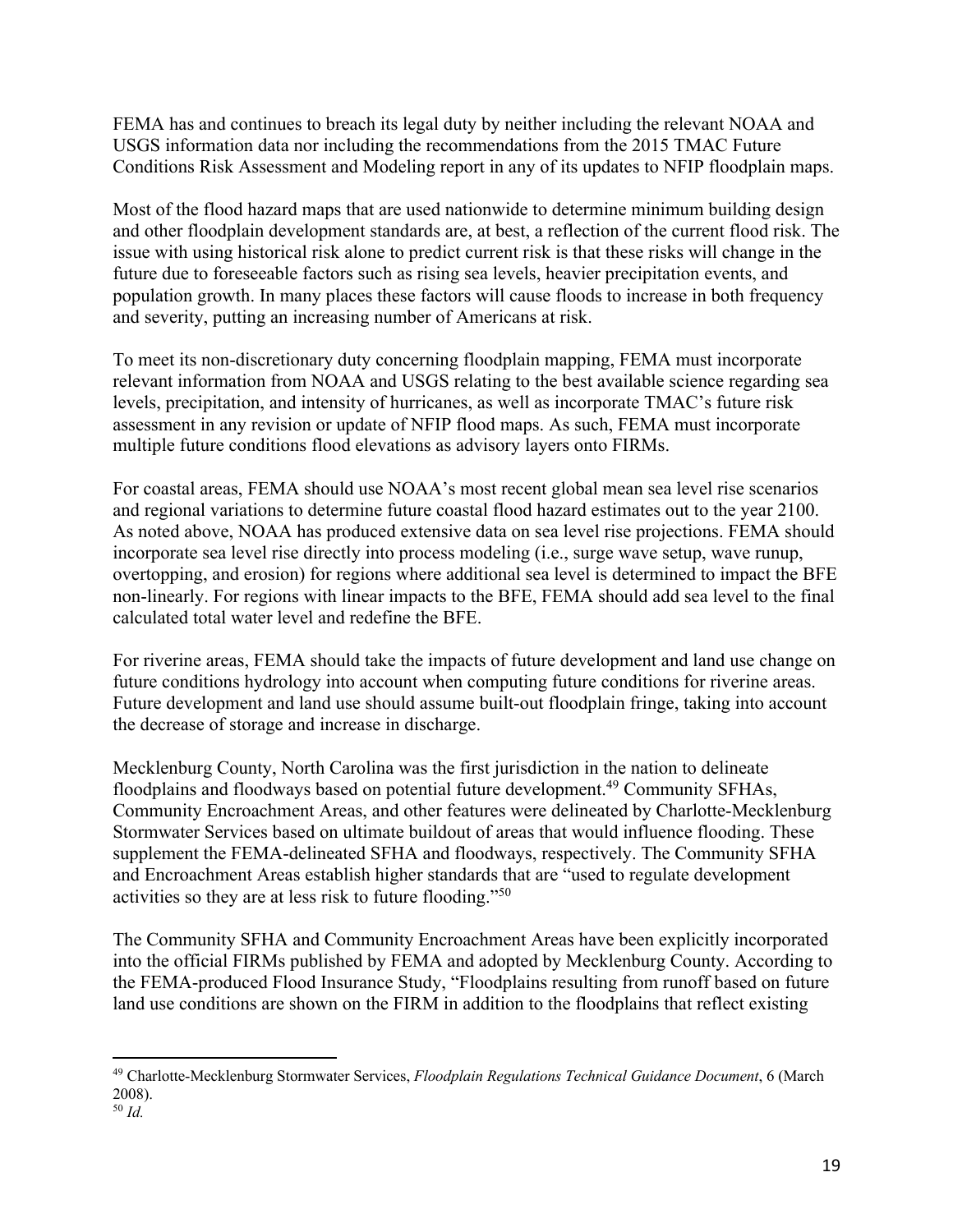land use conditions," and "the future conditions floodplain and elevations are used locally to regulate new development."51

In addition, FEMA should use observed riverine trends to estimate what conditions might look like in the future. In watersheds where floods of interest may decrease in magnitude and frequency, FEMA should use existing riverine study results as the basis for flood hazard mapping. In watersheds where floods exhibit increase in magnitude or frequency, FEMA should use best available science to determine future hydrology and flood hazards.

| 44 CFR § 59.1          | Amend the definition of "future-conditions"    |
|------------------------|------------------------------------------------|
|                        | hydrology" to include flood discharges         |
|                        | associated with climate change impacts, such   |
|                        | as sea level rise and changing precipitation   |
|                        | patterns, and projected land-use conditions.   |
| 44 CFR § 64.3(a)(1)    | Strike the following "The FIRM also may        |
|                        | indicate, at the request of the community,     |
|                        | zones to identify areas of future-conditions   |
|                        | flood hazards" and insert "The FIRM must"      |
|                        | indicate future-conditions flood hazards as an |
|                        | advisory layer."                               |
| 44 CFR Parts 64 and 65 | Amend Parts 64 and 65 to clearly reflect the   |
|                        | mandatory mapping requirements of BW-          |
|                        | 2012 concerning flood control structures.      |

#### **Recommended Changes to FEMA Regulations**

#### **Other Floodplain Management Related Questions**

#### *Question 1*

FEMA's current Substantial Improvement/Substantial Damage (SI/SD) standard requires property owners making improvements or repairs to structures in excess of 50 percent of their market value in the FEMA-designated 1 percent chance annual flood to take certain measures to bring their structure into compliance with the community's current floodplain management requirements, such as elevating the home above the BFE, to reduce their exposure to future flood damages.52 However, the current SI/SD standard has several limitations and multiple NFIPparticipating communities have enacted stronger SI/SD standards, namely a cumulative standard, whereby ongoing improvements and damages are tracked and, when the threshold of improvements or repairs is reached, requires the structure to be brought into compliance with local codes. The current SI/SD standard provides a lever that is intended to enhance resilience to future flood damages, in practice, however, there is an inherent inequity in such a standard.

<sup>51</sup> Federal Emergency Management Agency and State of North Carolina, *Flood Insurance Study: A Report of Flood Hazards in Mecklenburg County, North Carolina and Incorporated Areas*, 79 (2015).

<sup>52</sup> *See*, 44 C.F.R. § 60.3(a-c)(providing requirements for new construction and substantial improvement under the NFIP program)*.*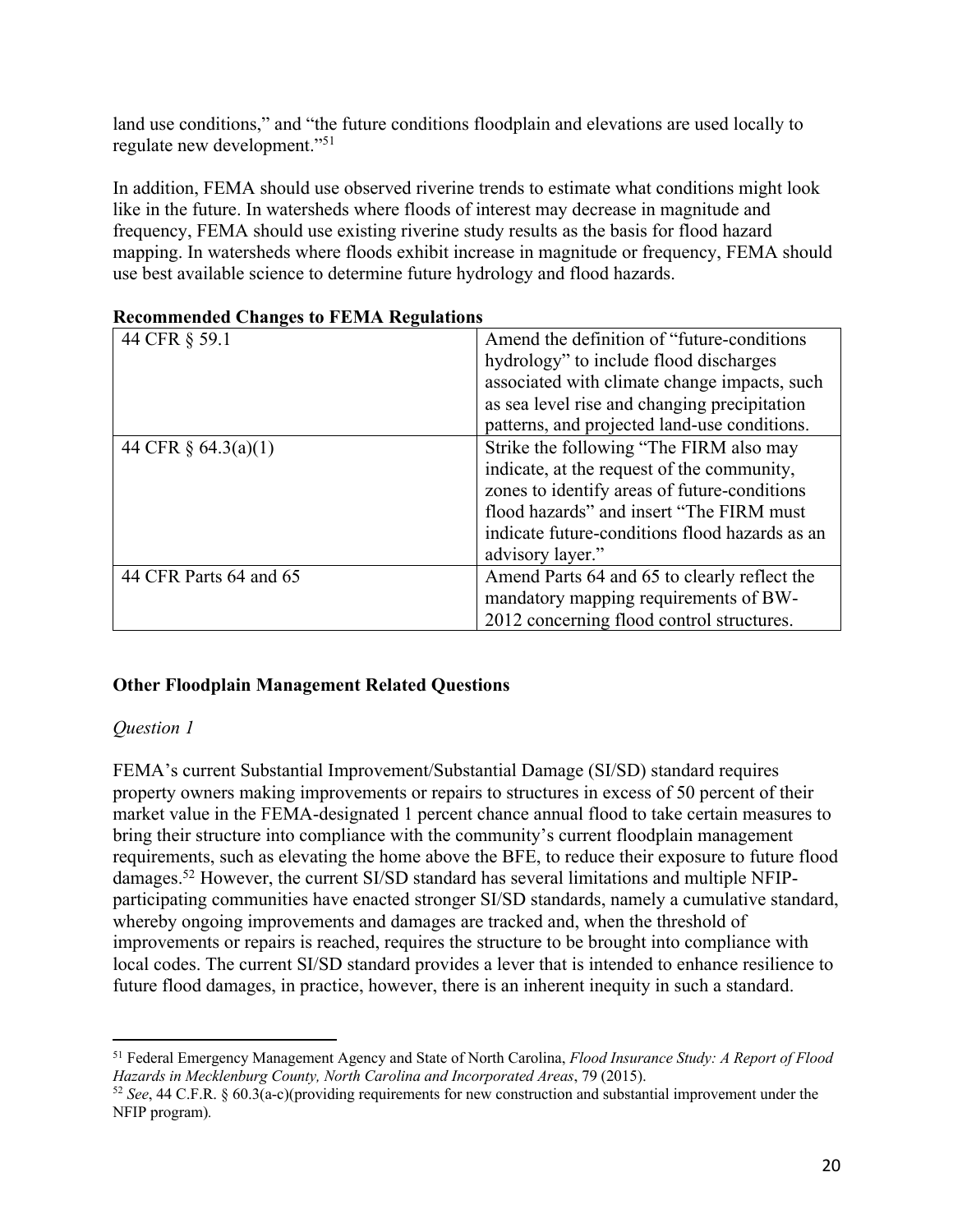For several reasons, lower value homes are more likely to be assessed as substantially damaged.53 NRDC analyzed damage claims from SRLPs and found that less valuable homes were more likely to suffer cumulative losses that exceeded a property's value. In fact, using FEMA data on SRLPs through 2015, we found that there was a sharp distinction between single family homes worth more or less than \$250,000 (the maximum amount of coverage available for a structure under the NFIP). On average, for single family homes worth less than \$250,000, those SRLPs suffered, on average, cumulative losses totaling \$133,923 with an average property value of \$109,882 (average damages of 122 percent of average property value). Conversely, the average single family home worth more than \$250,000 suffered cumulative losses of \$234,953 with an average property value of \$442,035 (53 percent of property value).

Further, lower-value homes may be more likely to be more significantly damaged due to location in vulnerable areas, poor construction, or construction under outdated building codes.<sup>54</sup> At least one study found that officials were more likely to subjectively assess homes in low-income neighborhoods to be substantially damaged than in high-income neighborhoods.<sup>55</sup>

Proposed changes to the SI/SD standards, such as making it cumulative, would likely increase the number of homes assessed as substantially damaged. Elimination of a SI/SD standard also reinforces inequitable outcomes by allowing lower value homes to repeatedly flood without corrective action. As such, it is important to bundle any SI/SD standard with other reforms (see NRDC's response to Question 5) to financially assist low-income and vulnerable communities in bringing their homes into compliance with local floodplain regulations.

Many NFIP-participating communities have gone beyond FEMA's minimum SI/SD standard. Among the 1,444 communities participating in the CRS program, roughly 1/3 receive points for taking some action toward instituting a more rigorous cumulative or lower threshold SI or SD standard. One option is a "cumulative substantial improvement" (CSI) standard, under which all improvements or repairs during a certain period of time are counted cumulatively toward the substantial improvement requirement. The second option is a "lower substantial improvement" (LSI) standard which uses a threshold lower than 50% of the building's value to determine when the substantial improvement requirement takes effect (e.g., damage or repair greater than 25% instead of 50%).

| CRS Communities with a Cumulative SD and/or SI Standard (2007 and 2013 Data) <sup>56</sup> |                       |                                                                                                   |  |  |
|--------------------------------------------------------------------------------------------|-----------------------|---------------------------------------------------------------------------------------------------|--|--|
| Standard                                                                                   | Number of Communities | Percent of CRS Communities<br>Receiving CRS Credit for Standard Receiving CRS Credit for Standard |  |  |

<sup>53</sup> A.R. Siders, *Social Justice Implications of U.S. Managed Retreat Buyout Programs*, 2018 CLIMATIC CHANGE

<sup>&</sup>lt;sup>54</sup> Substance Abuse and Mental Health Support Administration, *Greater Impact: How Disasters Affect People of Low Socioeconomic Status* (July 2017), https://perma.cc/2KP2-74VK.

<sup>&</sup>lt;sup>55</sup> D. H. de Vries, J. C. Fraser, *Citizenship Rights and Voluntary Decision Making in Post-Disaster U.S. Floodplain Buyout Mitigation Programs*, 30 INTERNATIONAL J. MASS EMERGENCIES DISASTERS 1–33 (2012), https://perma.cc/PD98-DPGG.<br><sup>56</sup> ISO CRS SI/SD Standards Data, Emails received from David Arkens, ISO/CRS Technical Coordinator at ISO

Community Hazard Mitigation, to Joel Scata, Attorney, Natural Res. Def. Council (between June 2018-October 2018)(on file with author)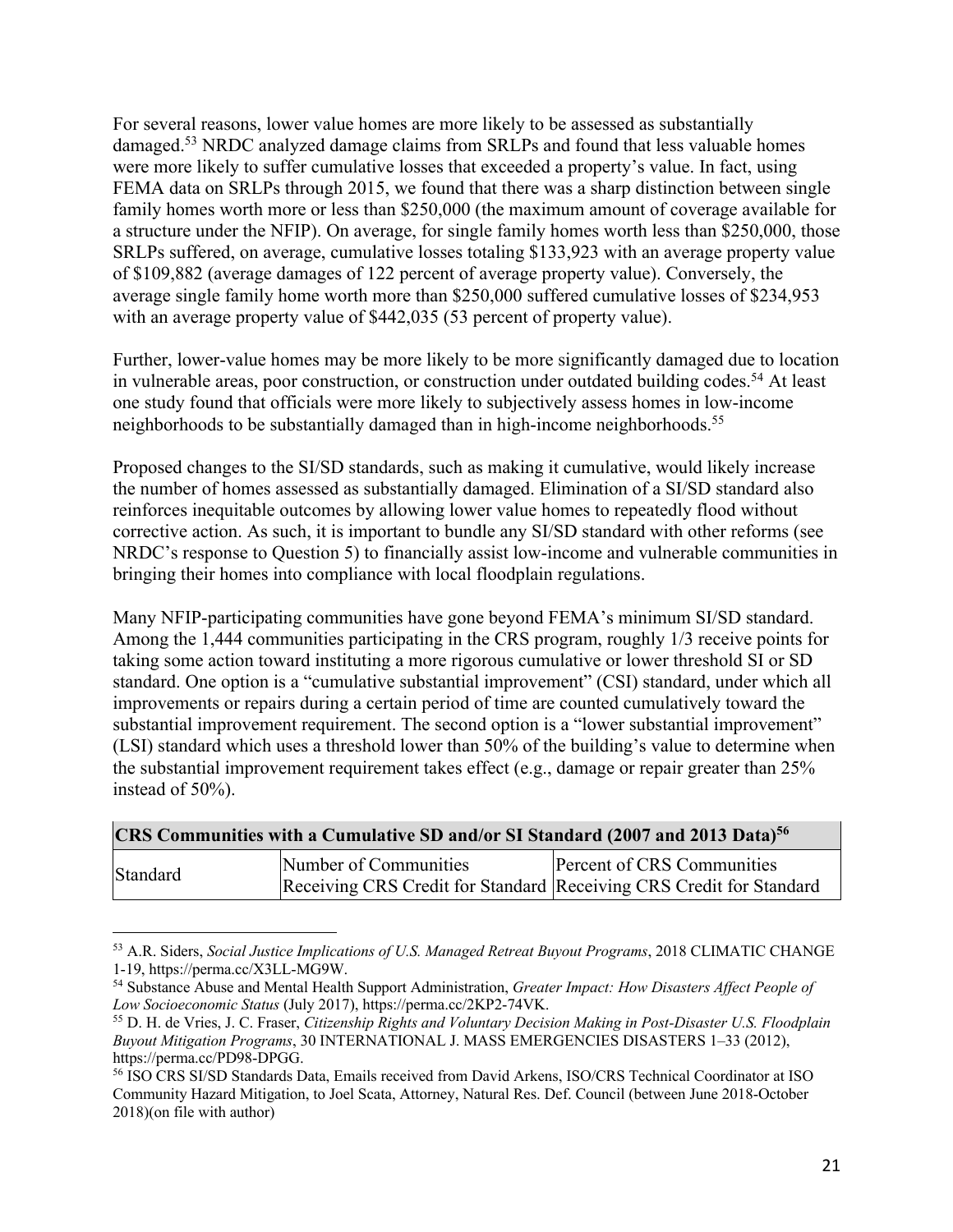| 10-Year Tracking<br>Requirement | 309 | 21.4%   |
|---------------------------------|-----|---------|
| 5-Year Tracking<br>Requirement  | 90  | $6.2\%$ |
| Total                           | 399 | 27.6%   |

It is unclear how these communities are enforcing and implementing a cumulative SI/SD standard or the minimum requirement for a one-time event SI/SD standard, but there is evidence that it may create an incentive for local communities to lowball damage estimates to help residents to avoid the high costs of bringing structures into compliance with flood ordinances.<sup>57</sup> An investigation by the Houston Chronicle indicates the intentional lowballing of damage estimates is pervasive nationwide.<sup>58</sup> Lax enforcement of the substantial damage standard has been recognized for more than twenty years as a major shortcoming of the NFIP.<sup>59</sup>

FEMA should assess SI/SD standard implementation and enforcement among states, participating communities, and properties that are both covered by the NFIP and not covered by the NFIP, but still subject to the local SI/SD ordinance. That assessment should strive to answer the following questions:

- 1. How rigorously and consistently are communities and states implementing and enforcing a SI/SD standard (both a one-time event and cumulative standard)? How do communities document improvements and damages, how are property owners notified of the need to comply, and how many properties is an SI/SD standard applied to?
- 2. Based solely on FEMA's data on NFIP claims and losses, how many properties meet a SI/SD standard, both cumulative and one-time event? How does this compare to information collected under (1) above?
- 3. How often does ICC coverage cover the entire cost of bringing a structure into compliance with local codes and what is the typical shortfall?
- 4. What other forms of hazard mitigation assistance reach owners of properties that have triggered a SI/SD standard? How does this mitigation assistance get distributed to both structures with and without NFIP coverage?
- 5. How often do communities apply for HMA grants to mitigate properties that have triggered a SI/SD standard?
- 6. Among the properties that communities report as triggering any SI/SD standard, how many of them are not covered by a flood insurance policy and therefore cannot benefit from ICC coverage?

<sup>57</sup> *Id.*

<sup>58</sup> Mark Collette, *Flood Games: Manipulation of Flood Insurance Leads to Repeat Disasters,* Houston Chronicle (July 5, 2018) *available at* https://perma.cc/84YV-CETU

<sup>59</sup> David Conrad, Ben McNitt, and Martha Stout, *Higher Ground: A Report on Voluntary Property Buyouts in the Nation's Floodplains, A Common Ground Solutuon Serveing Perope at Risk, Taxpayers and the Environment,*  National Wildlife Federation (July 1998) *available at* https://perma.cc/3AMV-EO35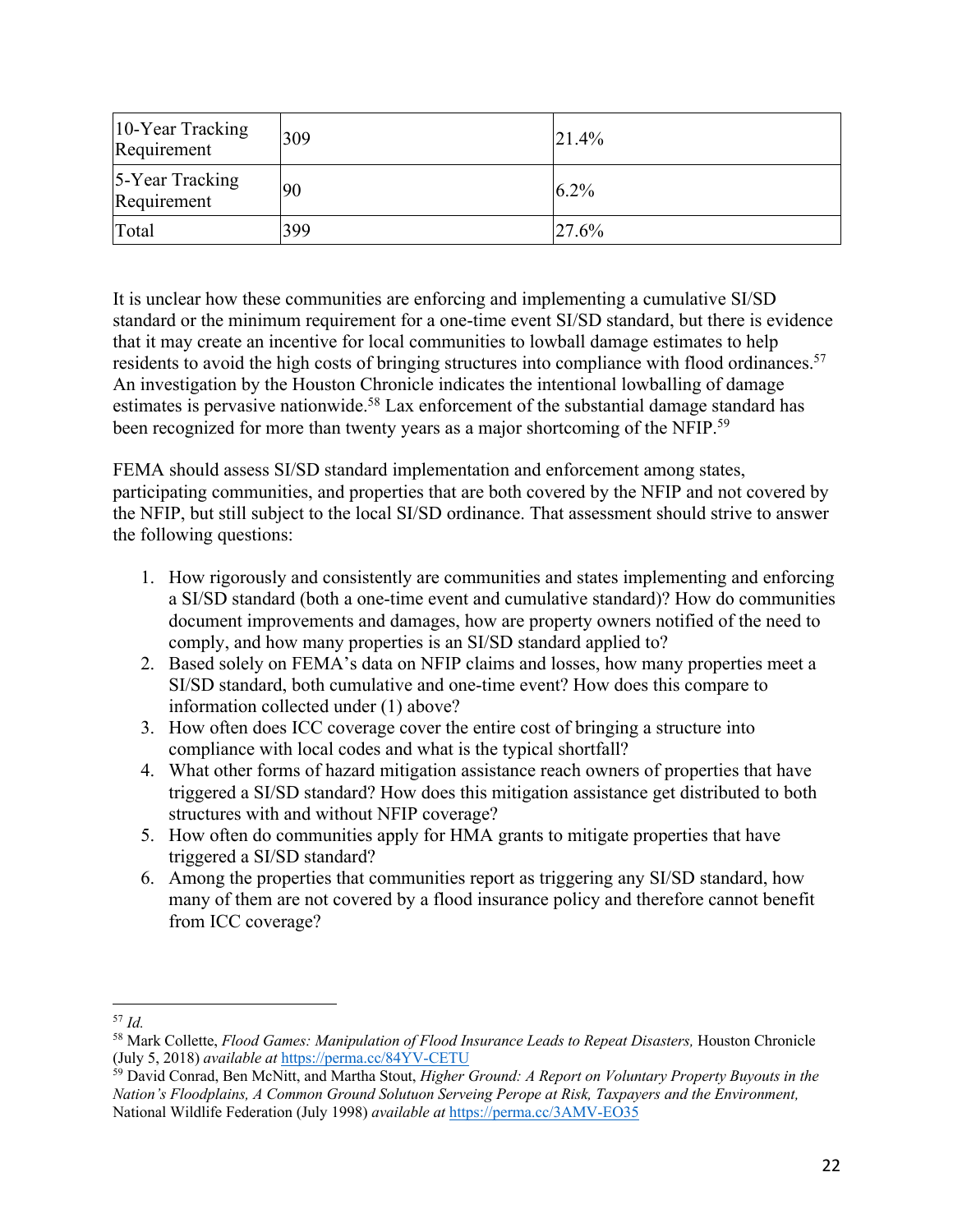- 7. How could increasing ICC coverage better address non-compliant structures and either bring them into compliance with local codes or provide other forms of hazard mitigation assistance, like a buyout?
- 8. How could improving NFIP affordability for lower-income people support more equitable implementation of an SI/SD standard?

In addition, FEMA should also recognize that a cumulative substantial damage standard needs to work in tandem with a disclosure requirement (Question 11). FEMA should introduce disclosure requirements that track expenditures for repairs and damages over time so that new owners are aware of their property's history. Without such disclosure laws, homeowners could unknowingly purchase a property that is close to the threshold, and then due to a small improvement or repair may cross that threshold and be obligated to bring the entire structure into compliance with the community's floodplain management requirements. Further, FEMA must provide increased funding under the ICC program (Question 5). ICC coverage should be increased so that it will cover more costs that occur when the SI/SD threshold is triggered.

Lastly, the disproportionate effect of flooding on vulnerable and low-income communities must be acknowledged and addressed. A history of discriminatory policies like redlining and segregation as well as economic and social disparities have located low-income communities and communities of color in highly vulnerable floodplains in certain states. Any adoption of more stringent SI/SD standards should include financial and other assistance for vulnerable communities and low-income residents.

### *Question 9*

Congress intended the NFIP to be a key mechanism for reducing flood damages nationwide. A primary goal of the program is to encourage States and local governments to constrict development in and guide development away from flood-prone areas by enacting land use regulations.<sup>60</sup> Toward this goal, the NFIP requires communities to adopt and enforce adequate land use/control measures, based on the minimum criteria in 44 CFR § 60.3, before flood insurance can be sold in the community.<sup>61</sup>

However, development has continued to occur in high-risk flood areas. A variety of factors have contributed to this dilemma, including inadequate compliance with and/or deliberate ignoring of NFIP-based land use regulations at the local level, $62$  and FEMA's reluctance to take enforcement actions against these non-compliant communities.63

<sup>60</sup> *See* 42 U.S.C. § 4001(e) (stating a primary purpose of the NFIP is to encourage State and local government to "constrict development" in flood prone areas).

<sup>&</sup>lt;sup>61</sup> *See id.* § 4022(a)(1) (stating that no new flood insurance coverage shall be provided under this title in any area unless an appropriate public body shall have adopted adequate land use and control measures (with effective enforcement provisions)).

<sup>62</sup> *See e.g.,* Jennifer Wriggins, *Flood Money: The Challenge of U.S. Flood Insurance Reform in a Warming World*, 119 Penn St. L. Rev. 361, 396 (2014).

<sup>63</sup> *See* Jacquelyn Monday et al., *An Evaluation of Compliance with the National Flood Insurance Program Part A: Achieving Community Compliance* xii (2006)(noting that there is "a widespread perception among FEMA and state staff (and perhaps among communities) that FEMA is highly unlikely to apply sanctions in most cases).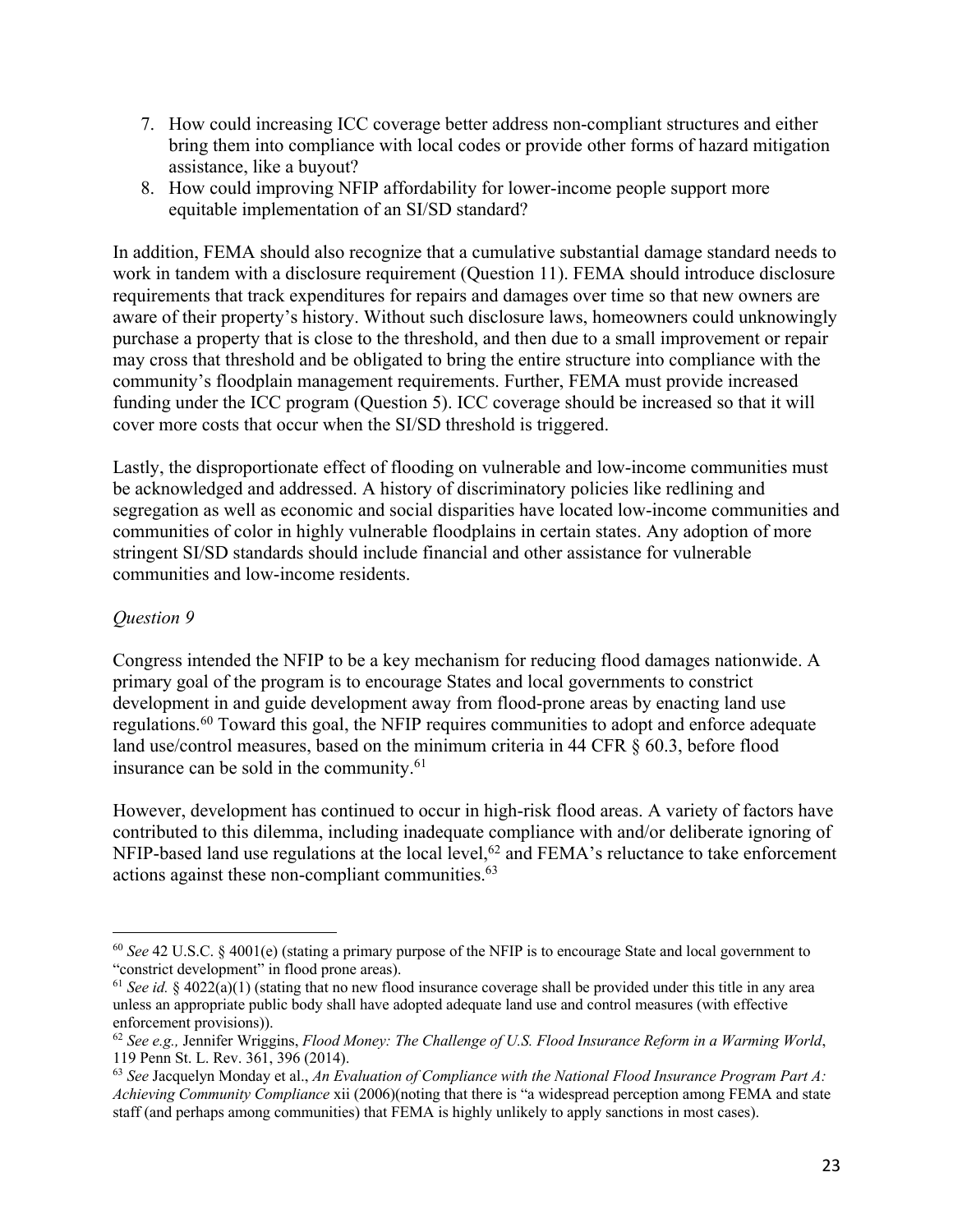FEMA must strengthen NFIP participation and increase enforcement of NFIP minimum floodplain management standards to build community resilience. Even the most protective local floodplain regulations are only as good as their implementation.

Academic research, FEMA-commissioned reports, independent investigations, and surveys of state and local floodplain managers have all found compliance and enforcement challenges that undermine the NFIP's effectiveness.<sup>64</sup> When communities fail to adequately adopt and enforce NFIP building and land use standards, people and property are put at risk.<sup>65</sup> As climate change continues to exacerbate flooding nationwide, ensuring adequate compliance with and enforcement of the NFIP will become increasingly important to minimize unnecessary flood damage.

There are two key parts to this issue. The first concerns compliance—whether local communities adopt and enforce the building, zoning, and other floodplain development regulations to meet the requirements of participating in the NFIP.<sup>66</sup> The second involves FEMA's willingness to take enforcement action by putting noncompliant communities on probation or suspending them from the NFIP if they fail to correct violations. FEMA has taken limited probation or suspension enforcement action against noncompliant communities,  $67$  even when recommended to do so by state coordinating agencies.<sup>68</sup>

Even while reserving probation and suspension as tools of last resort, FEMA can provide more financial and training resources for states and local communities and improve monitoring, tracking, and transparency of information regarding community compliance.

To increase enforcement, FEMA first must improve monitoring, tracking, and public disclosure of data related to community compliance with NFIP requirements; second, must provide greater resources to address the reasons that communities are not in compliance with floodplain regulations; and third, should consider delegating limited enforcement powers to State NFIP Coordinating Agencies that have demonstrated the capacity to perform those duties.

First, better tracking and transparency of compliance issues can help identify the extent and nature of the most common program violations, allowing FEMA to determine how best to prioritize training and financial resources to help communities achieve compliance. Greater transparency could also discourage violations through community pressure, especially if residents in noncompliant communities knew there was a likelihood that their flood insurance rates could be raised, or worse, that they could be ineligible for certain types of disaster aid if their community came to be suspended.

FEMA should consider making compliance information collected by FEMA and State Coordinating Agencies publicly available and readily accessible. The available information

<sup>&</sup>lt;sup>64</sup> Dena Adler, Michael Burger, Rob Moore, Joel Scata, Changing the National Flood Insurance Program for A Changing Climate, 49 Envtl. L. Rep. News & Analysis 10320, 10329–31 (2019)

 $\frac{65}{65}$ *Id.* at 10331

<sup>66</sup> *Id.* <sup>67</sup> *Id.*

<sup>68</sup> *Id.* at 10332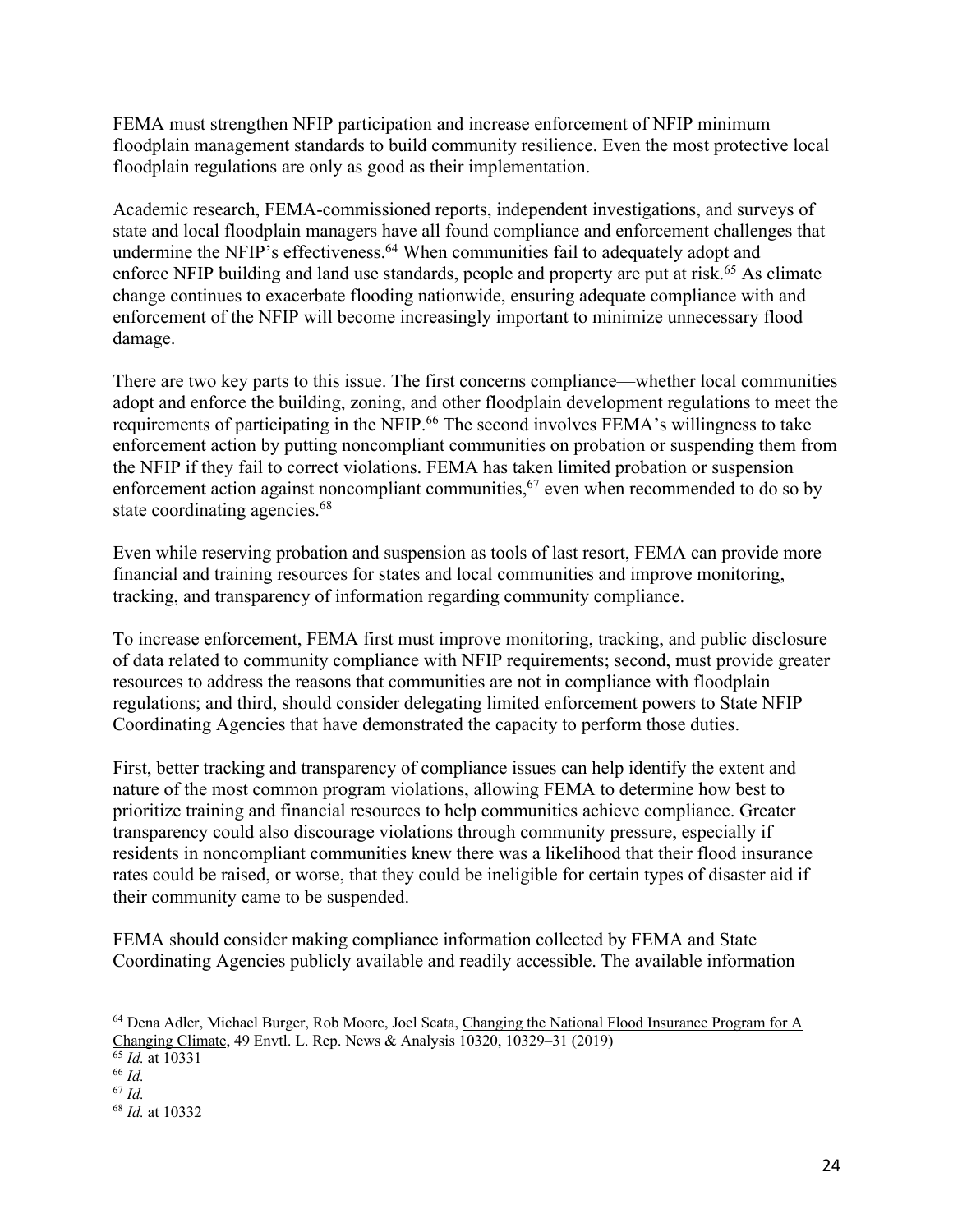should include, but not be limited to, a report of all community violations and deficiencies, the number of post-FIRM properties that have been permitted in the SFHA, the number of substantially damaged properties in a community and whether mitigation measures were required, and the number of Repetitive Loss Properties in the community

Second, more human and financial resources would also benefit community compliance. According to FEMA, most program deficiencies and many violations are due to a lack of awareness and full understanding of the NFIP's floodplain management criteria, a lack of technical skills, and a failure to understand the rationale behind NFIP building and land use requirements. At the local level, floodplain managers often wear "multiple hats," have a high turnover rate, and may lack appropriate training. Providing local and state managers with greater access to training and improved recordkeeping and data-sharing could help head off noncompliance issues before they rise to a level requiring FEMA enforcement.

Third, enforcement actions against a non-compliant NFIP community are currently a federal responsibility that cannot be delegated to the states. This power dynamic should be altered to give states, which choose to assume the responsibility and have demonstrated a capacity to uphold those responsibilities, the right to place a community on probation and to deny flood insurance to individuals that are in clear violation of local building codes and land use regulations.

States play a vital role in the administration of the NFIP. States, through their NFIP Coordinating Agencies, can help communities to develop and adopt the requisite floodplain management measures to participate in the NFIP. Also, states are responsible for conducting audits of communities to ensure that the communities comply the requirements of the NFIP. Enforcement actions must be based on clear and convincing documentation. The audits conducted by State NFIP Coordinating Agencies, known as Community Assistance Visits, can be used to fulfill this requirement.

Thus, states already are in a unique position to assist with enforcement actions as they are often the entities responsible for developing the information on which an initial enforcement action, probation, is based. In addition, states can also recommend that a community be placed on probation, but only FEMA can put a community on probation.

However, as noted above, FEMA often fails to act based on these recommendations, which results in the non-compliant communities experiencing no consequences, and the deficiencies and violations remaining uncorrected. Providing states the right to place a community on probation would be a logical solution for rectifying this problem. In addition, if states could place a community on probation, they should also have the ability to recommend a community be suspended for failure to rectify problems during the probationary period. States are better positioned to have knowledge of non-compliance and the likelihood of the community's willingness and capacity to correct those problems, and therefore, could carry out enforcement actions more effectively and efficiently.

*Question 11*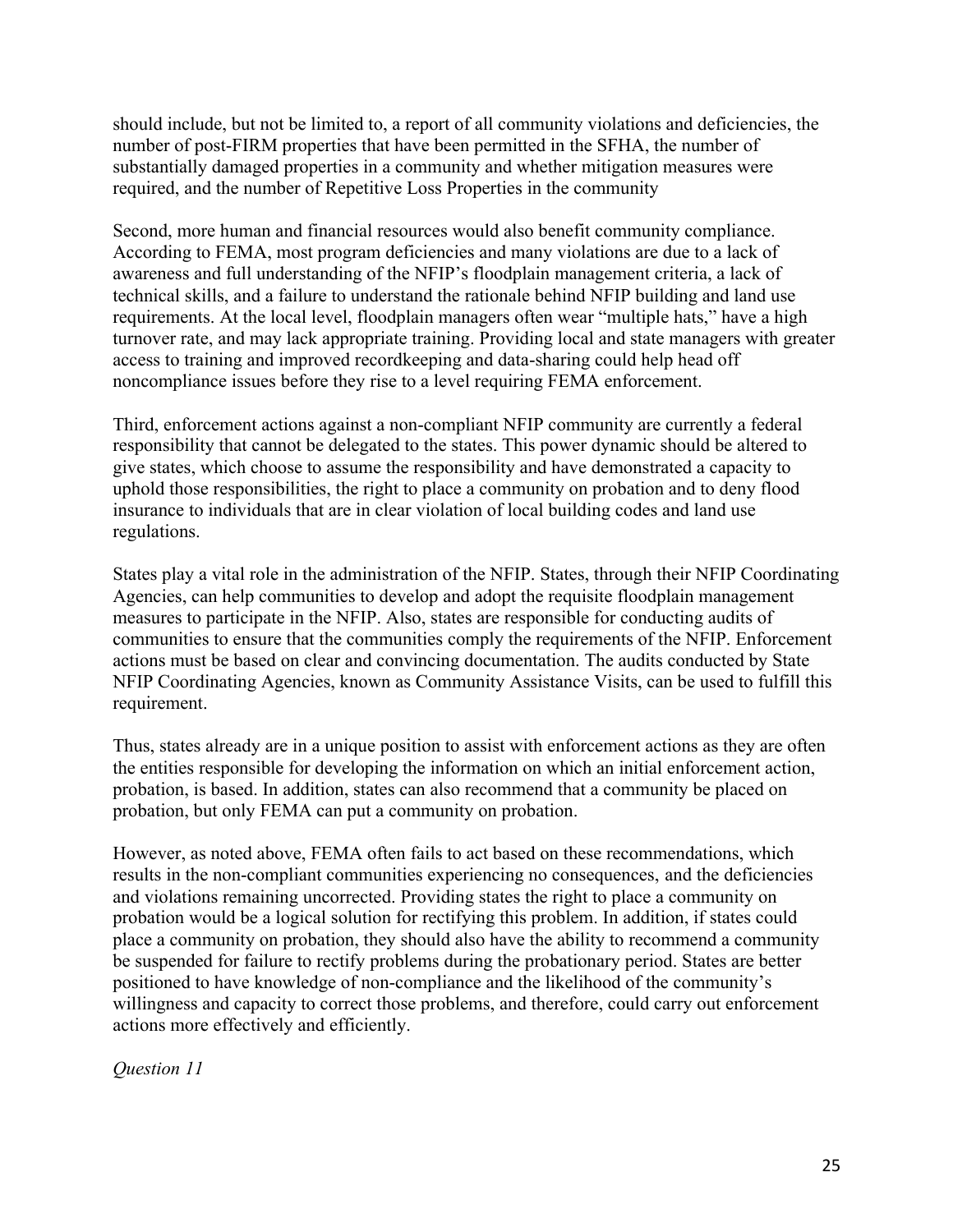Prospective home buyers and renters deserve to know a property's history of flood damage and flood risk. Hundreds of thousands of Americans live in homes that have flooded. And a home that has flooded once is likely to flood again. Unfortunately, learning whether a home has previously flooded is not always prospective home buyers or renters. Many are completely unaware of a property's history of flooding. Too many only learned of their new home's propensity to flood after suffering through multiple flood disasters.

Information on a property's flood history and risk allows for informed decision-making about purchasing flood insurance, mitigating flood risk, and deciding whether to purchase or rent a property. Unfortunately, the provision of such information is not universal. Two-thirds of the states have either inadequate or no statutory or regulatory flood risk disclosure requirements.<sup>69</sup> FEMA should require disclosure of flood risk by sellers and lessors as a condition of NFIP participation.

NRDC and Columbia University's Sabin Center for Climate Change Law reviewed all 50 states' real estate disclosure laws and found that in many places, home buyers are not given the information that they need to make informed decisions about whether they should buy a house, which is a major financial investment.<sup>70</sup>

Twenty-two states have no statutory or regulatory requirements that mandate a seller disclose to a potential buyer any flood risks or past flood damages associated with the property. The other twenty-eight have varying degrees of disclosure, creating a hodgepodge of state and local policies that hinder transparency of flood risk. (See Appendix D.)

States like Florida and Missouri have no statutory or regulatory requirement that a seller disclose past flood damages to a potential buyer. New York has a loophole that allows sellers to pay \$500 to the buyer to not disclose previous flooding. Contrastingly, Texas, Oklahoma, Louisiana, Mississippi, and Tennessee have strong flood-risk disclosure laws, requiring sellers tell potential buyers, at a minimum, whether the property is in a designated floodplain, whether there have been any flood damages to structures on the property, and whether there is any requirement to carry flood insurance.71

FEMA has the authority to require states and communities, as a condition of NFIP participation, to establish an "affirmative obligation on the part of sellers and lessors of residential properties to disclose information about flood risk to prospective buyers and lessees."72 Congress authorized FEMA to develop criteria designed to encourage the adoption of State and local measures which, to the maximum extent feasible, will reduce flood damages and improve the "use of flood-prone areas."73 States and local governments are required to adopt regulations and

<sup>69</sup> Natural Resources Defense Council, *How States Stack Up on Flood Disclosure*, (last visited Jan. 22, 2022), https://www.nrdc.org/flood-disclosure-map

<sup>70</sup> NRDC, *How States Stack Up on Flood Disclosure* (last visited Jan. 20, 2022) https://www.nrdc.org/flooddisclosure-map

 $71$  *Id.* 

<sup>72</sup> Request for Information on the National Flood Insurance Program's Floodplain Management Standards for Land Management and Use, and an Assessment of the Program's Impact on Threatened and Endangered Species and Their Habitats, 86 FR 56713, 56717-18 (Oct. 12, 2021).

<sup>73</sup> 42 U.S.C. § 4102(c)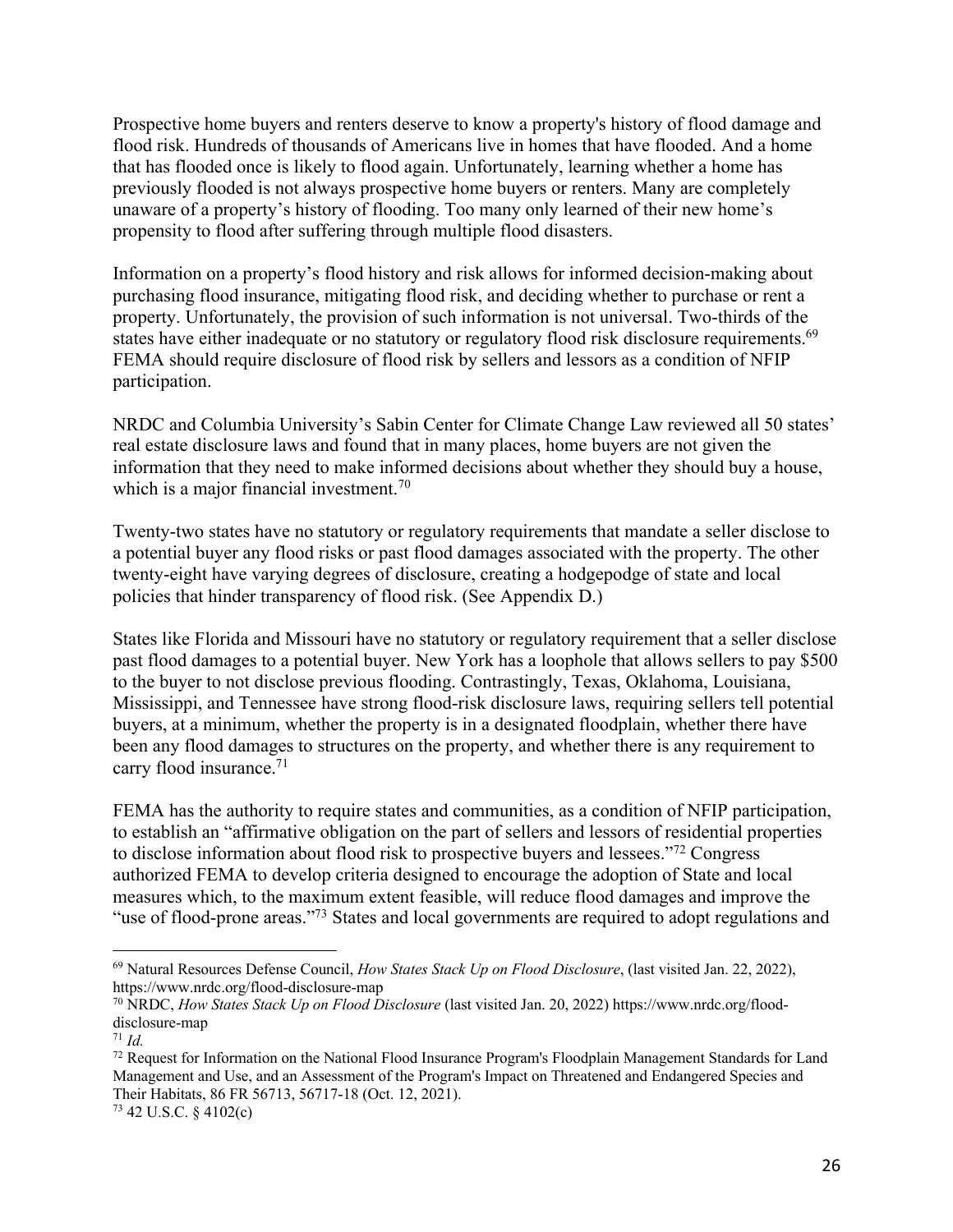ordinances that satisfy the minimum criteria developed by FEMA to participate in the NFIP.<sup>74</sup> Flood-related disclosures would provide prospective home buyers and renters with the information necessary to make an informed decision concerning the home's flood-risk, which could assist in reducing flood damages.

States and/or local governments should be required to establish minimum flood risk reporting requirements for sellers or lessors as a condition for participation in the NFIP. The reporting requirements should establish an affirmative obligation on the part of sellers and/or lessors of residential properties to disclose information about flood risk to prospective buyers or renters. The disclosure should be required as part of the real estate transaction to purchase or rent a home and must be delivered by, or on behalf of, the seller or lessor to the buyer or lessee before they become obligated under contract to buy or rent the property.

Sellers of residential properties should be required to disclose, in writing, any actual knowledge of the following:

- prior physical damage caused by flood to any building located on the property;
- a prior insurance claim for loss covered under the national flood insurance program or private flood insurance with respect to the property;
- whether the home is in a FEMA-designated flood zone and, if so, flood zone classification (100-year or 500-year) of the property and the source and date of this information;
- any previous notification regarding the designation of the property as a repetitive-loss structure or a severe repetitive-loss structure, (as defined in 42 USC 4104c); and
- any obligation under Federal law to obtain and maintain flood insurance running with the property, such as any obligation because of a previous form of disaster assistance received by any owner of the property under the Robert T. Stafford Disaster Relief and Emergency Assistance Act (42 U.S.C. 5121 et seq.).

Lessors of residential properties should be required to disclose, in writing, any actual knowledge of the following:

- any prior physical damage caused by flood with respect to the building and, if applicable, the unit being leased;
- whether the home is in a FEMA-designated flood-zone and, if so, flood-zone classification (100-year or 500-year) of the property and the source and date of this information; and
- the availability of coverage under this title for contents located in a structure on the property.

However, such disclosure and transparency provisions should not be limited to disclosure requirements imposed on sellers and lessors – the NFIP should improve its own transparency when it comes to sharing flood history and risk information. Current property owners should have a right to know what FEMA *already* knows about their own property's flood risk. This is information that FEMA has in its possession if a property was ever covered by the NFIP, yet fails to share with property owners until such time as they purchase flood insurance. FEMA

<sup>74</sup> 42 U.S.C. § 4022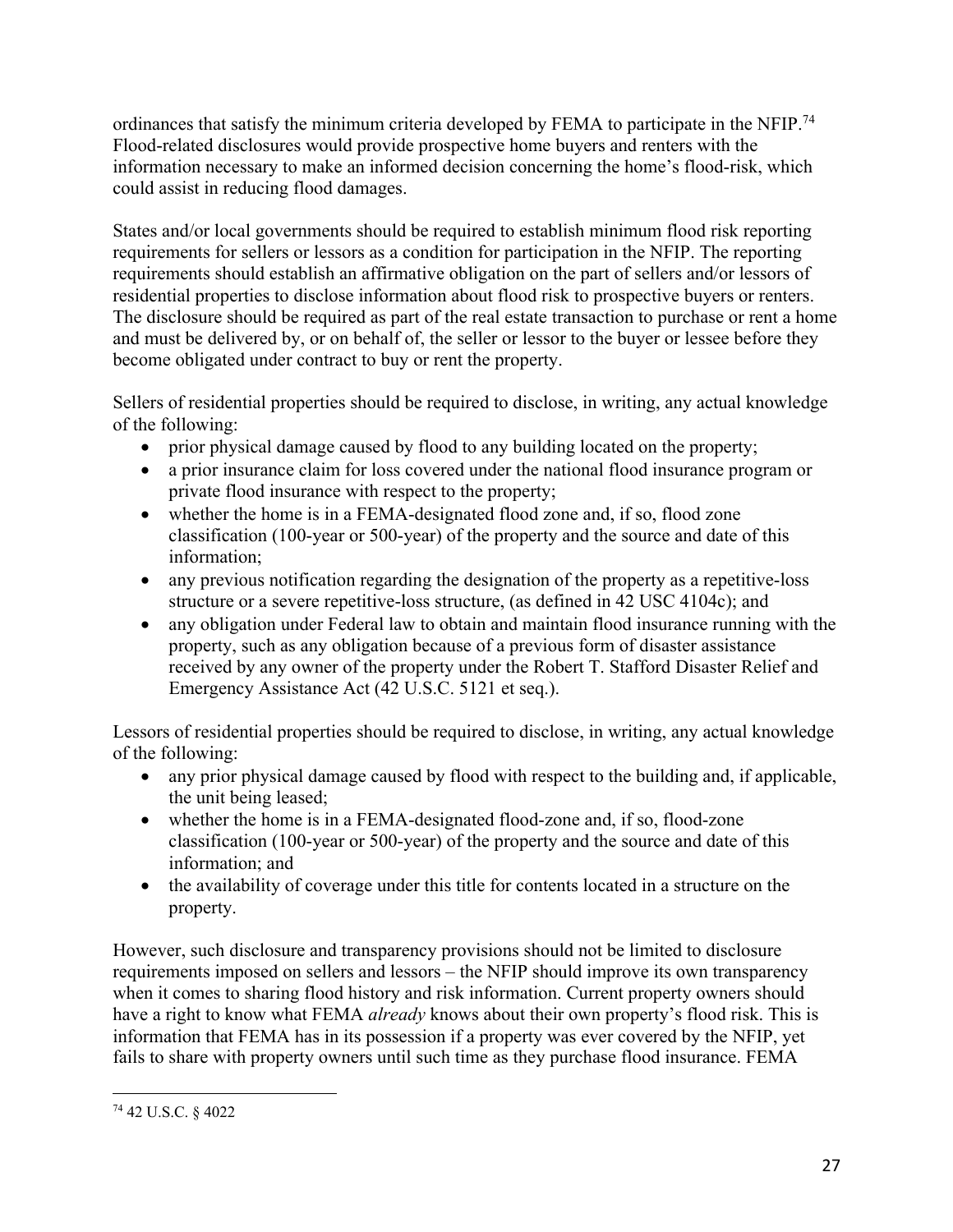should provide current homeowners their property's past history of flood insurance coverage, damage claims paid, and whether there is a legal requirement to purchase flood insurance because of past owners' receipt of federal disaster aid regardless whether the homeowner holds an NFIP policy.

Lastly, FEMA should create a public, open-data system to share information related to a community or region's flood risk, such as current and historical policy information, the total number of multiple-loss properties in a community, and whether a community was in compliance with the NFIP. A major shortcoming of the NFIP is the lack of transparency. This hinders academics, the public, and even members of Congress from truly understanding how the program operates, the issues that arise, and where the program needs improvement. Making this information publicly available will help with future reform efforts.

#### **Endangered Species Act Specific Questions**

#### *Questions 6 and 16*

As a federal agency, FEMA has two statutory obligations concerning threatened and endangered species. First, FEMA has an obligation to "utilize [its] authorities in furtherance of the purposes of [the Endangered Species Act] by carrying out programs for the conservation of endangered species and threatened species listed" under the Endangered Species Act (ESA).<sup>75</sup> This "conservation" obligation extends beyond simply avoiding jeopardizing the continued existence of imperiled species, but requires affirmatively seeking to "use … all methods and procedures which are necessary to bring any endangered species or threatened species to the point at which the measures provided pursuant to this chapter are no longer necessary."76 In other words, FEMA must use its authority, including its authority to establish NFIP minimum floodplain management standards, to improve the condition of threatened and endangered species until those species are no longer threatened or endangered. This fundamental requirement should be incorporated into the establishment of NFIP standards as a primary consideration from the start, rather than as an afterthought following ESA Section 7 consultation, and with a focus on conservation rather than avoidance of jeopardy or adverse modification of critical habitat.

Floodplains, riparian corridors, and wetlands are all critically important habitats for a wide variety of species but have also been widely degraded. In California, for example, habitat loss has altered over 90% of California's wetlands, and riparian zones now occupy a small fraction of their historic range.<sup>77</sup> And while much of California's Central Valley was once a vast floodplain, most of the low-lying areas along the Sacramento and San Joaquin Rivers and their tributaries have now been cut off from their rivers by levees. Restoring vast acreages of floodplains and setting back levees to restore riparian function reduces flood risk while providing habitat for fish and wildlife, recharging depleted groundwater aquifers, sequestering carbon, and enhancing open space and recreation opportunities.<sup>78</sup> NFIP floodplain management standards should be amended

<sup>&</sup>lt;sup>75</sup> 16 U.S.C. §1536(a)(1).<br><sup>76</sup> *Id.* at §1532(3) (definition of "conserve").

<sup>&</sup>lt;sup>77</sup> CA Natural Resources Agency, Draft Pathways to  $30x30$ , at 12 (Dec. 15, 2021).

<sup>78</sup> *See, e.g,.* Opperman et al., "Floodplains: Processes and Management for Ecosystem Services," 2017.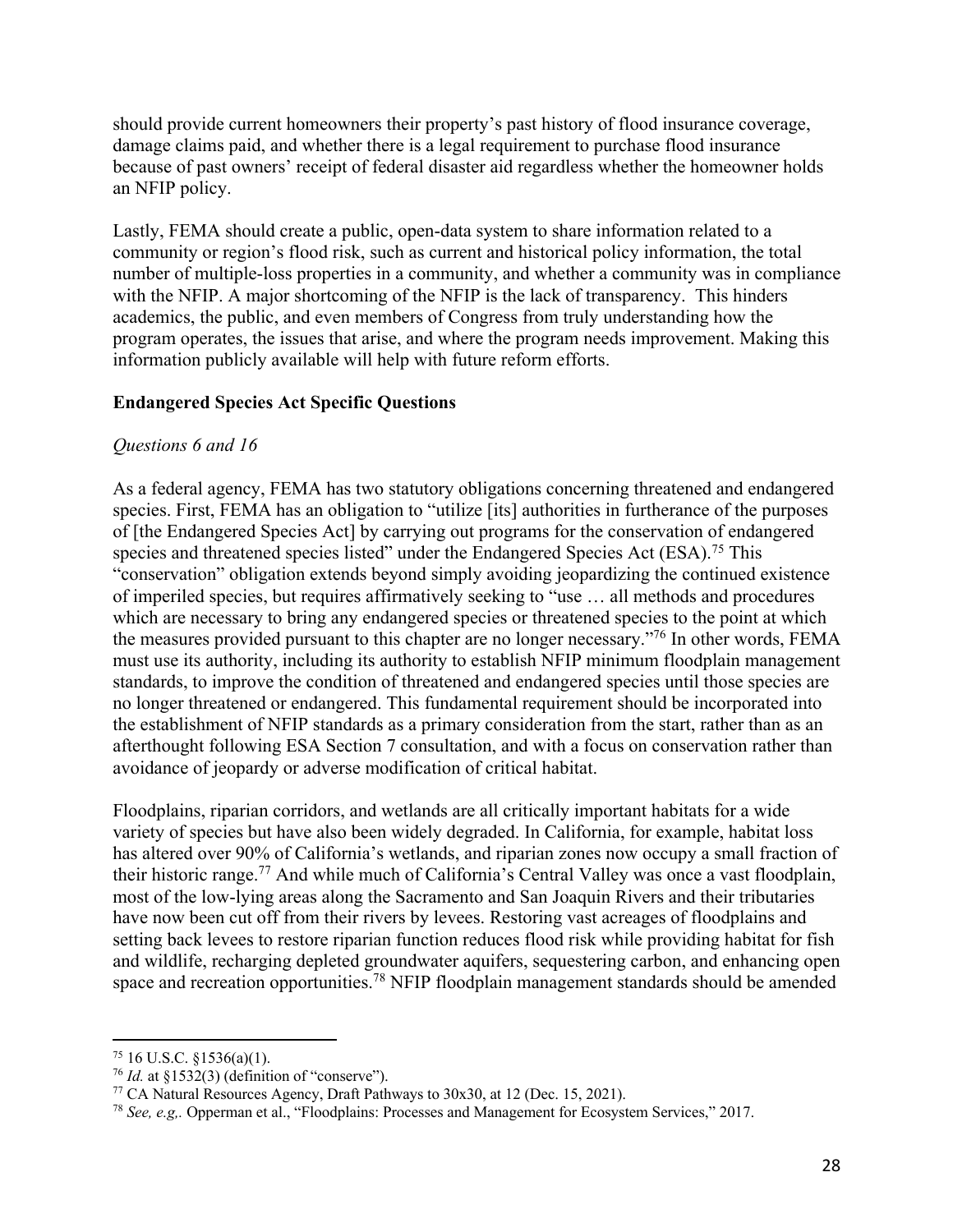to authorize, incentivize, and require floodplain restoration and levee setbacks to the maximum extent possible.

Second, FEMA has a mandatory duty to ensure its actions "are not likely to jeopardize the continued existence of any endangered species or threatened species or result in the destruction or adverse modification of [their designated critical] habitat."79 While FEMA has long maintained ESA Section 7(a)(2) does not apply to its administration of the NFIP, federal courts in Florida, Washington, and California have ruled otherwise. <sup>80</sup> As such, FEMA must ensure its implementation of the NFIP neither jeopardizes threatened and endangered species nor destroys or adversely modifies their designated critical habitats.

Academic research, <sup>81</sup> case history, <sup>82</sup> National Marine Fisheries Service (NMFS)- and U.S. Fish and Wildlife Service-issued Biological Opinions,<sup>83</sup> and FEMA-commissioned research studies<sup>84</sup> have all found that the implementation of the NFIP influences floodplain development and may actually encourage such development to occur.

For example, the NMFS' extensive Biological Opinion for the NFIP in the State of Oregon concluded that the NFIP both facilitates floodplain development and establishes the land-use and construction standards pursuant to which such development may occur.85 This conclusion affirmed a previous NMFS' Biological Opinion for the NFIP in the State of Washington. NMFS held that the inducement of floodplain development due to NFIP implementation affects endangered species. A biological opinion assesses whether the federal action, such as FEMA's implementation of the NFIP, is likely to negatively impact endangered species.

Courts have also recognized FEMA's implementation of the NFIP likely enables floodplain development. The Eleventh Circuit Federal Court of Appeals found that "development is

<sup>79</sup> *Id.* at §1536(a)(2). 80 *Ecological Rts. Found. v. Fed. Emergency Mgmt. Agency*, 384 F. Supp. 3d 1111, 1116 (N.D. Cal. 2019) (referencing *Coal. for a Sustainable Delta v. Fed. Emergency Mgmt. Agency*, 812 F.Supp 2d 1089 (E.D. Cal. 2011); *Florida Key Deer v. Paulison*, 522 F.3d 1133 (11th Cir. 2008); *Nat'l Wildlife Fed'n (NWF) v. Fed. Emergency Mgmt. Agency*, 345 F. Supp. 2d 1151 (W.D. Wash. 2004)).

<sup>81</sup> *See e.g.*, Jennifer Wriggins, *Flood Money: The Challenge of U.S. Flood Insurance Reform in a Warming World,* 119 Penn St. L. Rev. 361, 393 (2014); French Wetmore et al., American. Institutes For Research, *An Evaluation of The National Flood Insurance Program: Final Report* x, 9, 12-14 (2006) *available at* http://www.fema.gov/medialibrary-data/20130726-1602-20490-1463/nfip\_eval\_final\_report.pdf.Beth Davidson, *How Quickly We Forget: The National Flood Insurance Program and Floodplain Development in Missouri*, 19 Wash. U. J.L. & Pol'y 365 (2005). <sup>82</sup> *See generally*, *Coal. for Sustainable Delta v. Fed. Emergency Mgmt. Agency*, 812 F.Supp.2d 1089 (E.D. Cal. 2011); *Florida Key Deer v Paulison*, 522 F.3d 1133 (11th Cir., 2008); *Nat'l Wildlife Fed'n v. Fed. Emergency Mgmt. Agency*, 345 F.Supp.2d 1151 (W.D. Wash. 2004).

<sup>&</sup>lt;sup>83</sup>National Marine Fisheries Service, "Endangered Species Act Section 7(a)(2) Jeopardy and Adverse Modification of Critical Habitat Biological Opinion, ESA Section 7(a)(2) '"Not Likely to Adversely Affect'" Determination, and Magnuson-Stevens Fishery Conservation and Management Act Essential Fish Habitat Response for the Implementation of the National Flood Insurance Program in the State of Oregon." (April, 14 2016) (hereinafter "NMFS Oregon Biological Opinion"); U.S. Fish and Wildlife Service. 2003. Biological Opinion. Amendment to the June 16, 1997, biological opinion on the effects of the FEMA's continued administration of the NFIP in Monroe County, Florida. Atlanta, Georgia.

<sup>84</sup> *See,* Walter A. Rosenbaum & Gary Boulware*,* American Institutes for Research, *The Developmental and Environmental Impact of the National Flood Insurance Program: A Summary Research Report* 8 (2006). <sup>85</sup> NMFS Oregon Biological Opinion, *supra* note 83 at 138.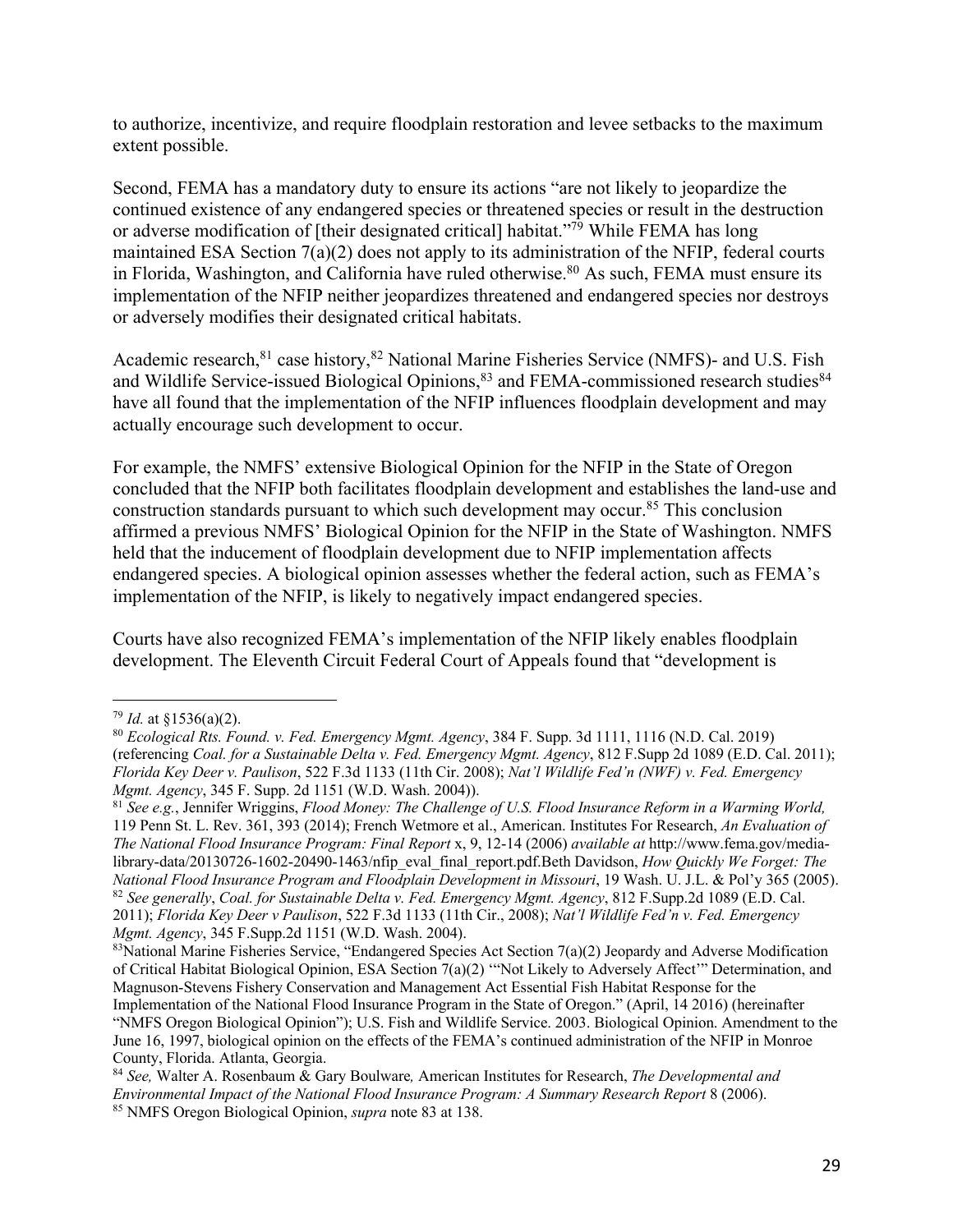encouraged and in effect authorized by FEMA's issuance of flood insurance."<sup>86</sup> Additionally, Courts have recognized that "if a community chooses not to participate in the [NFIP], economic development in the flood hazard area may be severely restricted," and that "[g]enerally, the withdrawal of any form of Federal financial assistance for the acquisition or construction of buildings in the flood hazard area will eliminate sources of money and thereby have a strong tendency to decrease economic growth."87

In addition, a FEMA-commissioned study found the provision of federally subsidized flood insurance creates an incentive for development in floodplains by reducing barriers to such development.<sup>88</sup> The study found the availability of flood insurance is one of the two most significant factors driving decisions to develop, buy, or build in flood risk areas. For example, the study found "[a]lmost eighty percent of the respondents with potential investments in community property development stated that they would not finance or develop floodplain property if federal flood insurance were unavailable.89

Further, Congress and the Department of Interior have found the availability of federal flood insurance is often the determining factor in development of flood-prone areas.<sup>90</sup> Congress enacted the Coastal Barriers Resources Act (CBRA) to preserve coastal barriers by removing incentives to develop them. In enacting the CBRA, Congress found that certain Federal assistance and programs, like the provision of federally subsidized flood insurance, have encouraged development in these areas. Section 5(a) of the CBRA contains a broad prohibition on new Federal assistance or expenditures for any use that would encourage development within a specifically designated coastal barrier. As such, the CBRA explicitly states that the term "financial assistance" includes federally subsidized flood insurance and new federal flood insurance has not been available within CRBA protected coastal barriers since October 1, 1983. The CBRA clearly considers the provision of federally subsidized flood insurance as an action that could encouragement development.

Strong evidence exists for one to conclude that the implementation of the NFIP encourages floodplain development and other related land use changes.

#### *Question 17*

FEMA must reexamine the extent to which NFIP actions may have adverse effects on threatened and endangered species and their habitats and issue a new biological assessment. Given FEMA's November 2016 biological evaluation concluding the "NFIP will have no effect on species listed as threatened or endangered under the ESA or on the designated critical habitats of such species" was held to be arbitrary and capricious,  $91$  including a history of prior ESA Section 7(2)(a) litigation against FEMA, it must properly consult with the Fish and Wildlife Service or the NMFS about possible jeopardy to listed species and habitats as part of that process.

<sup>86</sup> *Key Deer v. Paulison*, 522 F.3d 1133, 1144 (11th Cir. 2008).

<sup>87</sup> *National Wildlife Federation v. FEMA*, 345 F. Supp. 2d 1151, 1157 (W.D. Wash. 2004).

<sup>88</sup> *See* Rosenbaum, *supra* note 8 at 65.

<sup>89</sup> *Id.* at 18.

<sup>90</sup> *See* 42 U.S.C. § 4002; *see also* Dept. of Interior, *Report to Congress: Coastal Barrier Resources System*, 80 (1988).

<sup>91</sup> *Ecological Rts. Found. v. Fed. Emergency Mgmt. Agency*, 384 F. Supp. 3d 1111, 1124 (N.D. Cal. 2019).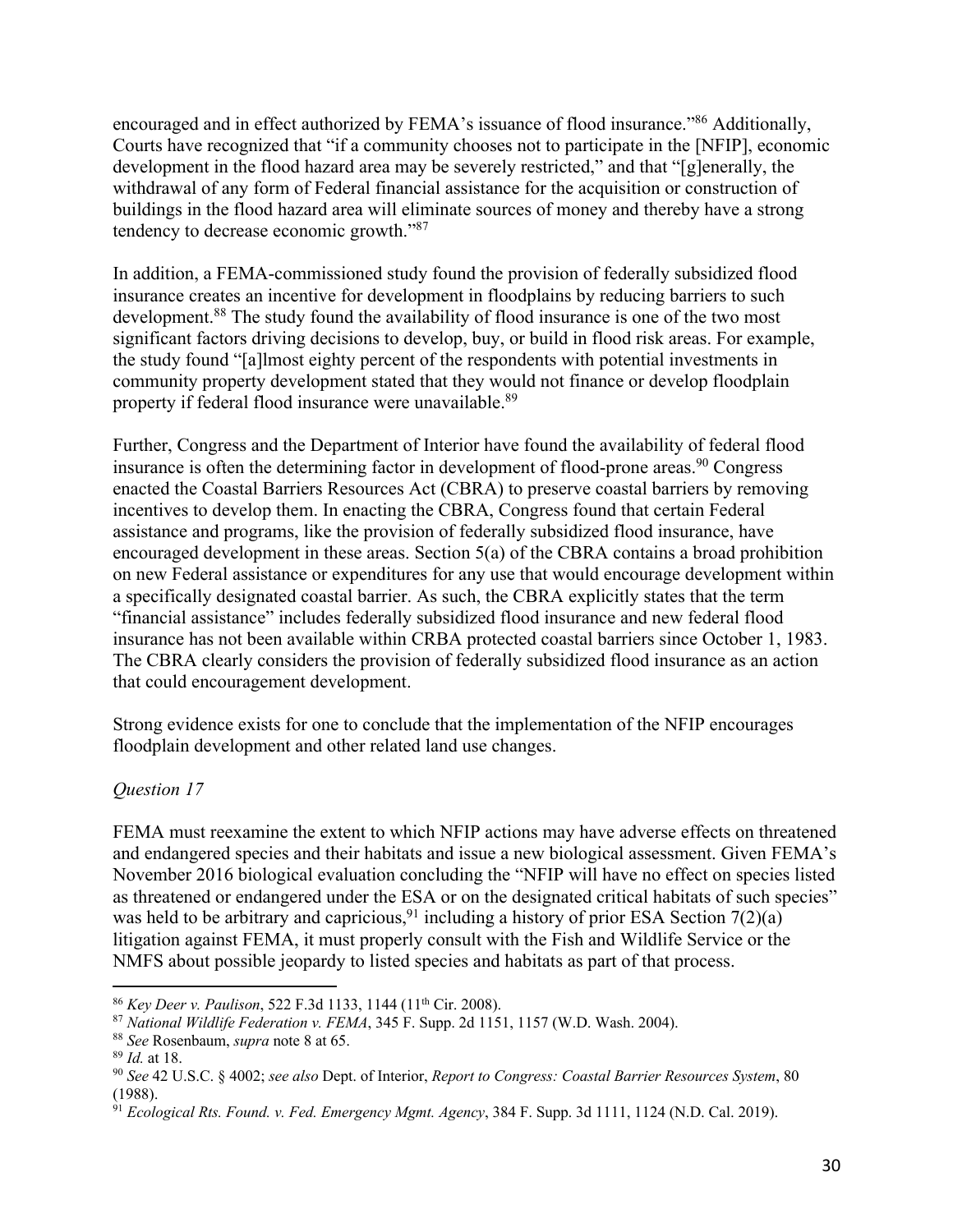FEMA has inaccurately stated the agency lacks land use authority to direct the type of development which may occur in the floodplain. <sup>92</sup> While FEMA may lack direct land use authority (i.e. the ability to issue and deny individual permits), FEMA retains the authority to establish minimum land use standards, which States and local governments must adopt to participate in the NFIP.<sup>93</sup> FEMA is also responsible for publishing flood maps that depict areas at a high risk of flooding. Communities must adopt these maps to participate in the NFIP; the maps determine where the minimum land use standards apply. As stated above, the NFIP's minimum land use standards and flood maps are falling far short of what is required by statute and what is necessary to ensure responsible management of the nation's floodplains.

Concerning mapping, FEMA implements the NFIP in part through the development and implementation of flood maps.<sup>94</sup> These maps are used an estimated 30 million times annually for enforcing State and community floodplain management regulations and planning requirements, calculating flood insurance premiums, and determining whether property owners are required by law to obtain flood insurance.<sup>95</sup> FEMA uses its discretion to map the floodplain and to revise flood maps to account for changing circumstances.<sup>96</sup> The act of designating an area within the floodplain or out of the floodplain is an affirmative action which has serious impacts on the health of a floodplain. FEMA's affirmative determination that an area is within a SFHA will then signal to third parties seeking to develop in that area, that they must take mitigation actions to reduce flood risk to structures.

A common mitigation technique is to place earthen fill in the area in order to elevate the structure above the base flood elevation and therefore remove it from the SFHA – a practice often referred to as "fill and build." Per FEMA, "Earthen fill is sometimes placed in a Special Flood Hazard Area (SFHA) to reduce flood risk to the filled area. The placement of fill is considered development and will require a permit under applicable Federal, state and local laws, ordinances, and regulations."97 Placing earthen fill in floodplains can severely impact floodplain ecosystems that are critical habitat for endangered species, <sup>98</sup> and increase flood risk for neighboring properties.

As such, FEMA should reconsider its mapping practices, including the issuance of Letters of Map Revision based on Fill (LOMR-Fs). In particular, FEMA should prohibit the placement of fill material in the NFIP minimum floodplain management standards. FEMA already prohibits fill within the floodway unless it has been demonstrated that it will not result in any increase in flood levels. However, some communities limit the use of fill beyond the floodway to the flood

<sup>92</sup> *See generally,* FEMA, *National Flood Insurance Program Final Nationwide Programmatic Environmental Impact Statement* (Sept. 2017)

<sup>93</sup> 42 USC § 4022 (flood insurance in exchange for adopting land use controls).

<sup>94</sup> 42 U.S.C. § 4101.

<sup>95</sup> FEMA, "Mapping Flood Risks: An Overview to Floodplain Management & Flood Insurance." FEMA L-257, August 2013 (https://www.fema.gov/media-library-data/b9bb674b6b69957399bef7ac6d6fee08/ FEMA+L257.pdf) (Accessed Jun. 5, 2017).<br><sup>96</sup> 42 U.S.C. § 4101(e) -(f)(1).

<sup>&</sup>lt;sup>97</sup> Federal Emergency Management Agency, "Fill". (https://www.fema.gov/fill). (Last accessed Jan. 24, 2022).

<sup>98</sup> *See*, NMFS Oregon Biological Opinion, *supra* note 18.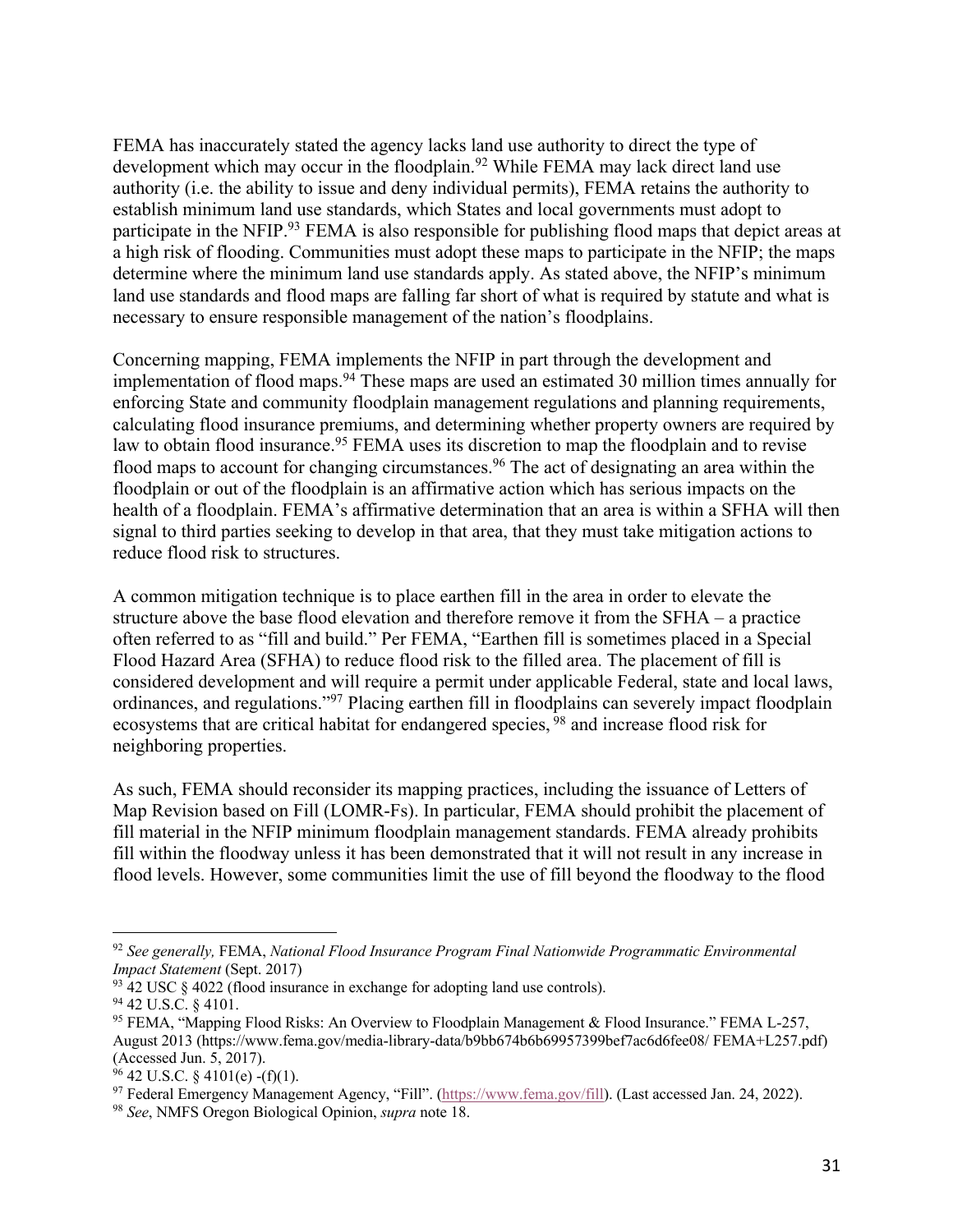fringe to protect storage capacity or require compensatory storage. FEMA should enact similar requirements with the following exception: floodplain and wetlands restoration.

Restoring streams and rivers often requires movement and placement of natural material like boulders and large woody material in order to create habitat and geomorphic diversity. While these projects should be designed in a manner that ensures they will not have adverse flood impacts on property and infrastructure, FEMA's regulations and procedures should be revised to specifically address river, wetland, and floodplain restoration activities as separate from development.

Flood risk is increasing nationwide. FEMA must assert its authority to prohibit development in floodplains and other existing flood mitigation habitats (wetlands, riparian corridors) to help reduce these risks, as well as preserve these critical habitats. Limiting development in existing floodplains, riparian corridors, and wetlands will enhance both the protection of ESA-listed species as well as enhancing flood risk reduction in participating communities. FEMA should also examine ways to promote rapid restoration of these critical habitats to further reduce rising flood risks and promote biodiversity protection.

#### *Question 8*

In the past, FEMA has attempted to shift its own ESA responsibilities on to local communities and states. This approach is impermissible and should be rejected by FEMA.<sup>99</sup> Put simply, numerous:

Courts, BiOps, and settlement agreements [have] found that FEMA's implementation of the NFIP does contribute to floodplain development. Accordingly, FEMA's Section 7 obligations were triggered because three particular components of FEMA's federal agency action of administering and implementing the NFIP were found by the aforementioned authorities to be discretionary actions that had jeopardized ESA-listed species. Section 7 responsibilities are imposed on federal agencies for their discretionary agency actions, not on state and local governments. Therefore, FEMA, not state and local governments, is responsible for carrying out its Section 7 obligations in regards to the implementation of the NFIP.<sup>100</sup>

FEMA should cease this unlawful approach, acknowledge that its standards have a significant impact on floodplain and wetland development, and comply with its independent ESA obligations by reforming its standards to prohibit such development.

However, demonstrating the flood protection benefits of restored wetlands and floodplain habitats can be challenging and costly for participating communities. FEMA should prioritize providing technical assistance, training, financial resources, and other incentives to communities that seek to protect and restore these habitats as part of their flood protection planning efforts.

<sup>99</sup> *See, e.g.,* Esenyan, "The Clash of the Acts: FEMA's Implementation of the National Flood Insurance Program and its Collision with the Endangered Species Act and the National Environmental Policy Act," Penn State Law Review, Winter 2019, 123 Penn St. L. Rev. 499.

<sup>100</sup> *Id.*, 123 Penn St. L. Rev. at 521.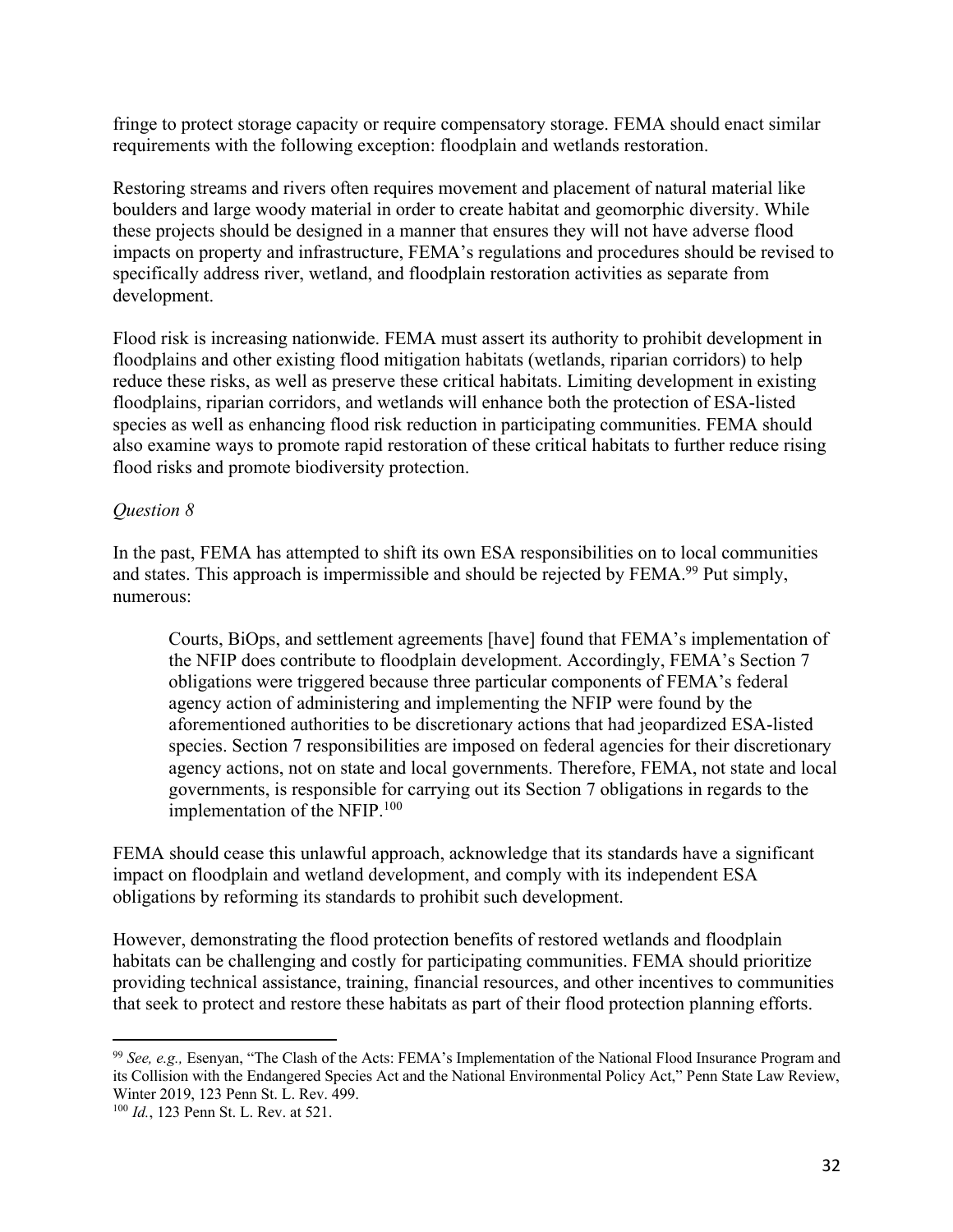#### **Move Promptly Forward with Rulemaking**

Much has been learned since the enactment of the NFIP over 50 years ago. FEMA, states, and communities have learned the strengths and weaknesses of different land use and building standards to reduce flood damage over this time. Additionally, technological advancements to identify and map flood hazard areas have evolved tremendously. The body of science connecting climate change to an increased risk of flooding is clear. Numerous studies, including federal agency reports, prove a substantial connection between climate change and the growing frequency and severity of flood events, which greatly challenge our nation's cities, towns, and neighborhoods.

Congress created the NFIP to reduce flood damages nationwide and to ease the federal government's financial burden for providing disaster recovery. However, flood damages and federal spending on flood recovery are rising, meaning that the NFIP is failing to achieve its primary goal. To reduce future flood damage, strengthen minimum standards and improve flood mapping, the NFIP must adequately account for the impact of climate change and increasing development on flood hazards.

Therefore, NRDC requests FEMA use the information collected from the RFI process to initiate rulemaking as soon as possible given the quickly growing threat to lives and property from flooding and climate change.

Sincerely,

 $\frac{1}{2}$ 

Joel Scata Senior Attorney for Natural Resources Defense Council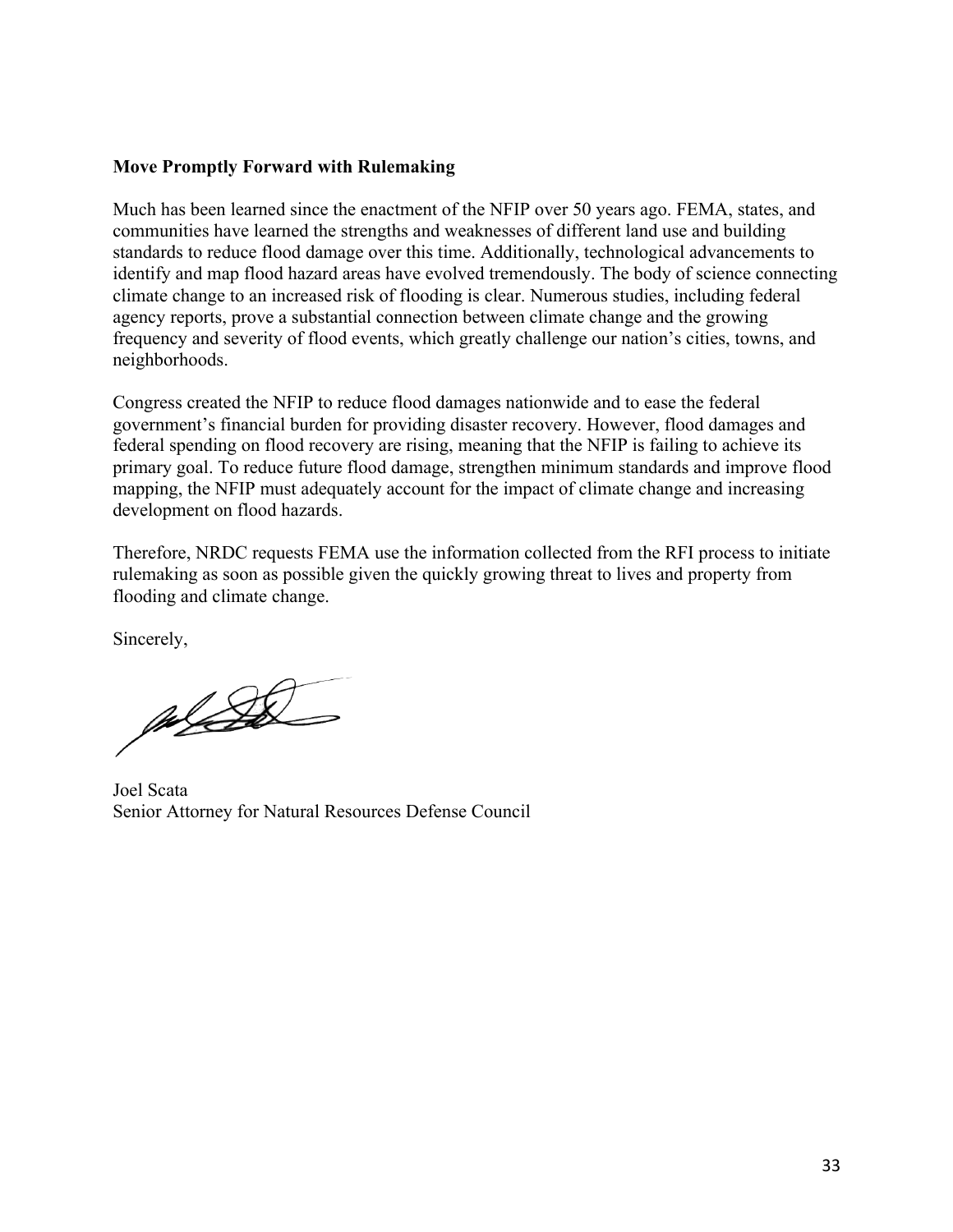#### **Appendix A: Selected Bibliography of Studies and Reports Relevant to Floodplain Management Standards**

• *Building Codes Save: A Nationwide Study: Losses Avoided as a Result of Adopting Hazard-Resistant Building Codes* (2020)

Through this study, FEMA estimated the losses avoided when communities adopt a freeboard standard for building in the 1 percent chance annual floodplain. Roughly 15,000 NFIP participating communities have adopted a freeboard standard that exceeds the NFIP's minimum elevation standard.101 FEMA analyzed roughly 786,000 structures in the floodplain of those communities and found about 400,000 had freeboard. The Average Annual Losses Avoided  $(AALA)$  for freeboard structures was approximately \$484 million.<sup>102</sup>

• *Reducing Flood Losses Through the International Codes: Coordinating Building Codes and Floodplain Management Regulations* (2019)

Per the report, many requirements in the I-Codes are more restrictive than the NFIP requirements. In addition, the report specifies that "FEMA supports the adoption and use of the latest published editions of the I-Codes as a minimum standard for hazard resistance, including food hazards."103

• Mitigation Assessment Team Report, FEMA P-2022, *Hurricane Harvey in Texas: Building Performance Observations, Recommendations, and Technical Guidance* (2019)

Through FEMA's Mitigation Assessment Teams (MAT), FEMA develops recommendations to make building codes more hazard resistant. Multiple MAT investigations have shown that strengthening buildings reduces losses. Per the FEMA P-2022 investigation, building elevation was a universal indicator of the level of flood damage. The investigation found many older buildings built before communities joined the NFIP and began regulating SFHA development were inundated 3 to 6 feet, while newer elevated residential buildings performed much better. <sup>104</sup> FEMA's Mitigation Assessment Team recommended Harvey-impacted communities require new and substantially improved/damaged buildings to be elevated beyond the minimum NFIP elevation standard to reduce future flood damage.105 In addition, the Team recommended future conditions be considered in zoning, building code, and floodplain management requirements.<sup>106</sup>

• Mitigation Assessment Team Report, FEMA P-2023, *Hurricane Irma in Florida: Building Performance Observations, Recommendations, and Technical Guidance* (2018)

<sup>101</sup> Federal Emergency Management Agency, *Building Codes Save: A Nationwide Study: Losses Avoided as a Result of Adopting Hazard-Resistant Building Codes Appendices* D-25 (2020).

<sup>102</sup> Federal Emergency Management Agency, *Building Codes Save: A Nationwide Study: Losses Avoided as a Result of Adopting Hazard-Resistant Building Codes* 4-24 (2020).

<sup>103</sup> Federal Emergency Management Agency, *Reducing Flood Losses Through the International Codes: Coordinating Building Codes and Floodplain Management Regulations* 1-2 (2019).

<sup>104</sup> Federal Emergency Management Agency, FEMA P-2022, *Hurricane Harvey in Texas: Building Performance Observations, Recommendations, and Technical Guidance* 3-5 (2018)

 $105$  *Id.* at 5-6.

<sup>106</sup> *Id.*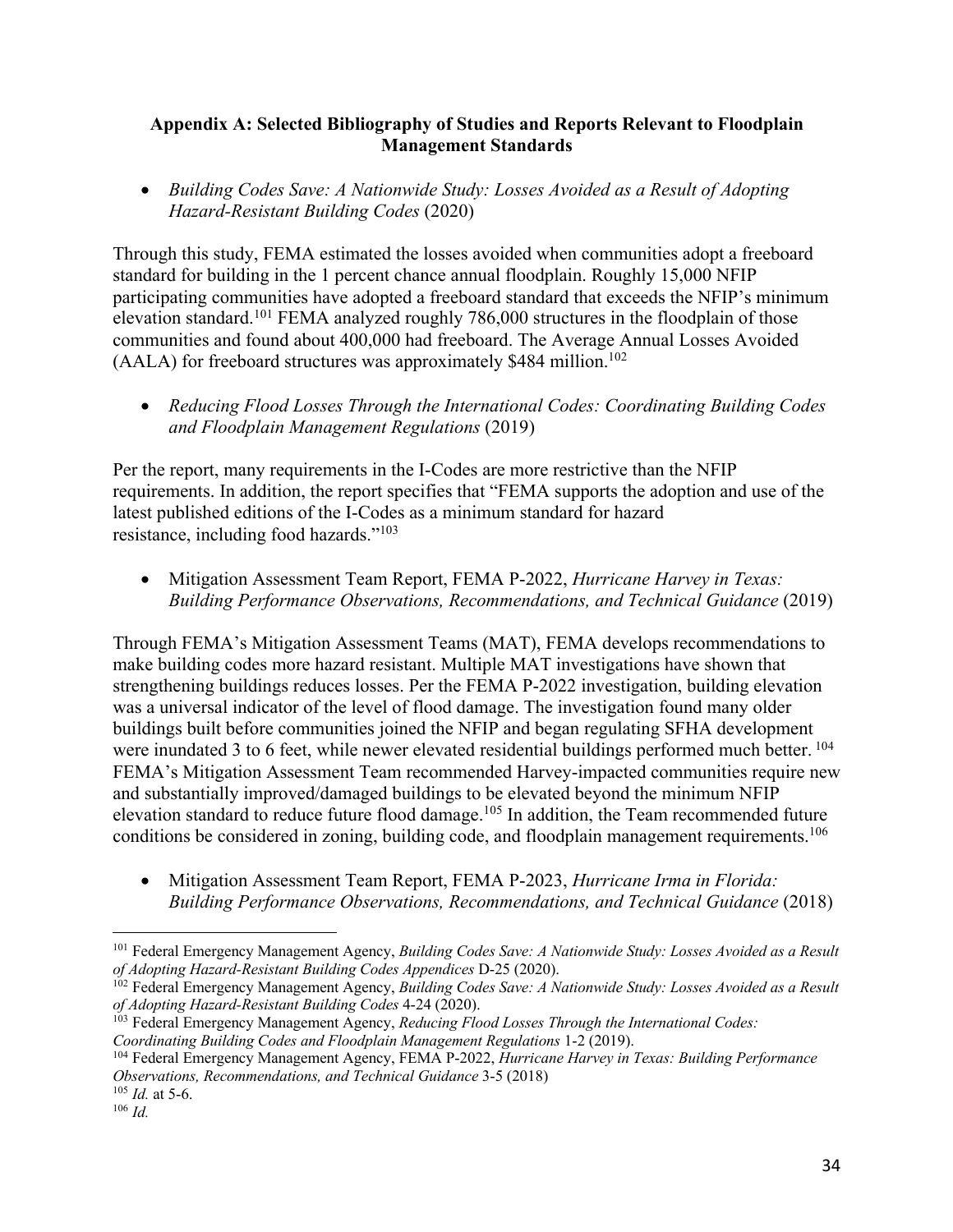FEMA's Mitigation Assessment Team found more than 30 communities have adopted freeboard of 2 or 3 feet above the BFE, more than 10 have adopted 1.5 feet above the BFE, and many have adopted a minimum elevation above the crown of the road (typically 12 to 18 inches).<sup>107</sup> Given buildings with freeboard suffered less flood damage, the Team recommended freeboard be incorporated into the design flood elevation based on the building use.<sup>108</sup>

• *Elevating Floodprone Buildings Above Minimum NFIP Requirements,* Iowa Floods of 2016 Recovery Advisory (2017)

Per FEMA, elevating to the BFE does not provide complete protection against flooding. Storms more severe than the base flood can and do occur as was seen in 2008 and 2016 in Iowa.<sup>109</sup> FEMA recommended the addition of at least 1 or 2 feet of freeboard to account for uncertainties, future development, and floods higher than the base flood.<sup>110</sup>

• *Flood Protection for Critical and Essential Facilities, Iowa Floods of 2016 Recovery* Advisory (2017)

"As a best practice, FEMA recommends protection from flood hazards that exceeds code minimums." For example, FEMA recommends protecting critical facilities to withstand at least a 0.2 percent annual chance flood event.<sup>111</sup>

• *2016 Evaluation of the Benefits of Freeboard for Public and Nonresidential Buildings in Coastal Areas* (2016)

Per FEMA's 2016 study, freeboard provides owners an increased level of protection against potential errors, oversights, or changes in flood conditions.<sup>112</sup> The study states "the data in this analysis clearly indicates that it is often cost effective to incorporate increased freeboard into new construction for several public building type uses as well as for large commercial buildings."113

• *Loss Avoidance Study: Reducing Losses through Higher Regulatory Standards, 2013 Colorado Floods* (2015)

<sup>107</sup> Federal Emergency Management Agency, FEMA P-2023, *Hurricane Irma in Florida: Building Performance Observations, Recommendations, and Technical Guidance* 2-9 (2018). 108 *Id.* at 5-6.

<sup>109</sup> Federal Emergency Management Agency, *Elevating Floodprone Buildings Above Minimum NFIP Requirements,*  Iowa Floods of 2016 Recovery Advisory 1 (2017).

<sup>110</sup> *Id.* at 4.

<sup>111</sup> Federal Emergency Management Agency, Flood Protection for Critical and Essential Facilities, Iowa Floods of 2016 Recovery Advisory 6 (2017).

<sup>112</sup> Federal Emergency Management Agency, *2016 Evaluation of the Benefits of Freeboard for Public and Nonresidential Buildings in Coastal Areas* 22 (2016).

<sup>113</sup> *Id.* at 22.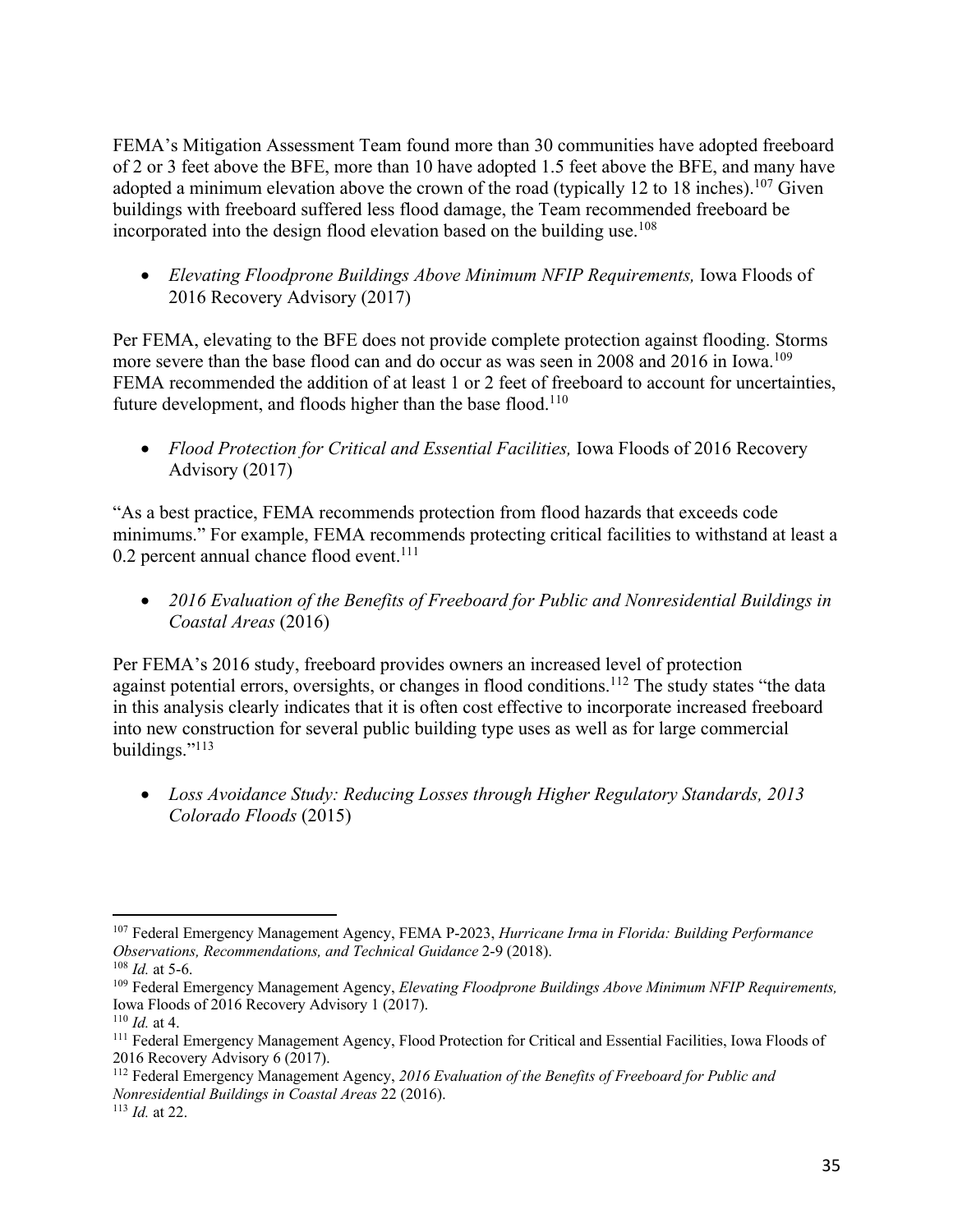The results of this study demonstrate that higher floodplain regulations result in a reduction in flood-related losses *<sup>114</sup>* For example, per FEMA, if freeboard had never been adopted, there would have been a 331 percent increase in estimated losses for Boulder (2 feet), 68 percent increase in losses in Larmier (1 foot), and 148 percent increase in losses for Weld (1 foot) for the 1 percent chance annual flood. 115

• *Designing for Flood Levels Above the BFE After Hurricane Sandy*, Hurricane Sandy Recovery Advisory (2013)

FEMA's advisory states "design and construction practices can minimize damage to buildings, particularly by elevating the building higher than the minimum required elevation." <sup>116</sup>

• Mitigation Assessment Team Report, FEMA P-942, *Hurricane Sandy in New Jersey and New York: Building Performance Observations, Recommendations, and Technical Guidance* (2013)

FEMA's Mitigation Assessment Team recommended that new structures and structures undergoing Substantial Improvement or that have sustained Substantial Damage be elevated at least 2 feet above the height of the 1 percent chance annual flood. For critical facilities, such as hospitals, police stations, fire stations, and emergency communication centers, the Team recommended they be elevated above the height of the 0.2 percent chance annual flood.<sup>117</sup>

• *Including Building Codes in the National Flood Insurance Program: Fiscal Year 2013 Report to Congress: Impact Study for Biggert-Waters Flood Insurance Reform Act of 2012* (2013)

Per the report, the most significant benefits from incorporating I-Code provisions into the NFIP would likely arise from the required added elevation above flood levels (freeboard) for dwellings in certain locations. In addition, insurance losses would be reduced for the properties required to comply with building codes because those properties would sustain less damage. The reduction of losses would lower actuarially rated insurance premiums for those structures, which in turn would make insurance more affordable and attract a broader participant pool, further enhancing soundness and reducing subsidy needs of the NFIP.<sup>118</sup>

<sup>114</sup> Federal Emergency Management Agency, FEMA-DR-4145-CO, *Loss Avoidance Study: Reducing Losses through Higher Regulatory Standards, 2013 Colorado Floods Case Study* 7-2 (2015) <sup>115</sup> *Id.* at 7-1.

<sup>116</sup> Federal Emergency Management Agency, *Designing for Flood Levels Above the BFE After Hurricane Sandy*  (April 2013)

<sup>&</sup>lt;sup>117</sup> Federal Emergency Management Agency, FEMA P-942, *Mitigation Team Assessment Report: Hurricane Sandy in New Jersey and New York: Building Performance Observations, Recommendations, and Technical Guidance* iiiiv (2013).

<sup>118</sup> Federal Emergency Management Agency, *Including Building Codes in the National Flood Insurance Program*: *Fiscal Year 2013 Report to Congress: Impact Study for Biggert-Waters Flood Insurance Reform Act of 2012* v (2013).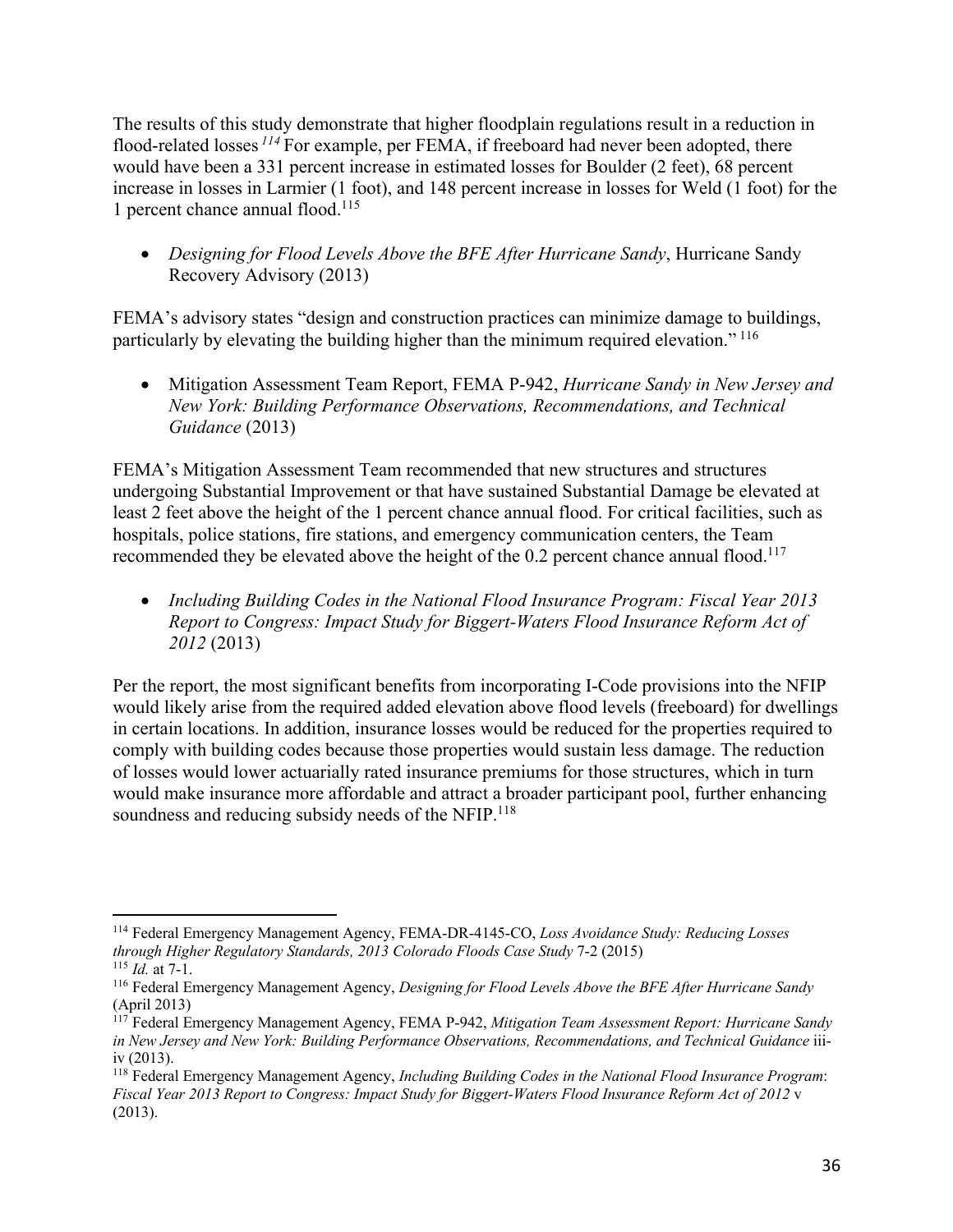• Mitigation Assessment Team, FEMA P-765, *Midwest Floods of 2008 in Iowa and Wisconsin: Building Performance Observations, Recommendations, and Technical Guidance* (2009)

FEMA's Mitigation Assessment Team recommended that elevation, as it relates to new construction, should be considered and freeboard requirements should be adopted for additional protection. In addition, the Team recommended critical facilities be located outside the 0.2 percent-annual-chance flood hazard area. If this is not possible, the Team recommended equipment and utilities in exposed facilities should be protected to the 0.2-percent-annual-chance flood level. $119$ 

• Mitigation Assessment Team Report, FEMA P-757, *Hurricane Ike in Texas and Louisiana: Building Performance Observations, Recommendations, and Technical Guidance* (2009)

FEMA's Mitigation Assessment Team recommended Ike-impacted communities require the freeboard specified by the ASCE 24-05, *Flood Resistant Design and Construction*, plus 3 feet. for new construction, substantial improvements, and repair of substantial damage until new maps were adopted. Once new flood maps were adopted, the Team recommended all new construction, substantial improvements, and repair of substantial damage to be elevated to or above the freeboard elevation specified by ASCE 24-05.

In addition, the Team recommended all new and replacement critical facilities be sited outside the 0.2 percent chance annual floodplain, where possible. And, where not possible, the critical facilities should be, At a minimum, elevated above the 0.2 percent chance annual flood or the freeboard requirements of ASCE 24-05, whichever offers more protection to the facility.<sup>120</sup>

• *2008 Supplement to the 2006 Evaluation of the National Flood Insurance Program's Building Standards* (2008)

Per the report, freeboard, in almost all situations studied, proved cost-effective for both 1 and 2 feet above the minimum NFIP requirements. In V-Zones, 3 and 4 feet of freeboard were deemed cost-effective.121

• Mitigation Assessment Team Report, FEMA 489, *Hurricane Ivan in Alabama and Florida: Observations, Recommendations, and Technical Guidance* (2005)

FEMA's Mitigation Assessment Team recommended Ivan-impacted communities elevate all new construction (including substantially improved structures and replacement of substantially

<sup>119</sup> Federal Emergency Management Agency, FEMA P-765, *Mitigation Assessment Team Report: Midwest Floods of 2008 in Iowa and Wisconsin: Building Performance Observations, Recommendations, and Technical Guidance* (2009).

<sup>120</sup> Federal Emergency Management Agency, FEMA P-757, *Mitigation Team Assessment Report: Hurricane Ike in Texas and Louisiana: Building Performance Observations, Recommendations, and Technical Guidance* v (2009). <sup>121</sup> Federal Emergency Management Agency, *2008 Supplemental to the 2006 Evaluation of the National Flood Insurance Program's Building Standards* 3 (2008).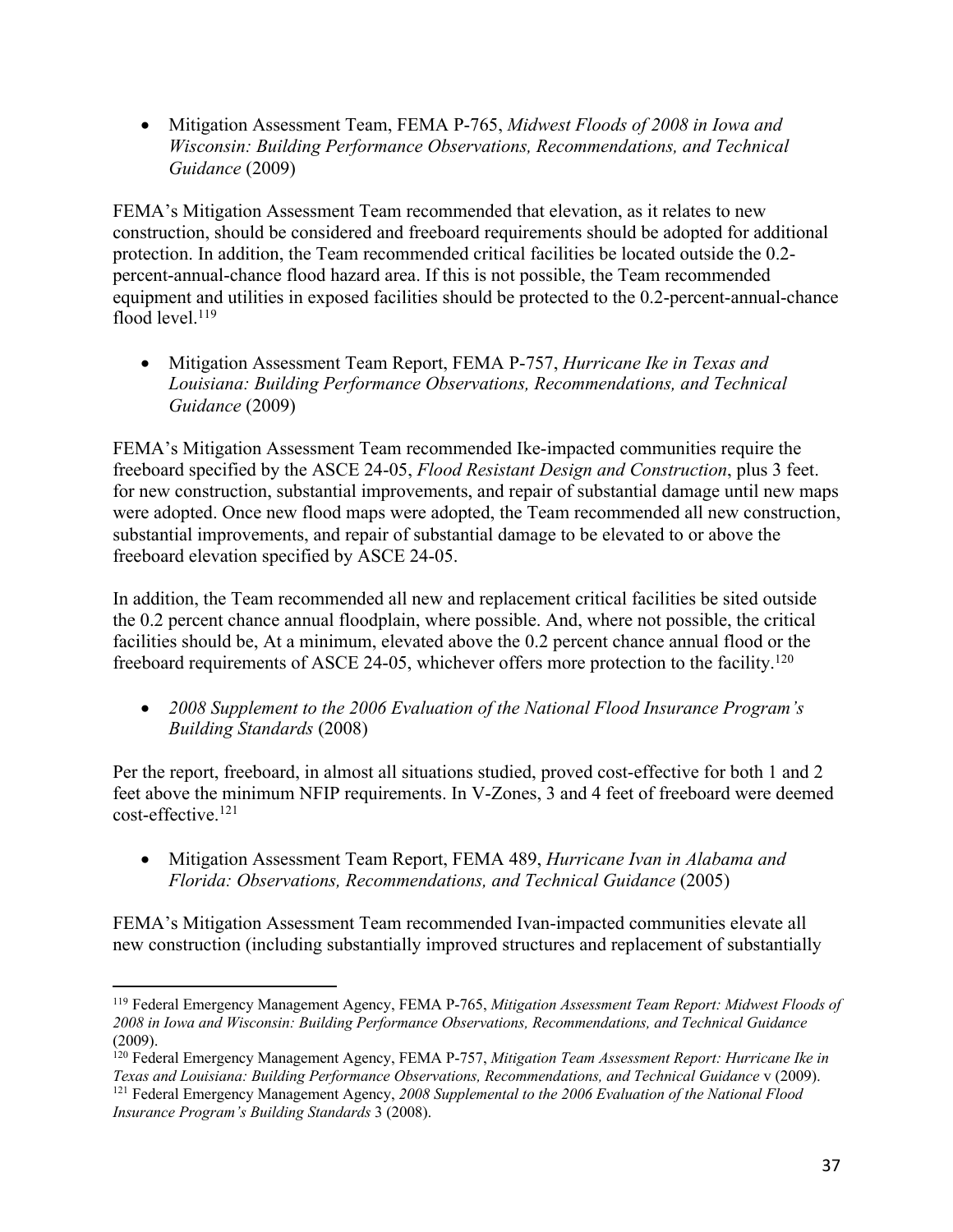damaged structures) in coastal A Zones with the bottom of the lowest horizontal supporting member above the base flood level, require freeboard for all structures in all flood hazard zones with the amount varying with building importance (see ASCE 7-05 and ASCE 24-05 for building importance classification and freeboard requirements) and anticipated exposure to wave effects; and require V-Zone design and construction for new construction in coastal A Zones subject to erosion, scour, velocity flow, and/or wave heights greater than  $1.5$  feet.<sup>122</sup>

# • *Federal Emergency Management Agency's National Flood Insurance Program Call for Issues Status Report* (2000)

Per the report, FEMA stated that "requiring freeboard or incorporating the floodway surcharge into the BFE are worthwhile ideas that deserve further investigation." FEMA stated it will "consider it for future incorporation into the NFIP floodplain management regulations."123

In addition, FEMA stated that "the location of critical facilities is a concern to the NFIP. For example, it is critical that emergency facilities, such as fire and police stations, need to be operable during flood disasters. Nursing homes are a concern due to short warning times and rapidly rising floodwaters that would prevent evacuation in a safe and orderly manner. These facilities should be located outside the special flood hazard area or well above the base flood elevation, such as to the 500-year level of protection. The NFIP floodplain management regulations currently do not require such protection."124

<sup>122</sup> Federal Emergency Management Agency, FEMA 489, *Mitigation Assessment Team Report: FEMA 489, Hurricane Ivan in Alabama and Florida: Observations, Recommendations, and Technical Guidance* vi (2005). <sup>123</sup> Federal Emergency Management Agency, *National Flood Insurance Program Call for Issues Status Report* II-3-

<sup>4</sup> (2000).

<sup>124</sup> *Id.* at II-3-3.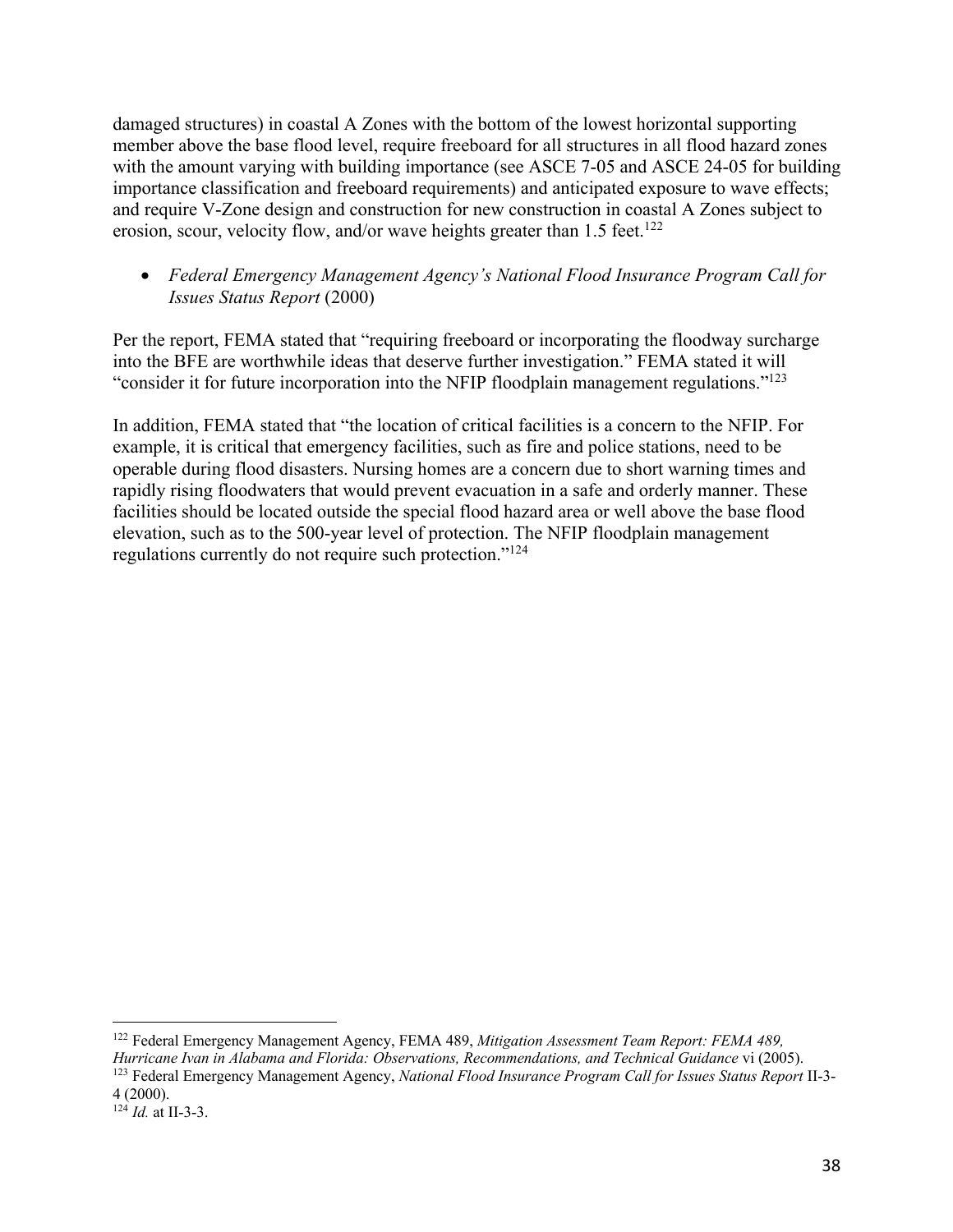| <b>Number of NFIP Communities with and without Freeboard</b> |                |                  |                |           |                  |
|--------------------------------------------------------------|----------------|------------------|----------------|-----------|------------------|
|                                                              |                |                  |                |           | Average          |
|                                                              | <b>NFIP</b>    | Total            | Total          | Percent   | Community        |
|                                                              | Participating  | without          | with           | with      | Freeboard 2000-  |
| <b>State</b>                                                 | Communities    | Freeboard        | Freeboard      | Freeboard | 2018 (feet)      |
| Alabama                                                      | 435            | 401              | 34             | $8\%$     | 0.7              |
| Alaska                                                       | 33             | 24               | 9              | 27%       | 0.3              |
| Arizona                                                      | 107            | $\mathbf{0}$     | 107            | 100%      | $1.0$            |
| <b>Arkansas</b>                                              | 435            | 416              | 19             | 4%        | 1.1              |
| California                                                   | 528            | $\overline{0}$   | 528            | 100%      | 0.2              |
| Colorado                                                     | 254            | $\mathbf{0}$     | 254            | 100%      | 0.4              |
| Connecticut                                                  | 177            | 163              | 14             | 8%        | 0.7              |
| Delaware                                                     | 51             | 9                | 42             | 82%       | 0.4              |
| Dist. of Columbia                                            | 1              | $\overline{0}$   | $\mathbf{1}$   | 100%      | 1.5              |
| Florida                                                      | 467            | $\overline{0}$   | 467            | 100%      | 0.5              |
| Georgia                                                      | 568            | 514              | 54             | 10%       | 1.8              |
| Hawaii                                                       | $\overline{4}$ | $\overline{2}$   | $\overline{2}$ | 50%       | 0.3              |
| Idaho                                                        | 179            | 156              | 23             | 13%       | 1.3              |
| Illinois                                                     | 900            | $\boldsymbol{0}$ | 900            | 100%      | 1.0              |
| Indiana                                                      | 454            | $\mathbf{0}$     | 454            | 100%      | 2.0              |
| Iowa                                                         | 692            | $\overline{0}$   | 692            | 100%      | 1.0              |
| Kansas                                                       | 469            | $\boldsymbol{0}$ | 469            | 100%      | 1.0              |
| Kentucky                                                     | 357            | 323              | 34             | 10%       | 1.1              |
| Louisiana                                                    | 318            | 273              | 45             | 14%       | 0.4              |
| Maine                                                        | 1,004          | $\boldsymbol{0}$ | 1,004          | 100%      | 1.0              |
| Maryland                                                     | 145            | $\mathbf{0}$     | 145            | 100%      | 1.5              |
| Massachusetts                                                | 342            | $\mathbf{0}$     | 342            | 100%      | 0.1              |
| Michigan                                                     | 1,046          | $\boldsymbol{0}$ | 1,046          | 100%      | 1.0              |
| Minnesota                                                    | 611            | $\overline{0}$   | 611            | 100%      | 1.5              |
| Mississippi                                                  | 332            | 300              | 32             | 10%       | 1.3              |
| Missouri                                                     | 683            | 653              | 30             | 4%        | 0.6              |
| Montana                                                      | 138            | $\overline{0}$   | 138            | 100%      | $\overline{2.0}$ |
| Nebraska                                                     | 414            | $\overline{0}$   | 414            | 100%      | 1.0              |
| Nevada                                                       | 35             | 25               | 10             | 29%       | 1.2              |
| New Hampshire                                                | 221            | 215              | 6              | 3%        | 0.3              |
| New Jersey                                                   | 554            | $\boldsymbol{0}$ | 554            | 100%      | 0.7              |
| New Mexico                                                   | 105            | $\boldsymbol{0}$ | 105            | 100%      | 0.1              |
| New York                                                     | 1,511          | $\mathbf{0}$     | 1,511          | 100%      | 1.4              |
| North Carolina                                               | 594            | 505              | 89             | 15%       | 1.4              |
| North Dakota                                                 | 335            | $\overline{0}$   | 335            | 100%      | 1.0              |
| Ohio                                                         | 762            | 748              | 14             | 2%        | 0.9              |
| Oklahoma                                                     | 416            | 377              | 39             | 9%        | 0.5              |
| Oregon                                                       | 261            | $\boldsymbol{0}$ | 261            | 100%      | 0.9              |

# **Appendix B: Freeboard Requirements in NFIP-Participating Communities**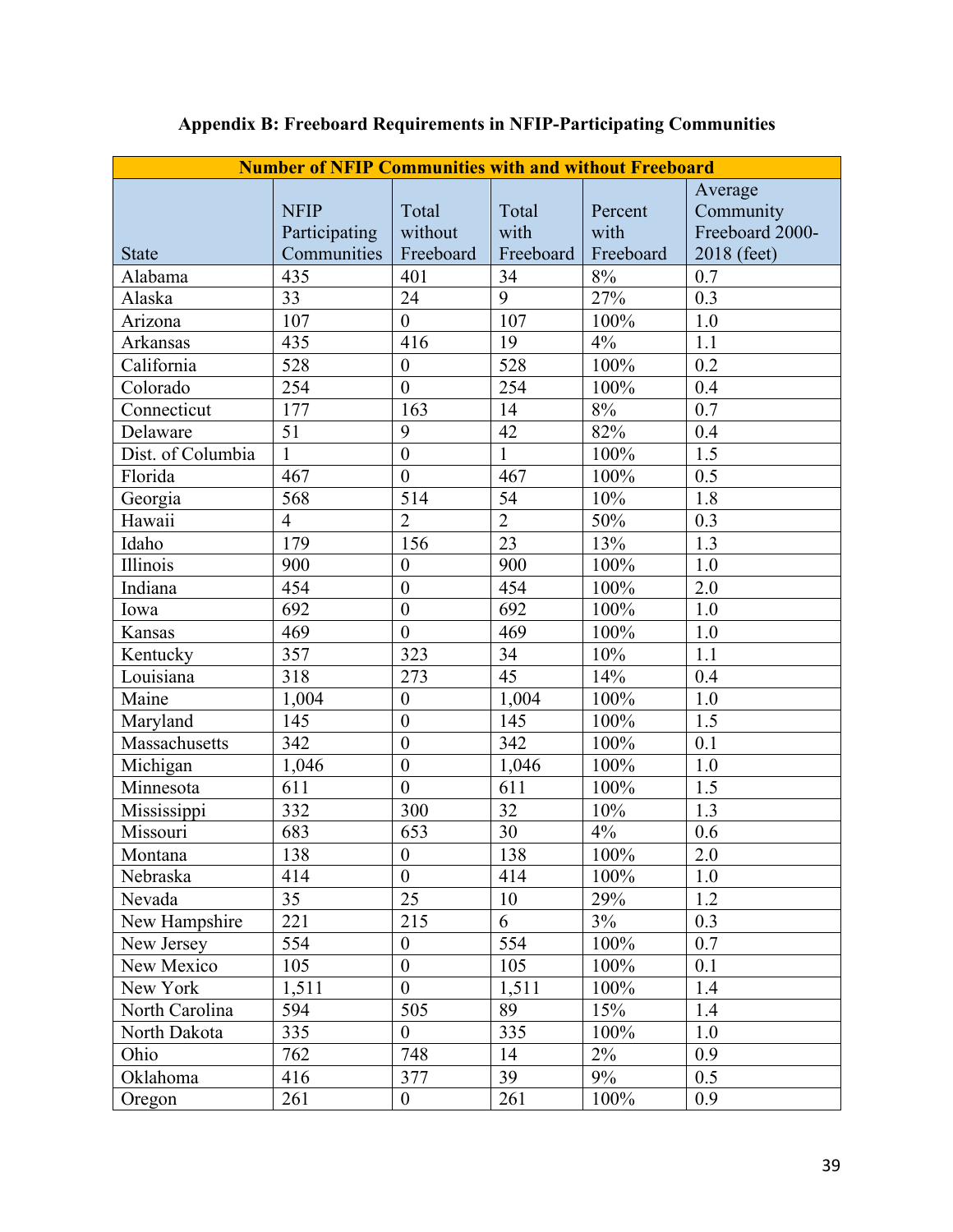| Pennsylvania   | 2,486 | $\overline{0}$   | 2,486 | 100%  | 1.5 |
|----------------|-------|------------------|-------|-------|-----|
| Rhode Island   | 40    | $\boldsymbol{0}$ | 40    | 100%  | 0.5 |
| South Carolina | 236   | $\boldsymbol{0}$ | 236   | 100%  | 0.3 |
| South Dakota   | 230   | 220              | 10    | 4%    | 0.6 |
| Tennessee      | 400   | 384              | 16    | $4\%$ | 1.1 |
| Texas          | 1,259 | 930              | 329   | 26%   | 1.3 |
| Utah           | 222   | $\boldsymbol{0}$ | 222   | 100%  | 0.1 |
| Vermont        | 255   | 248              | 7     | $3\%$ | 0.8 |
| Virginia       | 292   | 267              | 25    | 9%    | 1.1 |
| Washington     | 296   | $\theta$         | 296   | 100%  | 0.2 |
| West Virginia  | 278   | 259              | 19    | 7%    | 0.8 |
| Wisconsin      | 569   | $\theta$         | 569   | 100%  | 2.0 |
| Wyoming        | 86    | 77               | 9     | 10%   | 0.2 |

Source: FEMA, *Building Codes Save: A Nationwide Study: Losses Avoided as a Result of Adopting Hazard-Resistant Building Codes Appendices* D-25 (2020).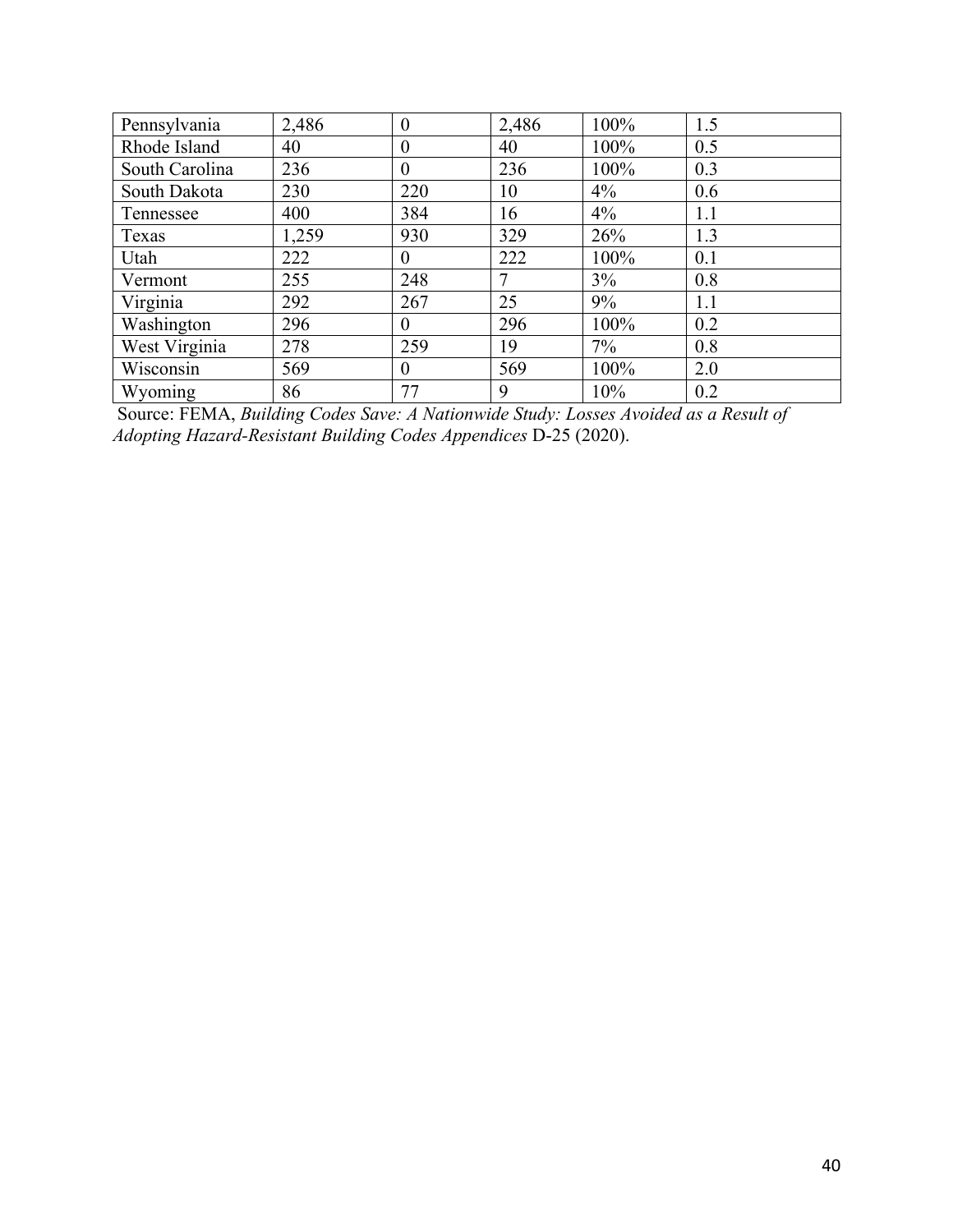#### **Appendix C: NRDC Analysis of Severe Repetitive Loss Property Data**

#### Losing Ground: Severe Repetitive Flooding in the United States

Severe repetitive loss properties, or "SRLPs," are the most flood-prone structures covered by the National Flood Insurance Program (NFIP). Efforts to address flood risk (referred to as "mitigation") are not keeping pace with climate change and new development—so the number of SRLPs keeps increasing.

#### SRLP data as of May 31, 2018. NFIP claims data as of September 30, 2019.



**SRLP Timeline** 

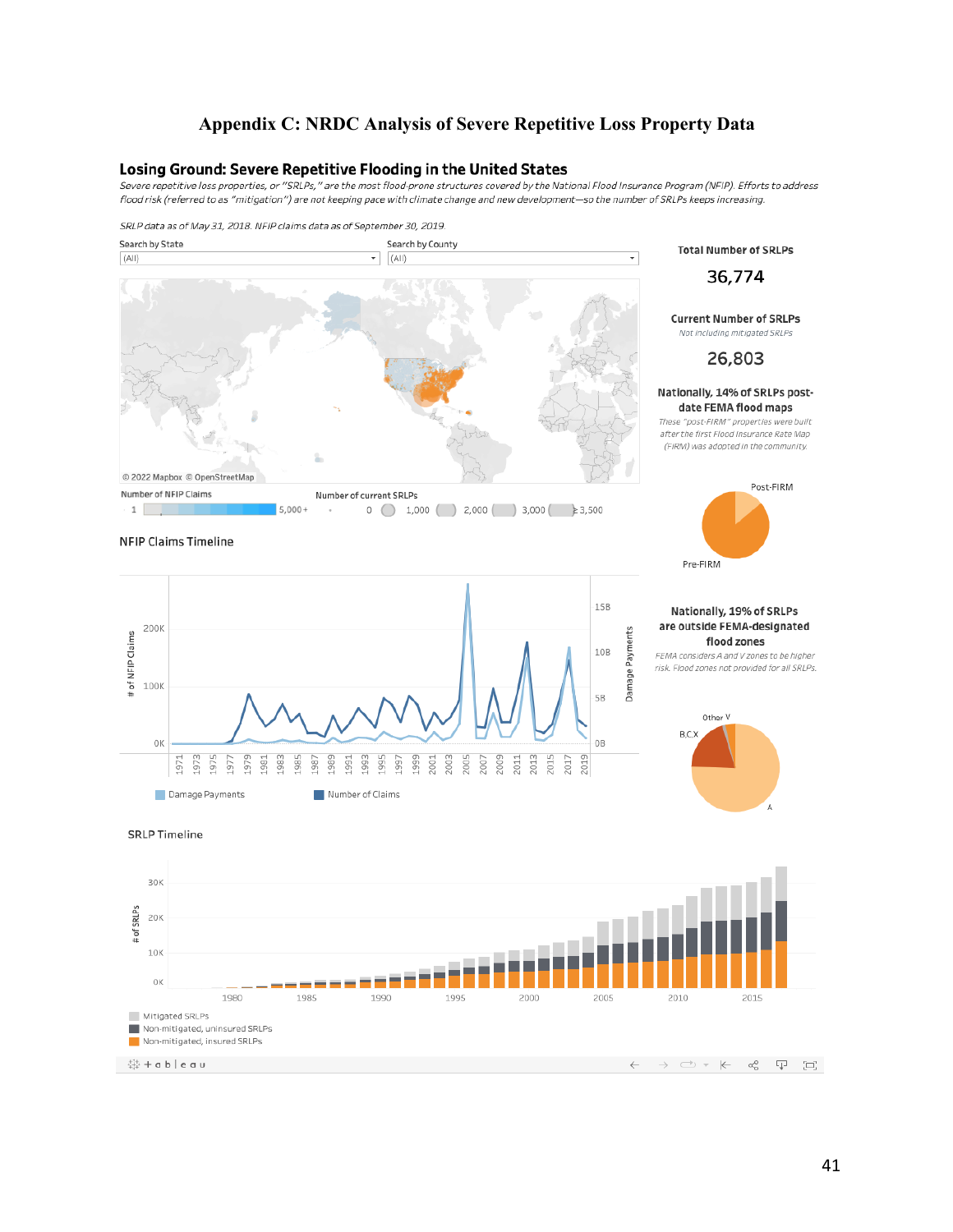| <b>State</b> | <b>Real Estate Disclosure Summary</b><br>(Last updated Mar. 2020)                                                                                                                                                                                                                                                                                                                                                                                                                                                               | <b>Disclosure Grade</b> |
|--------------|---------------------------------------------------------------------------------------------------------------------------------------------------------------------------------------------------------------------------------------------------------------------------------------------------------------------------------------------------------------------------------------------------------------------------------------------------------------------------------------------------------------------------------|-------------------------|
| Alabama      | Alabama has no statutory or regulatory requirements for a seller to<br>disclose a property's flood risks or past flood damages to a potential<br>buyer. As such, Alabama home buyers are greatly disadvantaged when<br>it comes to learning of a home's past flood history or potential for<br>future flooding.                                                                                                                                                                                                                 | F (None)                |
|              | However, the Alabama Association of Realtors created a standard<br>voluntary disclosure form for sellers to use. Per the association's<br>database, the voluntary form asks if the property is located in a<br>floodplain zone. As the form is voluntary, the seller is not required to<br>provide this information.                                                                                                                                                                                                            |                         |
| Alaska       | Per Alaska's disclosure law, the Real Estate Commission developed a<br>mandatory form that requires sellers to disclose whether they are aware<br>of any floods on the property and, if so, of any damage to the property<br>or any structures from flooding. Sellers must also provide the flood<br>zone designation.                                                                                                                                                                                                          | C (Adequate)            |
|              | There is no specific requirement to disclose whether a property is<br>mandated to be covered by flood insurance.                                                                                                                                                                                                                                                                                                                                                                                                                |                         |
| Arizona      | Arizona has no statutory or regulatory requirements for a seller to<br>disclose a property's flood risks or past flood damages to a potential<br>buyer. As such, Arizona home buyers are greatly disadvantaged when it<br>comes to learning of a home's past flood history or potential for future<br>flooding.                                                                                                                                                                                                                 |                         |
|              | However, Arizona has a statutory requirement that provides for<br>voluntary disclosure of whether a property is located in a FEMA-<br>designated special flood hazard area. In addition, the Arizona<br>Association of Realtors created a standard voluntary disclosure form for<br>sellers to use. Per the association's database, the voluntary form asks if<br>the property is located in a floodplain, and, whether any portion of the<br>property has flooded, and whether there is damage to a structure from a<br>flood. | F (None)                |
| Arkansas     | Arkansas has no statutory or regulatory requirements for a seller to<br>disclose a property's flood risks or past flood damages to a potential<br>buyer. As such, Arkansas home buyers are greatly disadvantaged when<br>it comes to learning of a home's past flood history or potential for<br>future flooding.                                                                                                                                                                                                               | F (None)                |
|              | However, the Arkansas Realtors Association created a voluntary<br>disclosure form. The form asks the seller to disclose whether there has<br>been flood damage on the property that required repair, whether the<br>property is in a designated floodplain, and whether any lender has                                                                                                                                                                                                                                          |                         |

# **Appendix D: Summary of State Real Estate Disclosure Requirements**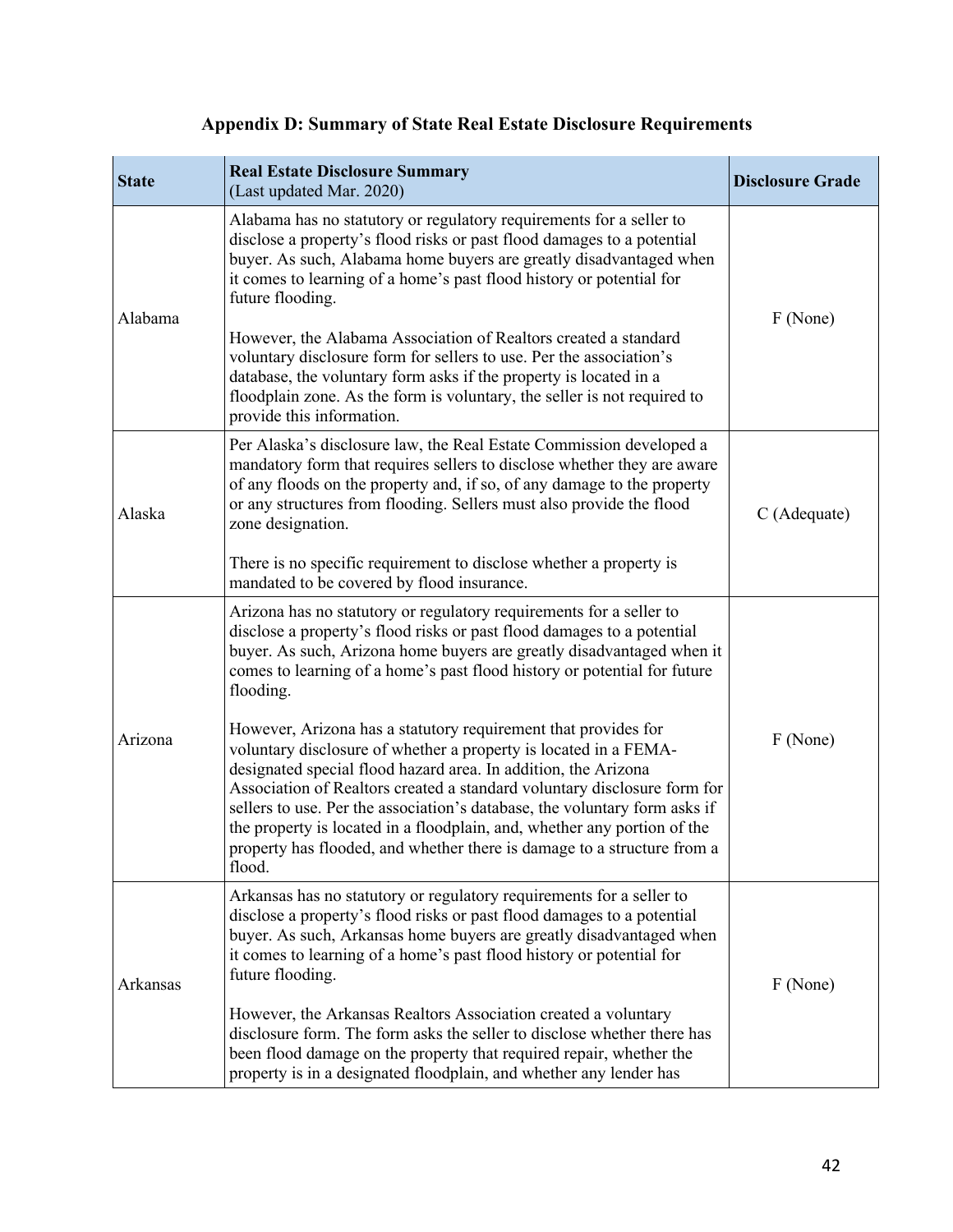| <b>State</b> | <b>Real Estate Disclosure Summary</b><br>(Last updated Mar. 2020)                                                                                                                                                                                                                                                                                                                                                                                                                                                                               | <b>Disclosure Grade</b> |
|--------------|-------------------------------------------------------------------------------------------------------------------------------------------------------------------------------------------------------------------------------------------------------------------------------------------------------------------------------------------------------------------------------------------------------------------------------------------------------------------------------------------------------------------------------------------------|-------------------------|
|              | required the purchase of flood insurance for the property. As the form is<br>voluntary, the seller is not required to provide this information.                                                                                                                                                                                                                                                                                                                                                                                                 |                         |
| California   | California's disclosure law requires a seller to divulge on a mandatory<br>form whether there are any flooding problems with a property and<br>whether there has been any major damage to the property or any of its<br>structures from floods.                                                                                                                                                                                                                                                                                                 |                         |
|              | California law also requires sellers to complete an additional form<br>called the Natural Hazard Disclosure Report/Statement. On it, the seller<br>must disclose whether the property lies within a special flood hazard<br>area (for example, the 100-year floodplain) designated by FEMA by<br>selecting "Yes," "No," or "Do not know and information not available<br>from local jurisdiction." The form further requires the seller to disclose<br>whether the property lies within an area of potential flooding due to<br>dam inundation. | C (Adequate)            |
|              | There is no specific requirement to disclose whether a property is<br>mandated to be covered by flood insurance.                                                                                                                                                                                                                                                                                                                                                                                                                                |                         |
| Colorado     | Colorado has no statutory or regulatory requirements for a seller to<br>disclose a property's flood risks or past flood damages to a potential<br>buyer. As such, Colorado home buyers are greatly disadvantaged when<br>it comes to learning of a home's past flood history or potential for<br>future flooding.                                                                                                                                                                                                                               |                         |
|              | However, real estate brokers are required to use Colorado Real Estate<br>Commission-approved forms as appropriate to a transaction or<br>circumstance to which a relevant form is applicable. The Commission's<br>disclosure form asks the seller to state whether there have been past or<br>there are present flood problems on the property and whether the<br>property is located in a designated floodplain or wetland. As the form is<br>voluntary, the seller is not required to provide this information.                               | F (None)                |
|              | Seller's use of the form is not mandated by statute.                                                                                                                                                                                                                                                                                                                                                                                                                                                                                            |                         |
| Connecticut  | Per Connecticut's disclosure law, the Commissioner of Consumer<br>Protection developed a mandatory seller disclosure form that requires<br>the seller to indicate whether the property is in a flood hazard area or an<br>inland wetlands area. However, the form does not require the seller to<br>disclose past flood damages, nor does the seller need to disclose<br>whether a property is mandated to be covered by flood insurance.                                                                                                       | D (Inadequate)          |
| Delaware     | Under Delaware's disclosure law, the Delaware Real Estate<br>Commission developed a mandatory seller disclosure form that requires<br>the seller to indicate whether the property or improvements on the<br>property have been damaged by a flood, whether any part of the<br>property is located in a flood zone, and whether there are any drainage<br>or flood problems affecting the property.                                                                                                                                              | C (Adequate)            |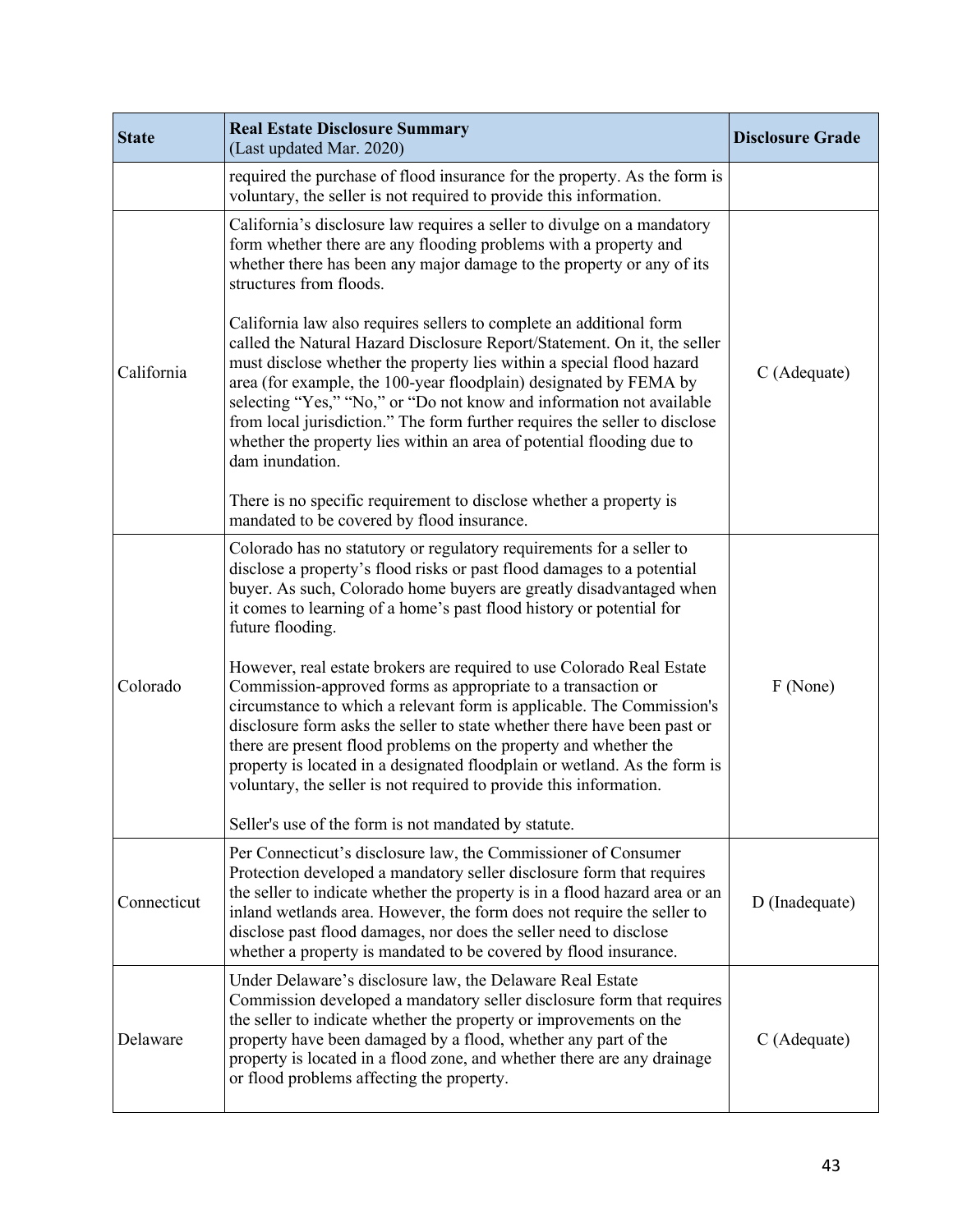| <b>State</b>        | <b>Real Estate Disclosure Summary</b><br>(Last updated Mar. 2020)                                                                                                                                                                                                                                                                                                                                                                                                       | <b>Disclosure Grade</b> |
|---------------------|-------------------------------------------------------------------------------------------------------------------------------------------------------------------------------------------------------------------------------------------------------------------------------------------------------------------------------------------------------------------------------------------------------------------------------------------------------------------------|-------------------------|
|                     | While Delaware law also requires sellers to disclose whether they have<br>flood insurance, the law does not require the seller to disclose whether a<br>property is mandated to be covered by flood insurance, for example,<br>due to the receipt of federal disaster aid.                                                                                                                                                                                              |                         |
|                     | Per Washington, D.C.'s disclosure law, the mayor's office developed a<br>mandatory residential real property disclosure statement, which requires<br>the seller to indicate whether he/she has actual knowledge of the<br>property having ever been damaged by flooding.                                                                                                                                                                                                |                         |
| Washington,<br>D.C. | There is neither a specific requirement to disclose whether the property<br>is located in a floodplain nor a specific requirement to disclose whether<br>it is mandated to be covered by flood insurance. However, the District<br>does require disclosure of flood damages, which is more informative for<br>a potential home buyer than a simple indication of whether a property is<br>located in a floodplain.                                                      | C (Adequate)            |
|                     | Florida has no statutory or regulatory requirements for a seller to<br>disclose a property's flood risks or past flood damages to a potential<br>buyer. As such, Florida home buyers are greatly disadvantaged when it<br>comes to learning of a home's past flood history or potential for future<br>flooding.                                                                                                                                                         |                         |
|                     | However, Florida courts have held that, with some exceptions, a home<br>seller must disclose any facts or conditions about the property that<br>could have a substantial impact on its value or desirability and that<br>others cannot easily see for themselves (see Johnson v. Davis, 480)<br>So.2d 625 (Fla. 1985)). Whether such a ruling would be applicable to<br>all flood risks is unclear (see Nelson v. Wiggs, 699 So. 2d 258 (Fla.<br>Dist. Ct. App. 1997)). | F (None)                |
| Florida             | While the Florida Realtors have created a disclosure form for sellers to<br>use, the form is voluntary and, as such, sellers do not have to provide it<br>to a buyer. The form asks a seller whether:                                                                                                                                                                                                                                                                   |                         |
|                     | • they are aware of any past or present drainage or flood problems<br>affecting the property or adjacent properties;<br>• they are aware of any portion of the property being in a special flood<br>hazard area,<br>• the property requires flood insurance;<br>• any improvements, including additions, are located below the base<br>flood elevation;<br>• such improvements have been constructed in violation of local flood<br>guidelines.                         |                         |
| Georgia             | Georgia has no statutory or regulatory requirements for a seller to<br>disclose a property's flood risks or past flood damages to a potential<br>buyer. As such, Georgia home buyers are greatly disadvantaged when it<br>comes to learning of a home's past flood history or potential for future                                                                                                                                                                      | F (None)                |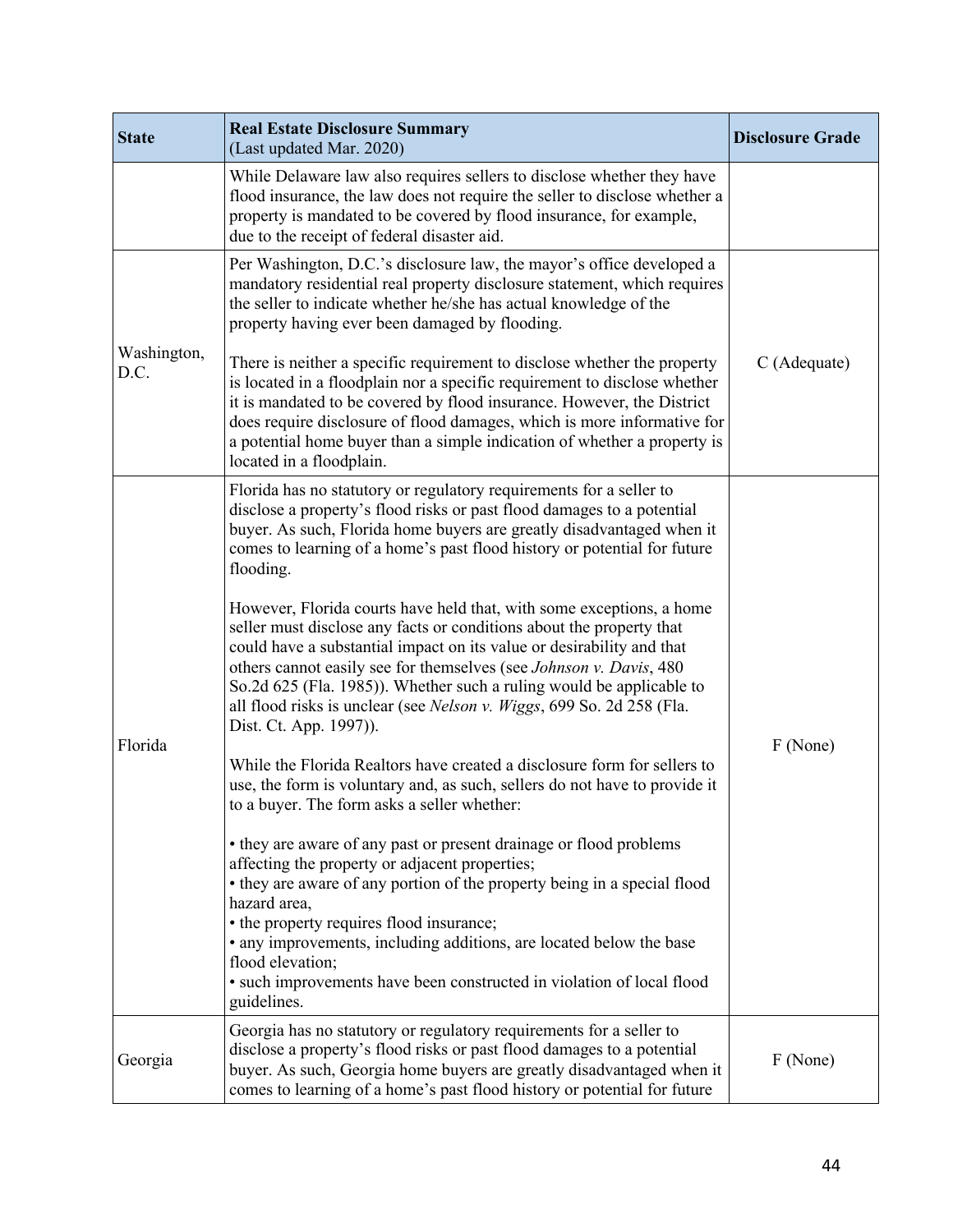| <b>State</b> | <b>Real Estate Disclosure Summary</b><br>(Last updated Mar. 2020)                                                                                                                                                                                                                                                                                                                           | <b>Disclosure Grade</b> |
|--------------|---------------------------------------------------------------------------------------------------------------------------------------------------------------------------------------------------------------------------------------------------------------------------------------------------------------------------------------------------------------------------------------------|-------------------------|
|              | flooding.<br>While the Georgia Association of Realtors has created a disclosure<br>form for sellers to use, the form is voluntary and, as such, sellers do not<br>have to provide it to a buyer. The form asks the seller to answer<br>whether:<br>• any part of the property or any improvements thereon are presently                                                                     |                         |
|              | located in a 100-year special flood hazard area (where there is at least a<br>one percent chance of a flood in any given year);<br>• there has ever been any flooding;<br>• there are underground streams or streams that do not flow year-round;<br>and<br>• there are any dams, retention ponds, stormwater detention basins, or<br>other similar facilities on the property.             |                         |
| Hawaii       | Hawaii's disclosure law requires the seller to state whether the<br>residential real property is in a designated special flood hazard area.<br>There is neither a specific requirement to disclose whether there have<br>been any flood damages to structures on the property nor a specific<br>requirement to disclose whether a property is mandated to be covered<br>by flood insurance. | D (Inadequate)          |
|              | However, Hawaii's disclosure law also requires the seller to provide a<br>written statement that divulges material facts relating to the residential<br>real property being offered that are within the seller's knowledge or<br>control; can be observed from visible and accessible areas, which could<br>be argued to include flood risks; or must be disclosed by statute.              |                         |
|              | Idaho has no statutory or regulatory requirements for a seller to disclose<br>a property's flood risks or past flood damages to a potential buyer. As<br>such, Idaho home buyers are greatly disadvantaged when it comes to<br>learning of a home's past flood history or potential for future flooding.                                                                                    |                         |
| Idaho        | While the Idaho Realtors have created a disclosure form for sellers to<br>use, the form is voluntary and, as such, sellers do not have to provide it<br>to a buyer. The form asks the seller to answer whether:                                                                                                                                                                             | F (None)                |
|              | • the property is located in floodplain;<br>• there has been water intrusion to any portion of the property;<br>• any water-intrusion repairs have been made to the property; and<br>• there has been any flood damage.                                                                                                                                                                     |                         |
| Illinois     | Illinois law requires sellers to indicate on a mandatory residential real<br>property disclosure report whether:                                                                                                                                                                                                                                                                            | C (Adequate)            |
|              | • they are aware of flooding, or recurring leakage problems in the crawl<br>space or basement;<br>• the property is located in a floodplain; and                                                                                                                                                                                                                                            |                         |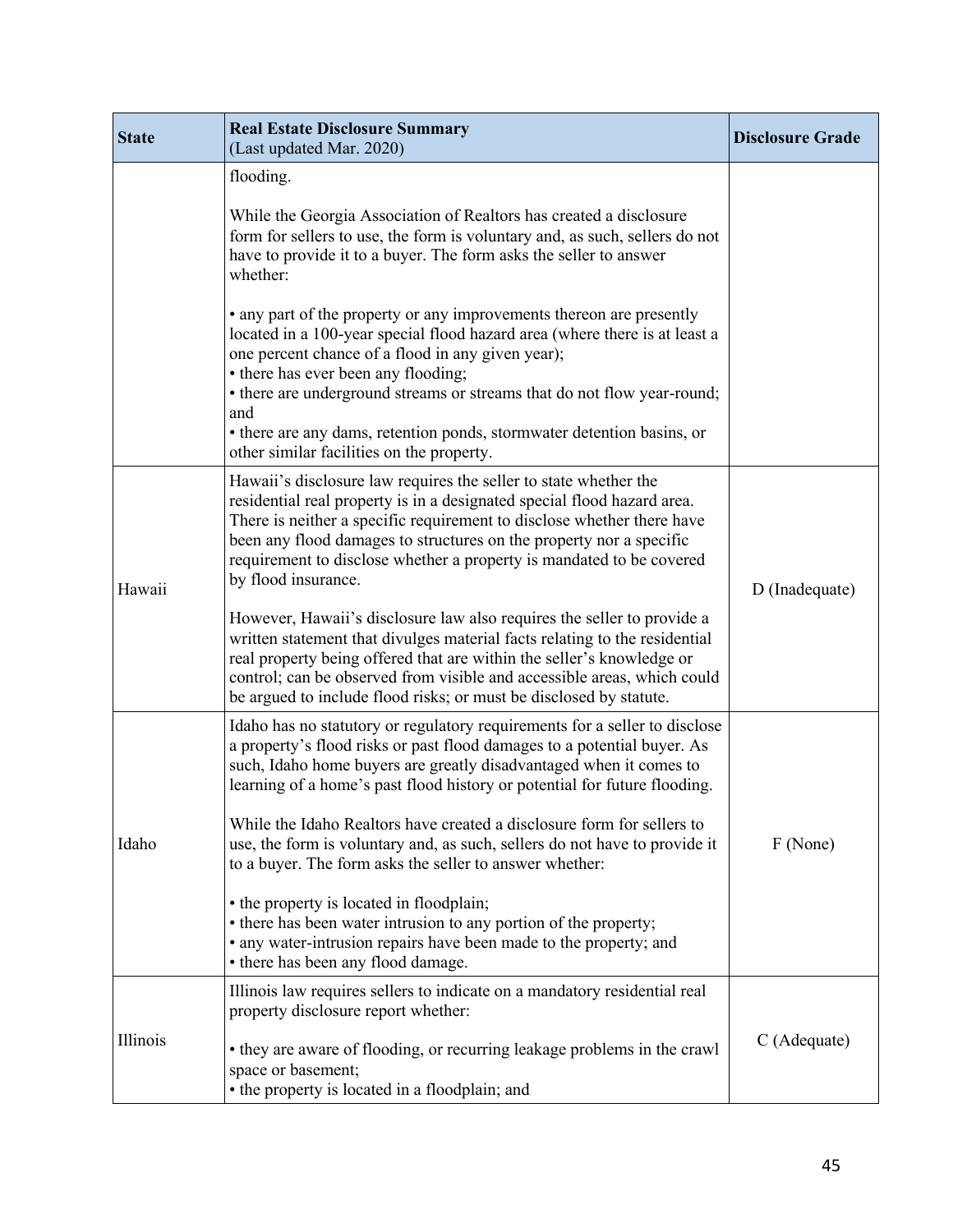| <b>State</b> | <b>Real Estate Disclosure Summary</b><br>(Last updated Mar. 2020)                                                                                                                                                                                                                                                                                                                                    | <b>Disclosure Grade</b> |
|--------------|------------------------------------------------------------------------------------------------------------------------------------------------------------------------------------------------------------------------------------------------------------------------------------------------------------------------------------------------------------------------------------------------------|-------------------------|
|              | • they currently have flood insurance on the property.                                                                                                                                                                                                                                                                                                                                               |                         |
|              | While Illinois law requires sellers to disclose whether they have flood<br>insurance, the law does not require the seller to disclose whether a<br>property is mandated to be covered by flood insurance, for example,<br>due to the receipt of federal disaster aid.                                                                                                                                |                         |
|              | Per Indiana's disclosure law, the Real Estate Commission developed a<br>mandatory form requiring the seller to indicate whether:                                                                                                                                                                                                                                                                     |                         |
| Indiana      | • there is any damage due to flooding;<br>• the property is located in a floodplain; and<br>• the seller currently pays for flood insurance.                                                                                                                                                                                                                                                         | C (Adequate)            |
|              | While Indiana law requires sellers to disclose whether they have flood<br>insurance, the law does not require the seller to disclose whether a<br>property is mandated to be covered by flood insurance, for example,<br>due to the receipt of federal disaster aid.                                                                                                                                 |                         |
| Iowa         | Iowa law requires the seller to provide a disclosure statement that must,<br>at minimum, report whether the property is located in a floodplain and,<br>if so, what is the floodplain designation. The seller must also disclose<br>whether they know of any flooding problems at the property.                                                                                                      | C (Adequate)            |
|              | There is no specific requirement to disclose whether a property is<br>mandated to be covered by flood insurance.                                                                                                                                                                                                                                                                                     |                         |
|              | Kansas has no statutory or regulatory requirements for a seller to<br>disclose a property's flood risks or past flood damages to a potential<br>buyer. As such, Kansas home buyers are greatly disadvantaged when it<br>comes to learning of a home's past flood history or potential for future<br>flooding.                                                                                        |                         |
| Kansas       | While the Kansas Association of Realtors has created a disclosure form<br>for sellers to use, the form is voluntary and, as such, sellers do not have<br>to provide it to a buyer. The form asks the seller to answer whether:                                                                                                                                                                       | F (None)                |
|              | • they are aware of any portion of the property being located in a flood<br>zone or wetlands area, or is proposed to be located in an area designated<br>by FEMA to require flood insurance;<br>• there are any drainage or flood problems on the property or adjacent<br>properties;<br>• the seller pays flood insurance premiums; and<br>• there is any need for flood insurance on the property. |                         |
|              | Per Kentucky's disclosure law, the Real Estate Commission developed<br>a mandatory disclosure form on which sellers must state whether:                                                                                                                                                                                                                                                              |                         |
| Kentucky     | • the property has ever had a flooding problem; and<br>• the residence is located within a special flood hazard area, and if so,                                                                                                                                                                                                                                                                     | C (Adequate)            |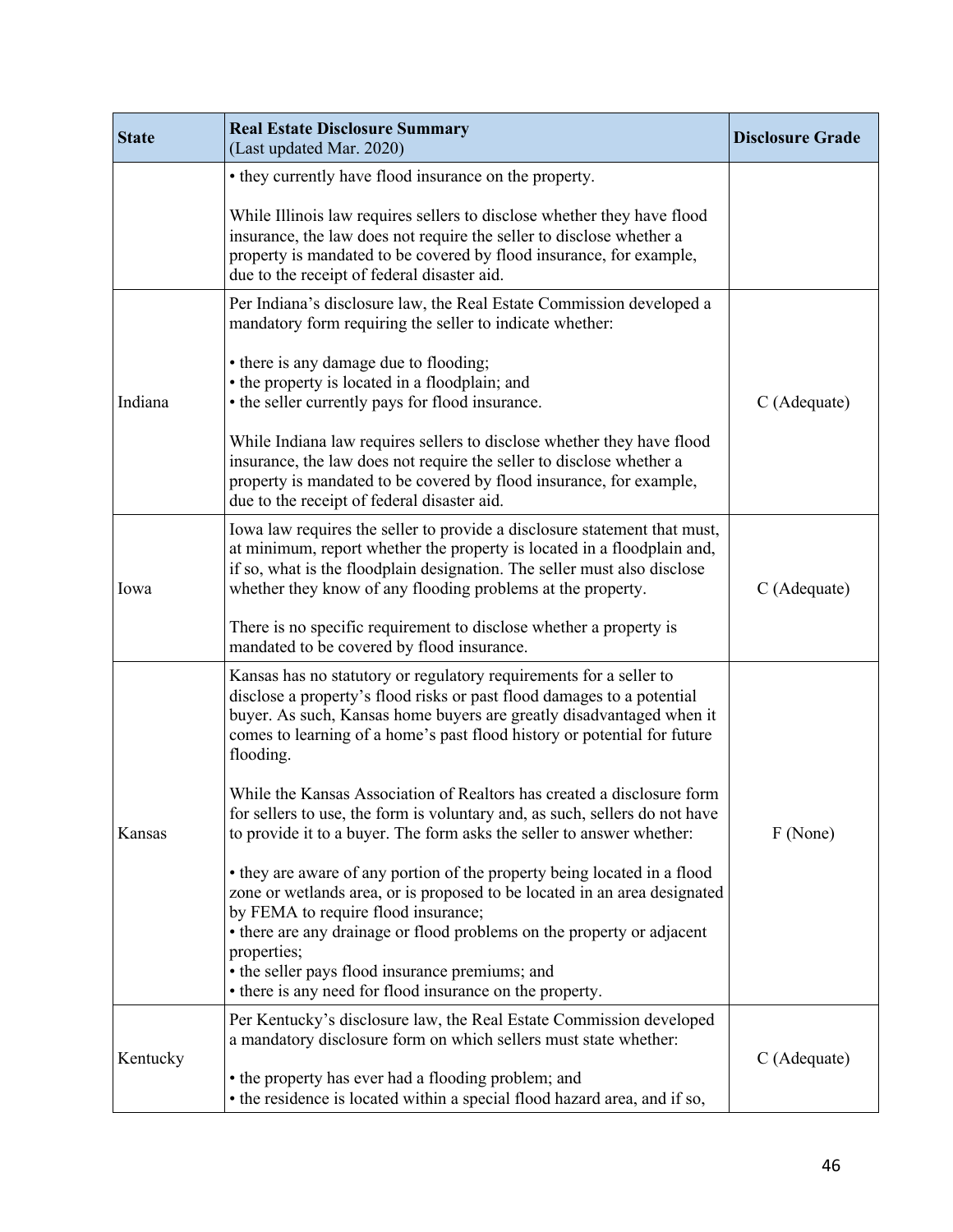| <b>State</b>  | <b>Real Estate Disclosure Summary</b><br>(Last updated Mar. 2020)                                                                                                                                                                                                                                                                                                                                                                                                                                                                                                                                                                                                                                                                                                                                                                                                                                                                                    | <b>Disclosure Grade</b> |
|---------------|------------------------------------------------------------------------------------------------------------------------------------------------------------------------------------------------------------------------------------------------------------------------------------------------------------------------------------------------------------------------------------------------------------------------------------------------------------------------------------------------------------------------------------------------------------------------------------------------------------------------------------------------------------------------------------------------------------------------------------------------------------------------------------------------------------------------------------------------------------------------------------------------------------------------------------------------------|-------------------------|
|               | what the flood zone designation is.<br>There is no specific requirement to disclose whether a property is<br>mandated to be covered by flood insurance due to the receipt of federal<br>disaster aid.                                                                                                                                                                                                                                                                                                                                                                                                                                                                                                                                                                                                                                                                                                                                                |                         |
| Louisiana     | Per Louisiana's disclosure law, the Real Estate Commission developed<br>mandatory property disclosure requirements. The seller must divulge<br>whether:<br>• any flooding, water intrusion, accumulation, or drainage problem has<br>been experienced with respect to the land and, if so, the nature and<br>frequency of the defect;<br>• the property is in a flood zone, and if yes, the flood zone<br>classification(s) of the property and the source and date of this<br>information,<br>• the seller has an elevation certificate;<br>• any structure on the property has ever taken water on by flooding and,<br>if so, the nature and frequency of the defect;<br>• there is flood insurance on the property; and<br>• the seller and/or previous owner was a recipient of federal disaster aid<br>that would require an owner to obtain and maintain flood insurance on<br>the property, and, if yes, the type of aid and amount received. | $A$ (Best)              |
| Maine         | Maine has no statutory or regulatory requirements for a seller to<br>disclose a property's flood risks or past flood damages to a potential<br>buyer. As such, Maine home buyers are greatly disadvantaged when it<br>comes to learning of a home's past flood history or potential for future<br>flooding.                                                                                                                                                                                                                                                                                                                                                                                                                                                                                                                                                                                                                                          | F (None)                |
| Maryland      | Maryland law required the Real Estate Commission to develop a<br>mandatory seller disclosure form. The commission's form does not<br>require a seller to disclose whether there have been any flood damages<br>to structures on the property, nor is there a specific requirement to<br>disclose whether a property is mandated to be covered by flood<br>insurance. The form only requires the seller to state whether the<br>property is located in a flood zone, conservation area, wetland area, or<br>Chesapeake Bay critical area.                                                                                                                                                                                                                                                                                                                                                                                                             | D (Inadequate)          |
| Massachusetts | Massachusetts has no statutory or regulatory requirements for a seller to<br>disclose a property's flood risks or past flood damages to a potential<br>buyer. As such, Massachusetts home buyers are greatly disadvantaged<br>when it comes to learning of a home's past flood history or potential for<br>future flooding.<br>While the Massachusetts Association of Realtors has created a<br>disclosure form for sellers to use, the form is voluntary and, as such,<br>sellers do not have to provide it to a buyer. The form asks the seller to<br>answer whether any part of the property is in a designated flood zone or<br>wetland.                                                                                                                                                                                                                                                                                                         | F (None)                |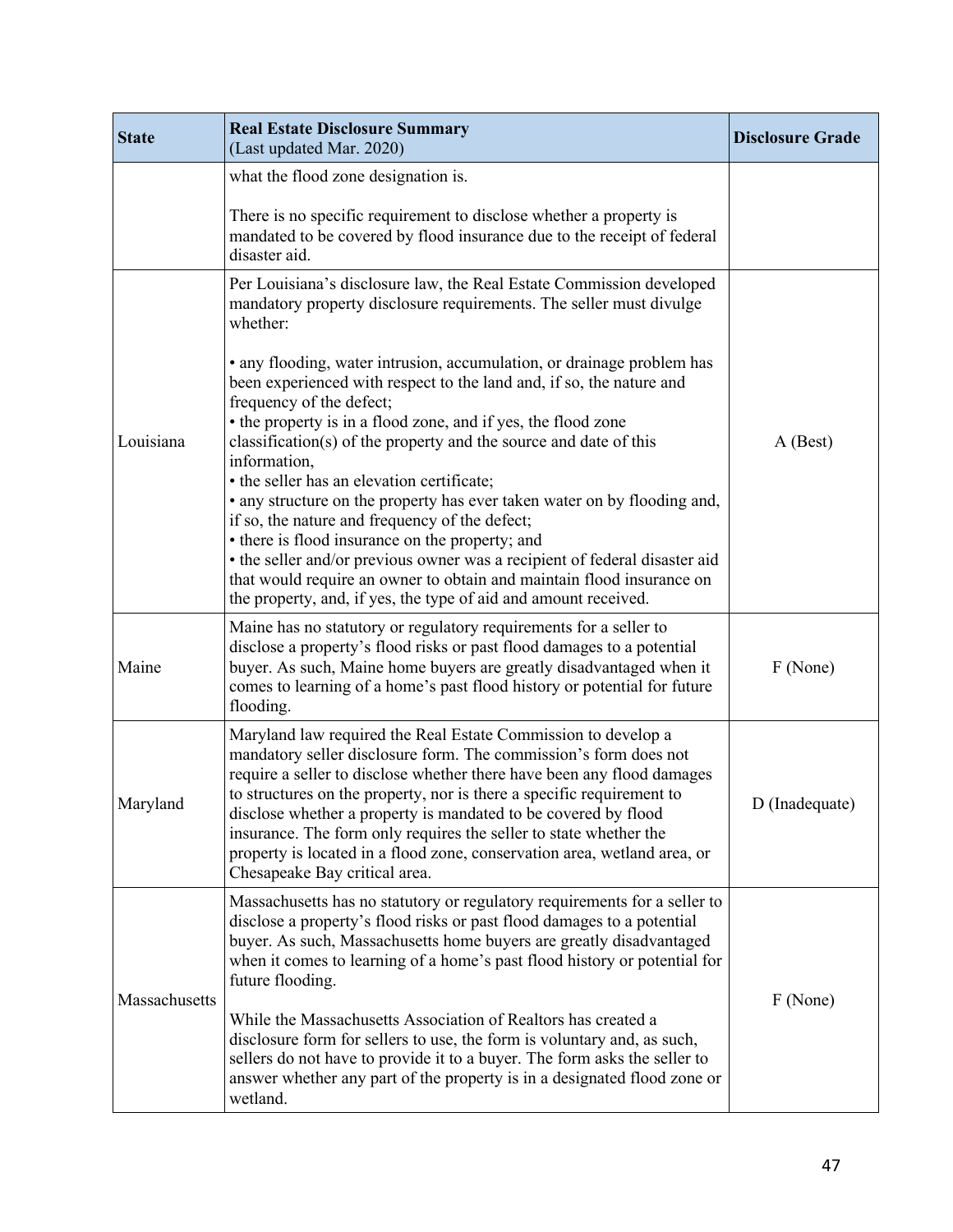| <b>State</b> | <b>Real Estate Disclosure Summary</b><br>(Last updated Mar. 2020)                                                                                                                                                                                                                                                                                                                                                                                                                                                                                                                                                                                                                                                                                                                                                                                                                                                                                                                                                                                                                                       | <b>Disclosure Grade</b> |
|--------------|---------------------------------------------------------------------------------------------------------------------------------------------------------------------------------------------------------------------------------------------------------------------------------------------------------------------------------------------------------------------------------------------------------------------------------------------------------------------------------------------------------------------------------------------------------------------------------------------------------------------------------------------------------------------------------------------------------------------------------------------------------------------------------------------------------------------------------------------------------------------------------------------------------------------------------------------------------------------------------------------------------------------------------------------------------------------------------------------------------|-------------------------|
| Michigan     | Michigan's disclosure law requires the seller to divulge whether they:<br>• have flood insurance on the property;<br>• are aware of any flooding problems; and<br>• are aware of any major damage to the property from floods.<br>While Michigan law requires sellers to disclose whether they have<br>flood insurance, the law does not require the seller to disclose whether a<br>property is mandated to be covered by flood insurance, for example,<br>due to the receipt of federal disaster aid.                                                                                                                                                                                                                                                                                                                                                                                                                                                                                                                                                                                                 | C (Adequate)            |
| Minnesota    | Minnesota state law requires sellers to disclose in writing all material<br>facts of which they are aware that could "adversely and significantly<br>affect" an ordinary buyer's use and enjoyment of the property, or any<br>intended use of the property of which the seller is aware.<br>The law does not require sellers to disclose specific conditions such as<br>flooding, even though flooding could adversely affect use and<br>enjoyment of the property. Although Minnesota's "material facts"<br>disclosure law is superior to no law at all, it fails to expressly require<br>disclosure of floodplain location, past flood damages, and the<br>requirement to be covered by flood insurance.                                                                                                                                                                                                                                                                                                                                                                                              | D (Inadequate)          |
| Mississippi  | Per Mississippi law, the Real Estate Commission developed a<br>mandatory seller disclosure form. The form requires the seller:<br>• to divulge whether any portion of the residence has suffered water<br>damage for any reason and, if so, to provide a description of damage<br>and the dates of loss;<br>• to indicate whether, for any reason, past or present, any portion of the<br>property has suffered water or moisture-related to damage from<br>flooding and, if so, to disclose what steps were taken to remedy the<br>problem;<br>• to not whether any portion of the structure has been damaged by a<br>natural disaster during the seller's ownership;<br>• to indicate whether the residence is currently located in a FEMA-<br>designated flood hazard zone and, if so, to provide the source of data<br>and the FEMA Map number;<br>• to disclose whether flood insurance is required and, if so, to state the<br>premium currently being paid and when the premium was last adjusted;<br>and<br>• to state whether any portion of the property is designated as a<br>wetlands area. | A (Best)                |
| Missouri     | Missouri has no statutory or regulatory requirements for a seller to<br>disclose a property's flood risks or past flood damages to a potential<br>buyer. As such, Missouri home buyers are greatly disadvantaged when<br>it comes to learning of a home's past flood history or potential for<br>future flooding.                                                                                                                                                                                                                                                                                                                                                                                                                                                                                                                                                                                                                                                                                                                                                                                       | F (None)                |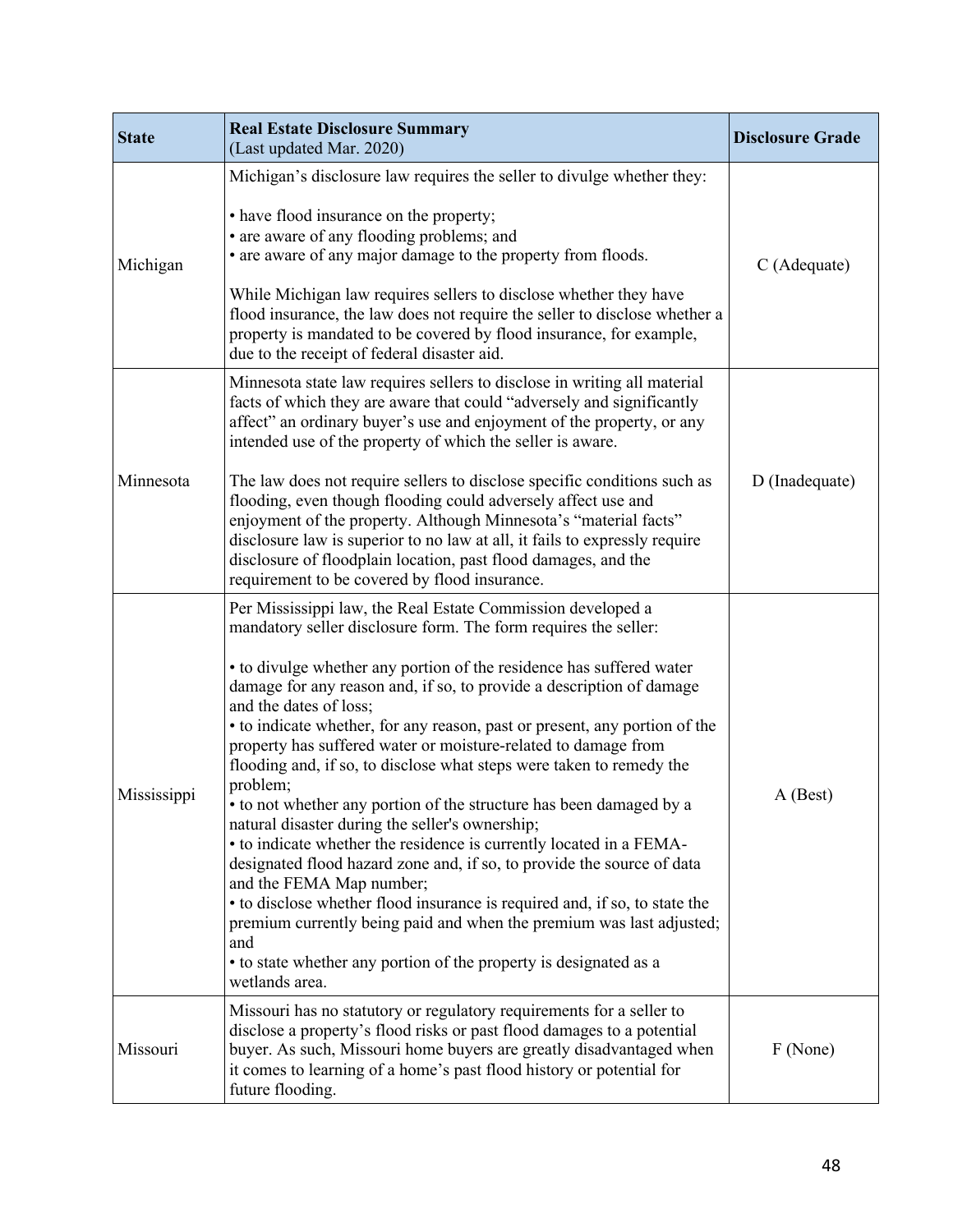| <b>State</b>     | <b>Real Estate Disclosure Summary</b><br>(Last updated Mar. 2020)                                                                                                                                                                                                                                                                                                                                                    | <b>Disclosure Grade</b> |
|------------------|----------------------------------------------------------------------------------------------------------------------------------------------------------------------------------------------------------------------------------------------------------------------------------------------------------------------------------------------------------------------------------------------------------------------|-------------------------|
|                  | While the Missouri Association of Realtors has created a disclosure<br>form for sellers to use, the form is voluntary and, as such, sellers do not<br>have to provide it to a buyer. The form asks the seller to answer<br>whether any part of the property is the 100-year flood hazard and<br>whether there any flood problems.                                                                                    |                         |
| Montana          | Montana has no statutory or regulatory requirements for a seller to<br>disclose a property's flood risks or past flood damages to a potential<br>buyer. As such, Montana home buyers are greatly disadvantaged when<br>it comes to learning of a home's past flood history or potential for<br>future flooding.                                                                                                      |                         |
|                  | While the Montana Association of Realtors has created a disclosure<br>form for sellers to use, the form is voluntary and, as such, sellers do not<br>have to provide it to a buyer. The form asks the seller to answer<br>whether any part of the property is in a floodplain or wetland, whether<br>there are any flooding problems, and whether there major damage to the<br>property or structures due to floods. | F (None)                |
| Nebraska         | Per Nebraska's disclosure law, a seller must divulge in a written<br>statement whether:                                                                                                                                                                                                                                                                                                                              |                         |
|                  | • there has been any damage to the property or any of the structures<br>thereon due to flooding;<br>• the property is in a floodplain or floodway; and<br>• there are any flooding problems in connection with the property.                                                                                                                                                                                         | C (Adequate)            |
|                  | There is no specific requirement to disclose whether a property is<br>mandated to be covered by flood insurance.                                                                                                                                                                                                                                                                                                     |                         |
| Nevada           | The Nevada Real Estate Division of the Department of Business and<br>Industry developed a seller disclosure form that requires the seller to<br>disclose whether:                                                                                                                                                                                                                                                    |                         |
|                  | • the structure has suffered any previous water damage;<br>• they are aware of any flooding on the property; and<br>• the property is located in a designated floodplain.                                                                                                                                                                                                                                            | C (Adequate)            |
|                  | However, there is no specific requirement to disclose whether a<br>property is mandated to be covered by flood insurance.                                                                                                                                                                                                                                                                                            |                         |
| New<br>Hampshire | New Hampshire has no statutory or regulatory requirements for a seller<br>to disclose a property's flood risks or past flood damages to a potential<br>buyer. As such, New Hampshire home buyers are greatly disadvantaged<br>when it comes to learning of a home's past flood history or potential for<br>future flooding.                                                                                          | F (None)                |
|                  | While the New Hampshire Association of Realtors has created a<br>disclosure form for sellers to use, the form is voluntary and, as such,                                                                                                                                                                                                                                                                             |                         |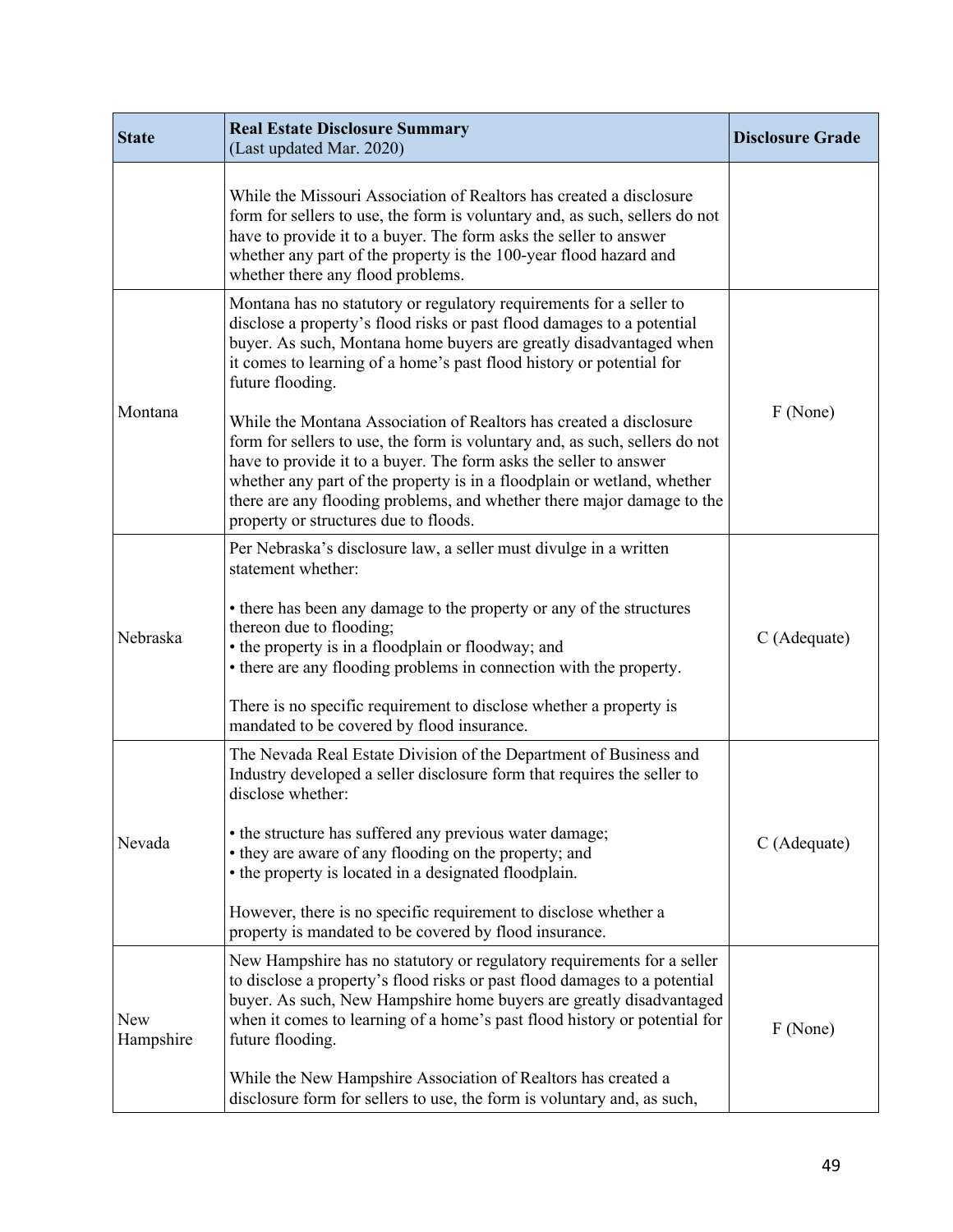| <b>State</b>      | <b>Real Estate Disclosure Summary</b><br>(Last updated Mar. 2020)                                                                                                                                                                                                                                                                                                                                                                                                                                                                                                                                                                                                                                                                                                                                                                                     | <b>Disclosure Grade</b> |
|-------------------|-------------------------------------------------------------------------------------------------------------------------------------------------------------------------------------------------------------------------------------------------------------------------------------------------------------------------------------------------------------------------------------------------------------------------------------------------------------------------------------------------------------------------------------------------------------------------------------------------------------------------------------------------------------------------------------------------------------------------------------------------------------------------------------------------------------------------------------------------------|-------------------------|
|                   | sellers do not have to provide it to a buyer. The form asks the seller to<br>answer whether they are aware of any flooding on the property and<br>whether the property is located in a federall designated flood zone.                                                                                                                                                                                                                                                                                                                                                                                                                                                                                                                                                                                                                                |                         |
| New Jersey        | New Jersey has no statutory or regulatory requirements for a seller to<br>disclose a property's flood risks or past flood damages to a potential<br>buyer. As such, New Jersey home buyers are greatly disadvantaged<br>when it comes to learning of a home's past flood history or potential for<br>future flooding.<br>However, New Jersey courts have held that sellers must disclose any<br>known material defects in the property that others cannot easily<br>observe. (see Weintraub v. Krobatsch, 64 N.J. 445 (1974)). Whether<br>such a ruling would be applicable to flood hazards, such as a property<br>being located in a flood zone, is unclear.                                                                                                                                                                                        | F (None)                |
| New Mexico        | New Mexico has no statutory or regulatory requirements for a seller to<br>disclose a property's flood risks or past flood damages to a potential<br>buyer. As such, New Mexico home buyers are greatly disadvantaged<br>when it comes to learning of a home's past flood history or potential for<br>future flooding.<br>While the Realtors Association of New Mexico has created a disclosure<br>form for sellers to use, the form is voluntary and, as such, sellers do not<br>have to provide it to a buyer. The form asks the seller to answer<br>whether: he/she is aware of any part of the property being located in a<br>designated special flood hazard zone (for example, the 100-year<br>floodplain) and whether he/she is aware of any portion of the property<br>having ever flooded.                                                    | F (None)                |
| New York          | New York's disclosure law requires the seller to disclose whether any<br>or all of the property is located in a designated floodplain and, if so,<br>whether there have been any flooding problems that resulted in standing<br>water on any portion of the property.<br>However, under New York law, if a seller fails to provide a disclosure<br>statement, the seller owes the buyer a \$500 credit toward the purchase<br>price at the closing. (see N.Y. Real Prop. Law §465(1)). In practice,<br>many New York sellers view this incredibly low penalty as an<br>opportunity to opt out of having to disclose issues concerning the<br>property. As such, New York's disclosure law stacks the deck against<br>buyers when it come to learning about a property's flood risks or past<br>flood damages much like a "buyer beware" jurisdiction. | F (None)                |
| North<br>Carolina | North Carolina's disclosure law required the Real Estate Commission to<br>develop a standard disclosure statement. The commission's mandatory<br>form requires the seller to disclose whether he/she has actual<br>knowledge of the property being "subject to a flood hazard" or being<br>located in a federally designated flood hazard area.                                                                                                                                                                                                                                                                                                                                                                                                                                                                                                       | D (Inadequate)          |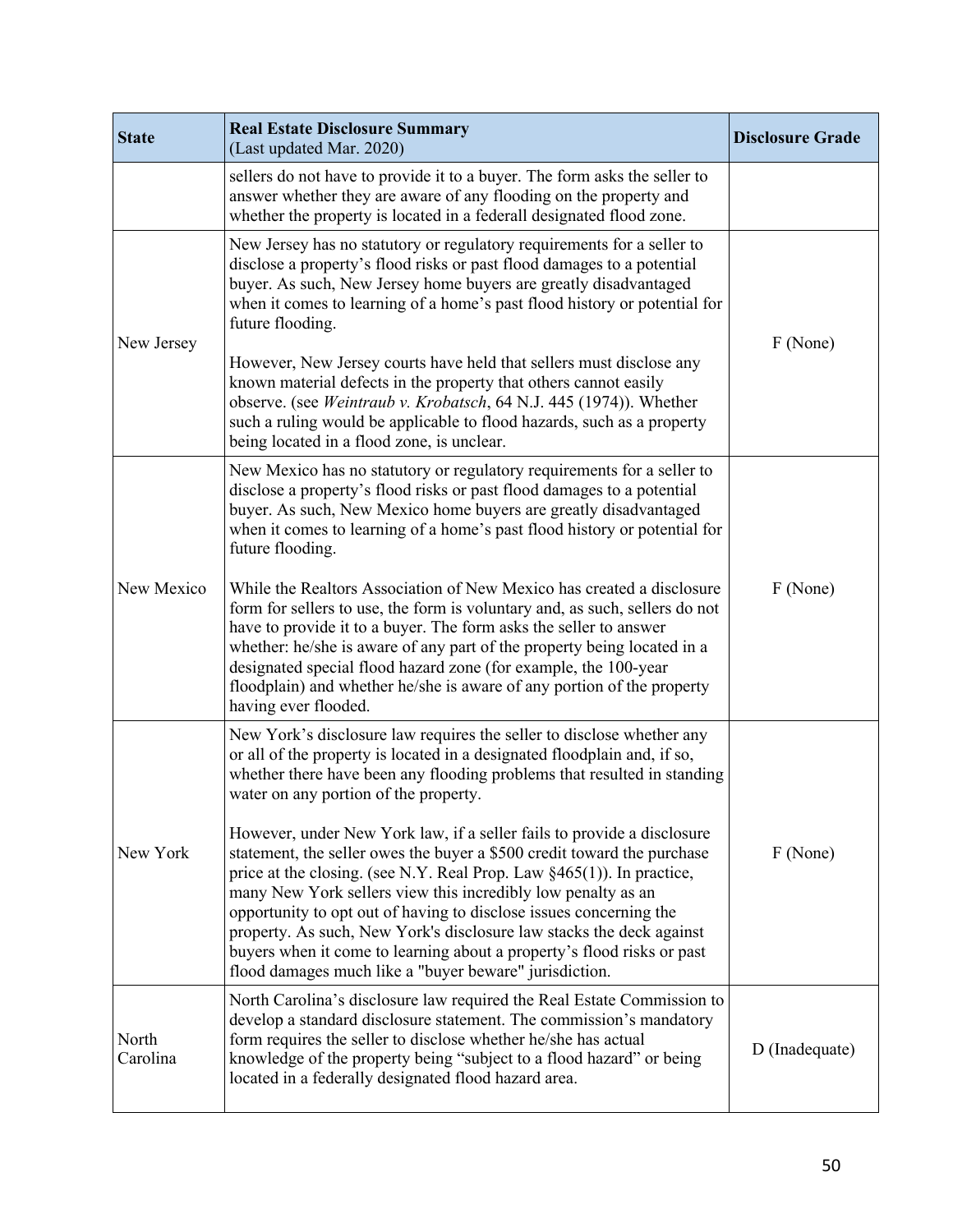| <b>State</b> | <b>Real Estate Disclosure Summary</b><br>(Last updated Mar. 2020)                                                                                                                                                                                                                                                                                                                                                                                                                                     | <b>Disclosure Grade</b> |
|--------------|-------------------------------------------------------------------------------------------------------------------------------------------------------------------------------------------------------------------------------------------------------------------------------------------------------------------------------------------------------------------------------------------------------------------------------------------------------------------------------------------------------|-------------------------|
|              | While one could argue "actual knowledge or notice of flood hazards"<br>includes past flood damages, the requirement lacks specificity. As such,<br>North Carolina's disclosure law is lacking in comparison to other states<br>concerning disclosure of past flood damages. Further, there is no<br>specific requirement to disclose whether a property is mandated to be<br>covered by flood insurance.                                                                                              |                         |
| North Dakota | Per North Dakota statute, State Real Estate Commission must establish<br>and make available a mandatory written disclosure form. The<br>commission's mandatory form requires the seller to disclose whether:<br>• the property has ever been damaged by floods;<br>• there are drainage or flood issues on the property;<br>• whether there has been flooding on the propety; and<br>• whether the property is in a flood zone.<br>There is no specific requirement to disclose whether a property is | C (Adequate)            |
|              | mandated to be covered by flood insurance.<br>Per Ohio's disclosure law, the Department of Commerce developed a<br>mandatory seller disclosure form. It requires the seller to disclose:                                                                                                                                                                                                                                                                                                              |                         |
| Ohio         | • whether the seller knows of any water- or moisture-related damages to<br>floors, walls, or ceilings as a result of flooding;<br>• whether the property is located in a designated floodplain or the Lake<br>Erie Coastal Erosion Zone; and<br>• whether the seller knows of any previous or current flooding problems<br>affecting the property.                                                                                                                                                    | C (Adequate)            |
|              | There is no specific requirement to disclose whether a property is<br>mandated to be covered by flood insurance.                                                                                                                                                                                                                                                                                                                                                                                      |                         |
| Oklahoma     | Per Oklahoma's disclosure law, the Real Estate Commission developed<br>a mandatory residential property condition disclosure statement. The<br>form requires the seller to disclose:<br>• whether they are aware of the property being damaged or affected by                                                                                                                                                                                                                                         |                         |
|              | flood problems;<br>• whether they are aware of any flood insurance requirements<br>concerning the property;<br>• whether he/she is aware of flood insurance on the property;<br>• the flood zone status of the property; and<br>• the floodway status of the property.                                                                                                                                                                                                                                | $A$ (Best)              |
| Oregon       | Oregon's disclosure law requires the seller to disclose whether there is<br>any material damage to the property or any of its structures from floods<br>and whether the property is in a designated floodplain.                                                                                                                                                                                                                                                                                       | C (Adequate)            |
|              | There is no specific requirement to disclose whether a property is<br>mandated to be covered by flood insurance.                                                                                                                                                                                                                                                                                                                                                                                      |                         |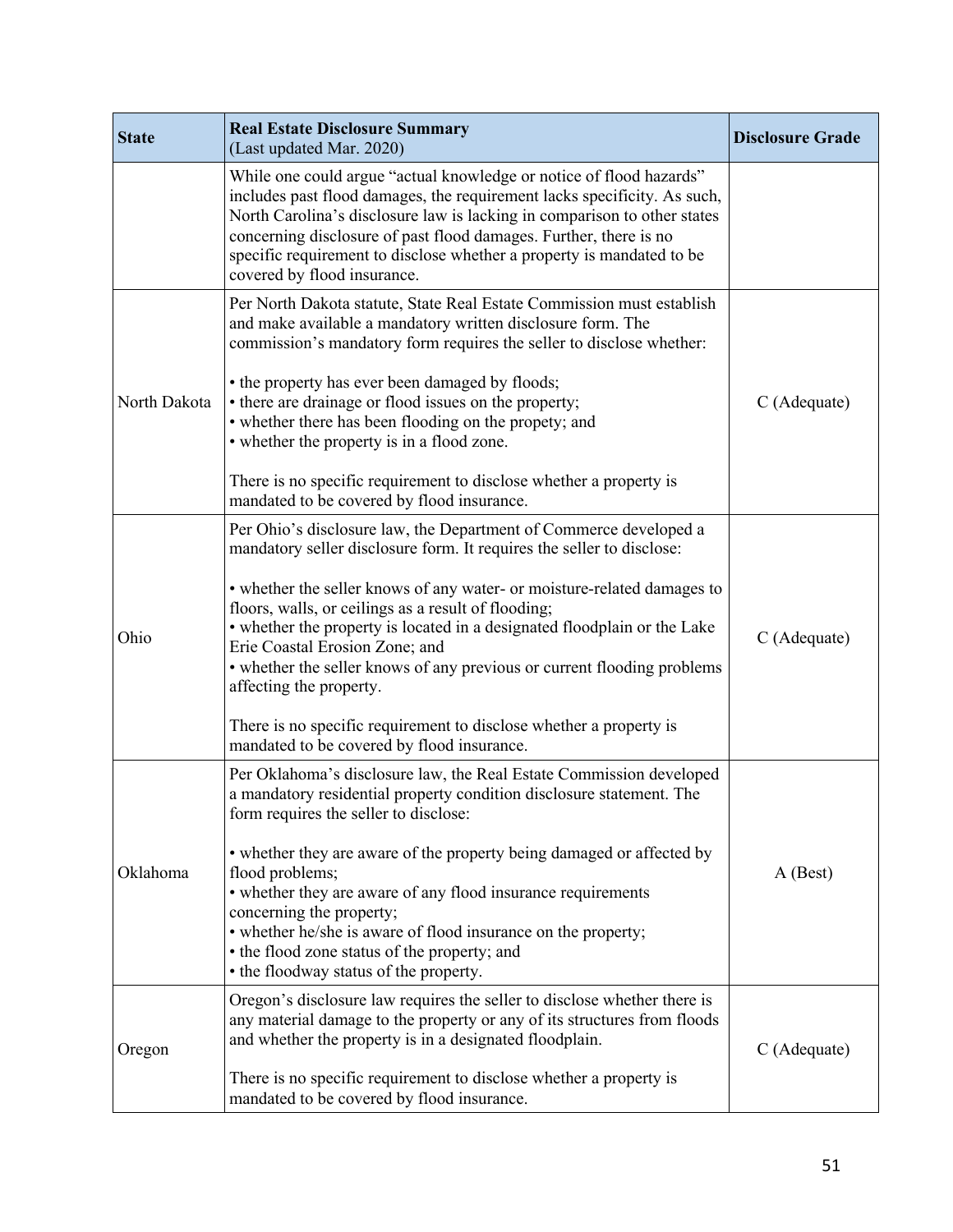| <b>State</b>      | <b>Real Estate Disclosure Summary</b><br>(Last updated Mar. 2020)                                                                                                                                                                                                                                                                                                                                                            | <b>Disclosure Grade</b> |
|-------------------|------------------------------------------------------------------------------------------------------------------------------------------------------------------------------------------------------------------------------------------------------------------------------------------------------------------------------------------------------------------------------------------------------------------------------|-------------------------|
| Pennsylvania      | Pennsylvania's disclosure law requires a seller to disclose whether the<br>seller is aware of any past or present flooding problems affecting the<br>property and whether any part of the property is located in a flood zone<br>or wetlands area.                                                                                                                                                                           | C (Adequate)            |
|                   | There is no specific requirement to disclose whether a property is<br>mandated to be covered by flood insurance.                                                                                                                                                                                                                                                                                                             |                         |
| Rhode Island      | Rhode Island's disclosure law only requires the disclosure statement to<br>include information about "floodplains." This vague provision could be<br>detrimental to buyers, as there is neither a specific requirement to<br>disclose whether there have been any flood damages to structures on the<br>property, nor a specific requirement to disclose whether a property is<br>mandated to be covered by flood insurance. | D (Inadequate)          |
| South<br>Carolina | Per South Carolina law, the Real Estate Commission developed a<br>mandatory disclosure form. It requires a seller to disclose whether:                                                                                                                                                                                                                                                                                       |                         |
|                   | • there were any flood problems to the property during ownership;<br>· flood hazards or flood hazard designations affect the property;<br>• any Federal Emergency Management Agency (FEMA) claims have<br>been filed on the property, and if so, the dates of all claims; and<br>• any flood insurance covers the property.                                                                                                  | C (Adequate)            |
|                   | While South Carolina law requires sellers to disclose whether they have<br>flood insurance, the law does not require the seller to disclose whether a<br>property is mandated to be covered by flood insurance, for example,<br>due to the receipt of federal disaster aid.                                                                                                                                                  |                         |
| South Dakota      | South Dakota's disclosure law requires the seller to disclose whether<br>the property is located in or near a floodplain and whether the seller is<br>aware of any past or present damage to the property from a flood, and if<br>so, whether any insurance claims have been made and the damage been<br>repaired.<br>There is no specific requirement to disclose whether a property is                                     | C (Adequate)            |
|                   | mandated to be covered by flood insurance.                                                                                                                                                                                                                                                                                                                                                                                   |                         |
| Tennessee         | Tennessee's disclosure law requires the seller to disclose whether:<br>• there has been any property or structural damage from floods.<br>• they are aware of any flooding problems; and<br>• flood insurance is required for the property.                                                                                                                                                                                  | B (Better)              |
| Texas             | Texas's disclosure law requires the seller to disclose whether:<br>• previous water damage to a structure due to a natural flood event;<br>• previous flooding due to a natural a failure or breach of a reservoir or<br>a controlled emergecny release of water from a reservoir;<br>• the property is located wholly or partly in a 100-year floodplain, a                                                                 | A (Best)                |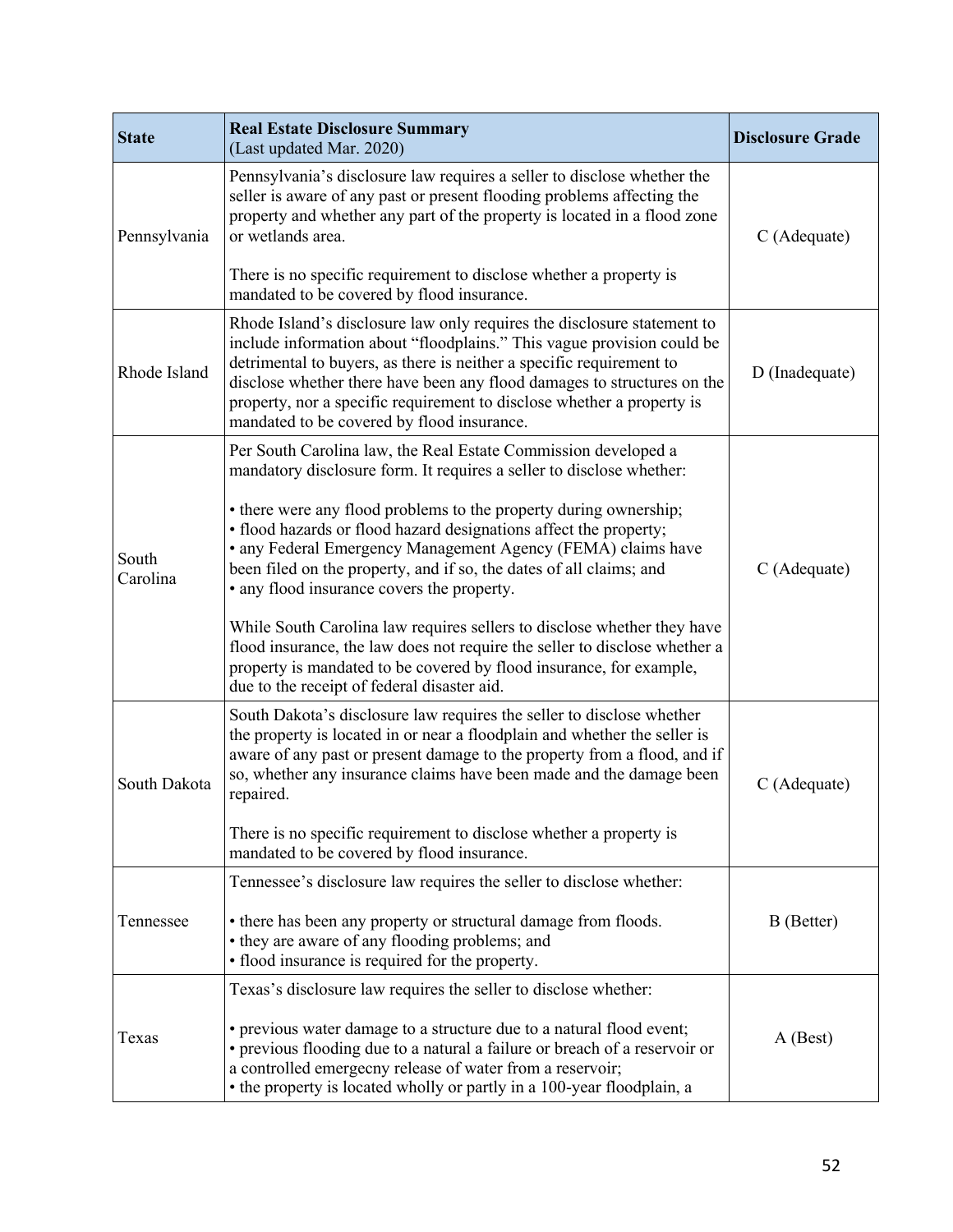| <b>State</b> | <b>Real Estate Disclosure Summary</b><br>(Last updated Mar. 2020)                                                                                                                                                                                                                                                                                                                                                                                                                                                                                                                                                                                                                                                                                                                                                                                                                                                               | <b>Disclosure Grade</b> |
|--------------|---------------------------------------------------------------------------------------------------------------------------------------------------------------------------------------------------------------------------------------------------------------------------------------------------------------------------------------------------------------------------------------------------------------------------------------------------------------------------------------------------------------------------------------------------------------------------------------------------------------------------------------------------------------------------------------------------------------------------------------------------------------------------------------------------------------------------------------------------------------------------------------------------------------------------------|-------------------------|
|              | 500-year floodplain, or a reservoir;<br>• the seller has ever filed a claim for flood damage to property with any<br>insurance provider, including the National Flood Insurance Program;<br>• flood insurance covers the property; and<br>• the seller ever received assistance from FEMA or the US Small<br>Business Administration (SBA) for flood damage to the property.                                                                                                                                                                                                                                                                                                                                                                                                                                                                                                                                                    |                         |
| Utah         | Utah has no statutory or regulatory requirements for a seller to disclose<br>a property's flood risks or past flood damages to a potential buyer. As<br>such, Utah home buyers are greatly disadvantaged when it comes to<br>learning of a home's past flood history or potential for future flooding.                                                                                                                                                                                                                                                                                                                                                                                                                                                                                                                                                                                                                          | F (None)                |
| Vermont      | Vermont has no statutory or regulatory requirements for a seller to<br>disclose a property's flood risks or past flood damages to a potential<br>buyer. As such, Vermont home buyers are greatly disadvantaged when<br>it comes to learning of a home's past flood history or potential for<br>future flooding.                                                                                                                                                                                                                                                                                                                                                                                                                                                                                                                                                                                                                 |                         |
|              | While the Vermont Association of Realtors has created a disclosure<br>statement for sellers to use, the form is voluntary and, as such, sellers<br>do not have to provide it to a buyer. The association's form asks the<br>seller to disclose whether:                                                                                                                                                                                                                                                                                                                                                                                                                                                                                                                                                                                                                                                                         | F (None)                |
|              | • the property is located in a flood hazard zone designated by federal,<br>state, or local statute, regulation or ordinance;<br>• there are any past or present flood problems affecting the property;<br>and<br>• there has been significant damage to the property or any of its<br>structures from floods.                                                                                                                                                                                                                                                                                                                                                                                                                                                                                                                                                                                                                   |                         |
| Virginia     | Virginia's disclosure law concerning flooding and flood hazards is the<br>opposite of "buyer friendly." Under the law, a seller is permitted to<br>assert that he/she "makes no representations with respect to whether the<br>property is located in one or more special flood hazard areas, and<br>purchasers are advised to exercise whatever due diligence they deem<br>necessary, including (i) obtaining a flood certificate or mortgage lender<br>determination of whether the property is located in one or more special<br>flood hazard areas, (ii) review of any map depicting special flood<br>hazard areas, and (iii) whether flood insurance is required, in<br>accordance with terms and conditions as may be contained in the real<br>estate purchase contract, but in any event, prior to settlement pursuant<br>to such contract."<br>In other words, sellers are not obligated to disclose to a homebuyer any | F (None)                |
|              | flood hazards associated with the property.                                                                                                                                                                                                                                                                                                                                                                                                                                                                                                                                                                                                                                                                                                                                                                                                                                                                                     |                         |
| Washington   | Washington's disclosure law requires the seller of improved residential<br>real estate (i.e., property with a structure or structures) to disclose<br>whether he/she has actual knowledge of:                                                                                                                                                                                                                                                                                                                                                                                                                                                                                                                                                                                                                                                                                                                                   | C (Adequate)            |